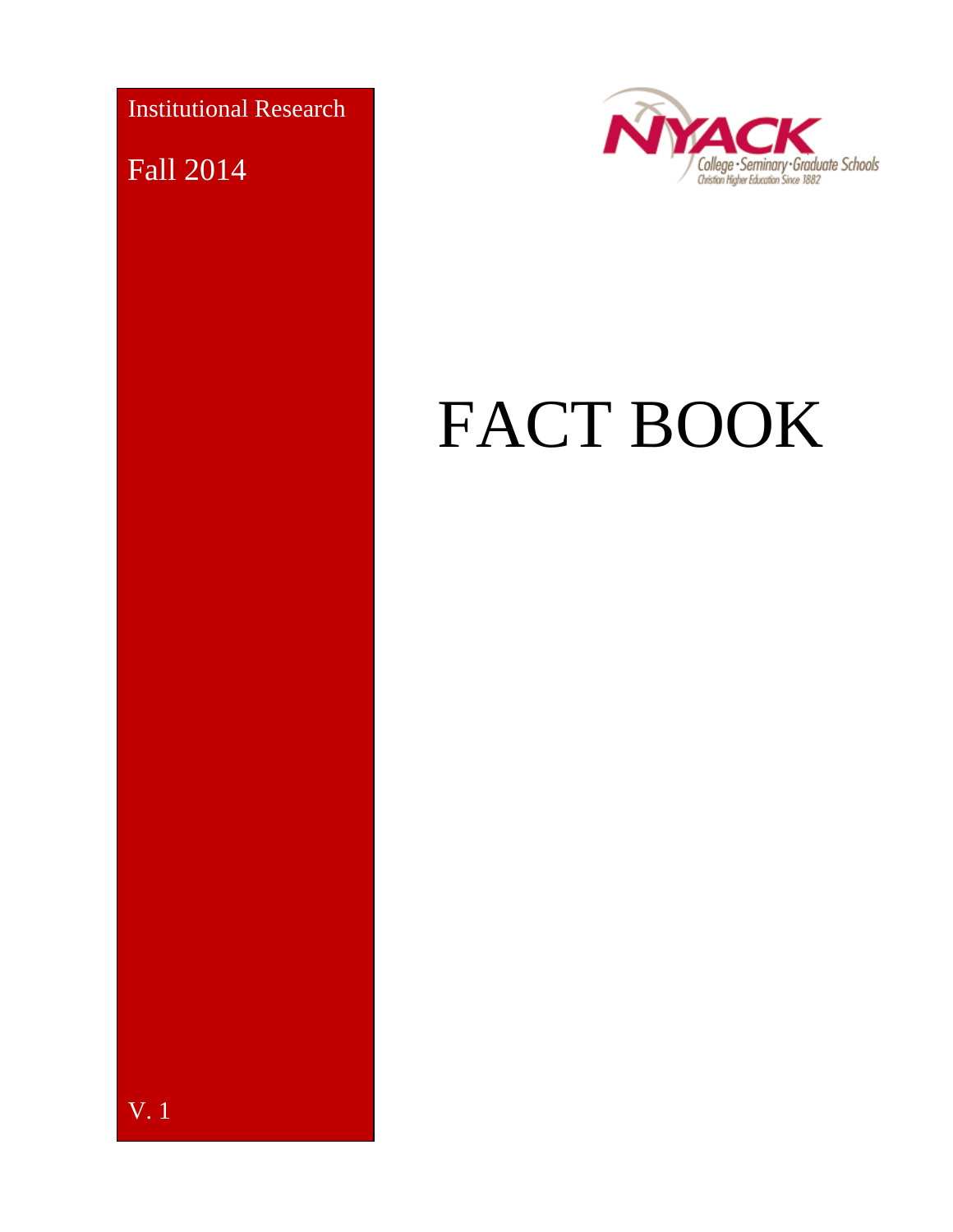#### **Nyack College Factbook, Fall 2014**

Initial printing 11/19/14

Electronic copy available at www.nyack.edu/facts

*For more information, contact:*

Office of Institutional Research Nyack College 1 South Blvd Nyack, NY 10960

(845) 675-4417 [ir@nyack.edu](mailto:ir@nyack.edu)

#### **Revisions Log**

| <b>Revision Date</b> | Page / Table | <u>Item</u> | Change                                          |
|----------------------|--------------|-------------|-------------------------------------------------|
|                      |              |             | Added a note to "Admin Faculty" count that some |
| 2.17.15              | Faculty      | Notes       | are also included in the "Oth" count            |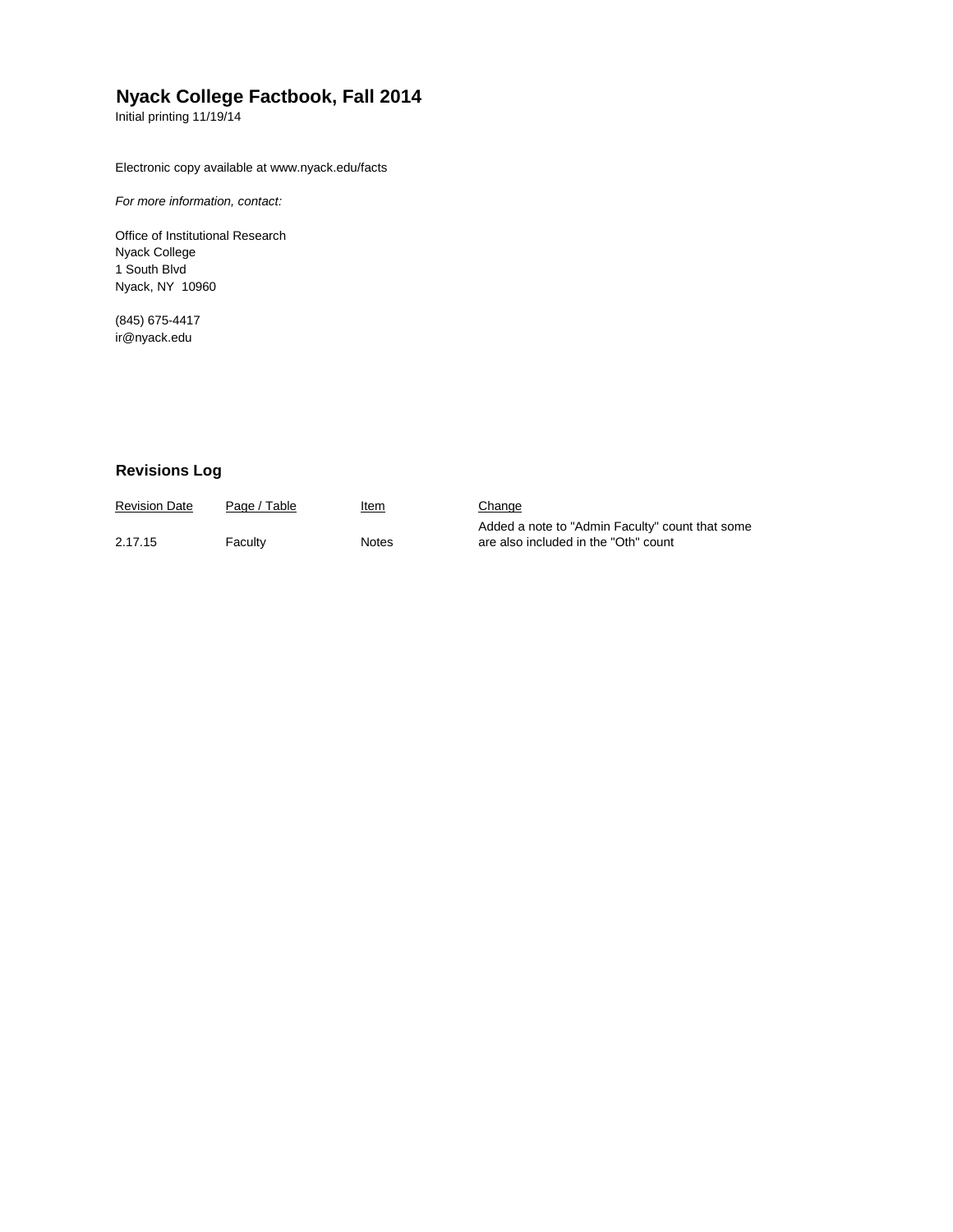## **TABLE OF CONTENTS**

Key to Abbreviations & Notes on Reporting Conventions **4 Enrollment** Total Headcount by Program (Credit & Audit) **5** Enrollment Profiles (Credit Only) Institutional Summary **6** by Site **7** by Program Traditional Undergraduate **8** Organizational Management (OM) **9** Alliance Theological Seminary **10** Alliance Graduate School of Counseling **11** Education (Graduate) **12** Master of Business Administration (MBA) **13** Master of Science in Organizational Leadership (MSOL) **14** Master of Arts in Ancient Judaism & Christian Origins (MAJCO) **15** by Admitted State **16** by Country **17** by Citizenship **18** by Denomination **19** C&MA **20** by Pell Grant Recipients & 1st Generation Students **21** by Degrees/Majors **22** by Department (Traditional Undergraduate) **23 Admissions** Traditional Undergraduate **24** First-Time Freshmen (FTF) **25** First-Time Full-Time Freshmen (FTFTF) **26 Retention & Graduation** Retention Rates Traditional Undergraduate **27** Graduate **28** Graduation Rates Traditional Undergraduate **29** OM **30** Graduate **31** Degrees Conferred by Program & Site **32**

| <b>Faculty</b>               |    |
|------------------------------|----|
| Faculty                      | 34 |
| <b>Facilities</b>            |    |
| Facilities & Student Housing | 35 |
| <b>Financial Information</b> |    |

by Race / Ethnicity **33**

Tuition & Fees **36**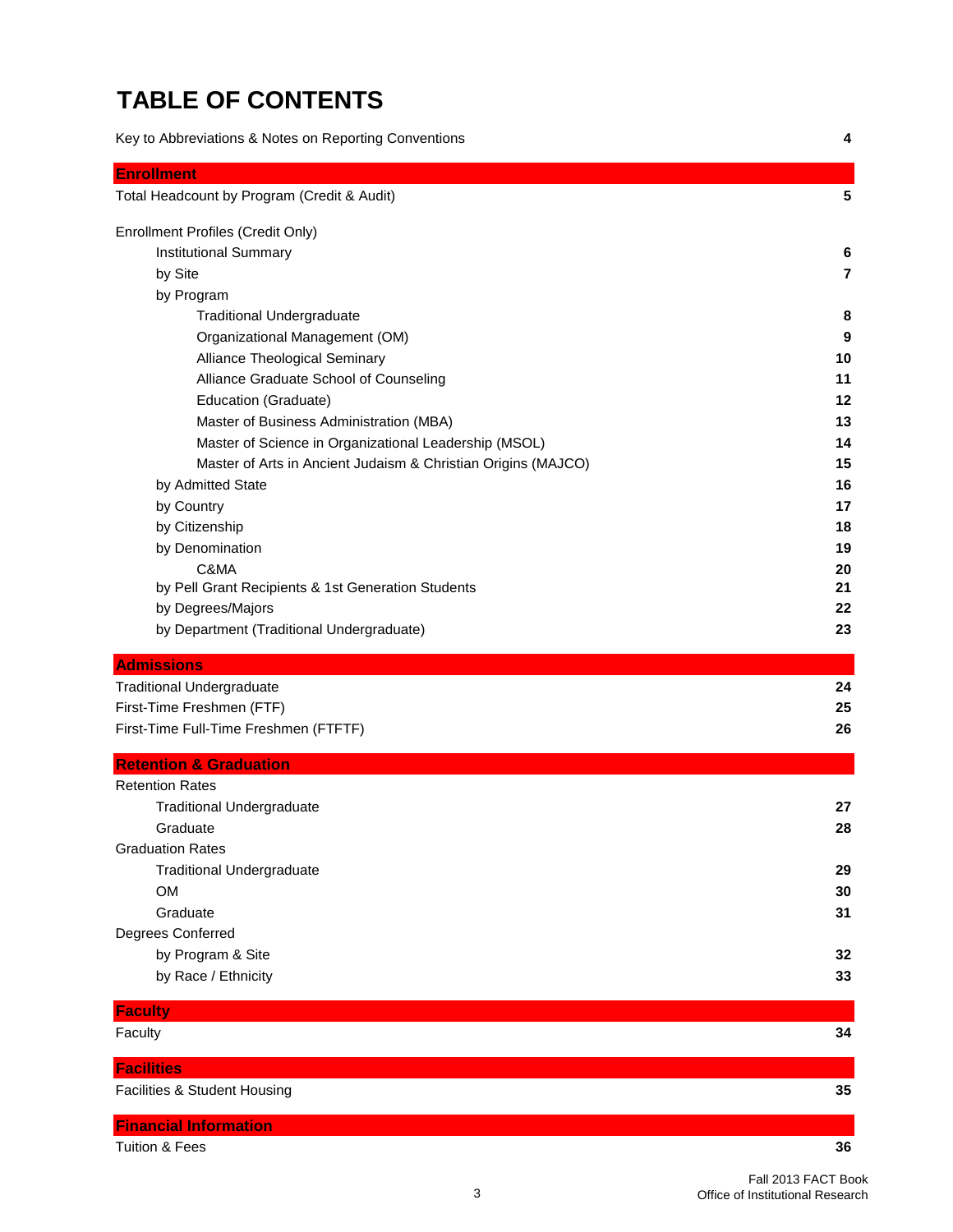#### **Key to Abbreviations (Site / Program Names)**

| <b>Sites</b>    |                                                                                                      |
|-----------------|------------------------------------------------------------------------------------------------------|
| DC              | Washington, D. C.                                                                                    |
| <b>NYC</b>      | (B.S./B.P.S. in Organizational Management & M.S. in Organizational Leadership only)<br>Manhattan, NY |
|                 | ("NYC" & "Manhattan" used interchangeably)                                                           |
| Online          | Online                                                                                               |
| <b>PR</b>       | (Refers only to online degree programs, not courses)<br>San Juan, Puerto Rico                        |
|                 |                                                                                                      |
| Rockland        | Nyack, NY (Main Campus)                                                                              |
|                 |                                                                                                      |
| <b>Programs</b> |                                                                                                      |
| <b>AGSC</b>     | Alliance Graduate School of Counseling                                                               |
|                 | (includes the M.A. in Mental Health Counseling and M.A. in Marriage & Family Therapy)                |
| AJCO /          | Master of Arts in Ancient Judaism & Christian Origins                                                |
| <b>MAJCO</b>    |                                                                                                      |
|                 |                                                                                                      |
| <b>ATS</b>      | Alliance Theological Seminary                                                                        |
| <b>EDG</b>      | School of Education (graduate programs)                                                              |
|                 |                                                                                                      |
| <b>MBA</b>      | Master of Business Administration                                                                    |
| <b>MFT</b>      | Marriage & Family Therapy (AGSC program)                                                             |
|                 |                                                                                                      |
| <b>MHC</b>      | Mental Health Counseling (AGSC program)                                                              |
| <b>MSOL</b>     | Master of Science in Organizational Leadership                                                       |
|                 |                                                                                                      |
| <b>OM</b>       | Bachelor of Science in Organizational Management                                                     |
|                 | (Adult degree completion program; offered at extension sites throughout NY, and in Washington, D.C.) |
| UG              | Undergraduate (traditional, semester-based program)                                                  |

#### **Notes on Reporting Conventions**

- 1 The "census date" (the date of the data extraction from campus systems) for enrollment and most other reports is on or about October 15.
- 2 Enrollment figures for cohort-based programs reflect active registrations as of the census date
- 3 Students enrolled in two programs (generally matriculated in one and non-matriculated in the other) are counted only once in the program in which they are matriculated. In the case of matriculated enrollment in two programs, enrollment is counted in the higher-level program. A note indicating how many students have been eliminated from each program for this reason is included on the "Total Headcount by Program" page. (Note: none for Fall 2014).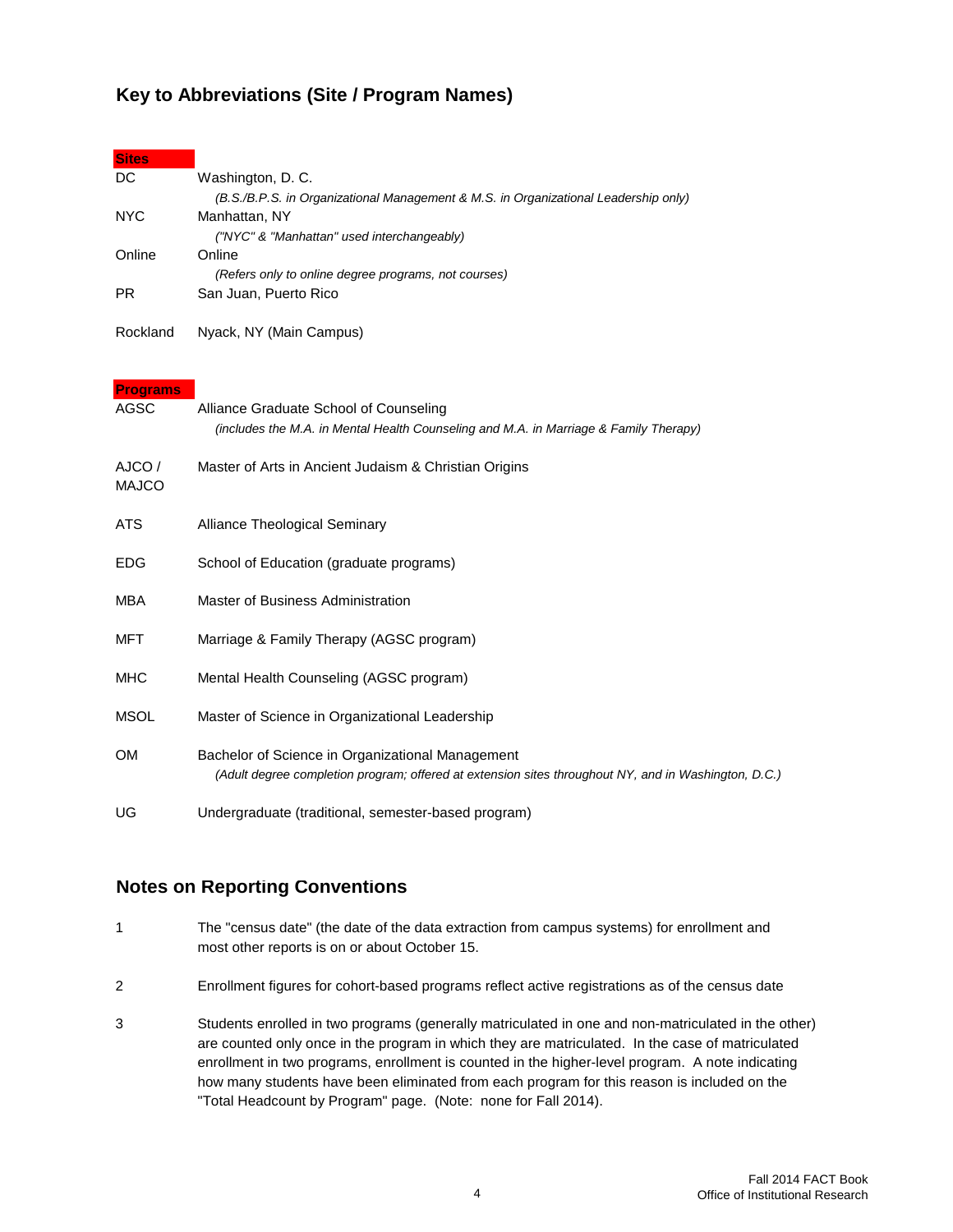# **Total Headcount by Program (Credit & Audit)**



*AIT - Adult-Intensive Track course Cont - In project or thesis continuation DS - Degree-Seeking NDS - Non-Degree-Seeking*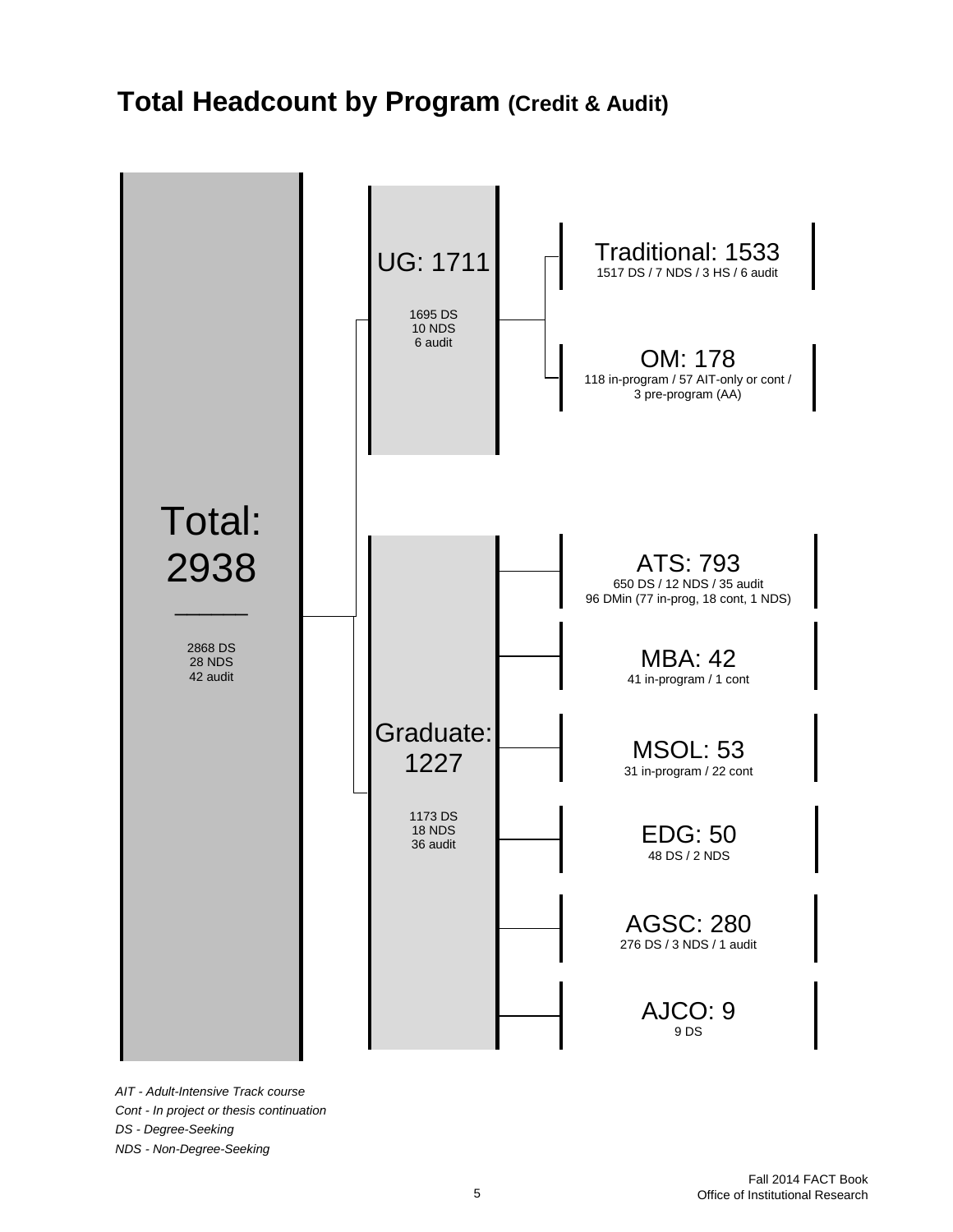| <b>Institutional Summary</b>              | Total |   |  |  |  |
|-------------------------------------------|-------|---|--|--|--|
|                                           | N     | % |  |  |  |
| <b>Credit Students</b>                    | 2,896 |   |  |  |  |
| Audit Only (not included in counts below) | 42    |   |  |  |  |
| <b>Total Head Count</b><br>2,938          |       |   |  |  |  |

| <b>Matriculation</b>              |                          |      |
|-----------------------------------|--------------------------|------|
| Degree-Seeking                    | 2868                     | 99.0 |
| Non-Degree                        | 28                       | 1.0  |
| Load Status*                      |                          |      |
| Full-time                         | 1944                     | 67.1 |
| Part-time                         | 952                      | 32.9 |
| FTE*                              | 2261.3                   |      |
| Gender                            |                          |      |
| Female                            | 1730                     | 59.7 |
| Male                              | 1166                     | 40.3 |
| <b>Race/Ethnicity</b>             |                          |      |
| American Indian / Alaskan Native  | $\overline{\phantom{a}}$ | 0.2  |
| Asian                             | 360                      | 12.4 |
| Black / African American          | 904                      | 31.2 |
| Hispanic / Latino                 | 777                      | 26.8 |
| Nat Hawaiian / Other Pacif Island | 6                        | 0.2  |
| White                             | 552                      | 19.1 |
| Two or More Races                 | 45                       | 1.6  |
| Non-Resident / Int'l              | 161                      | 5.6  |
| Unknown                           | 84                       | 2.9  |
| Age                               |                          |      |
| ≤ 22                              | 934                      | 32.3 |
| 23-29                             | 643                      | 22.2 |
| 30-39                             | 493                      | 17.0 |
| 40-49                             | 408                      | 14.1 |
| 50-59                             | 319                      | 11.0 |
| $60+$                             | 99                       | 3.4  |
| Average                           | 32.8                     |      |
| <b>Marital Status</b>             |                          |      |
| Single                            | 1938                     | 66.9 |
| Married                           | 777                      | 26.8 |
| Divorced                          | 107                      | 3.7  |
| Separated                         | 37                       | 1.3  |
| Widowed                           | 17                       | 0.6  |
| Unknown                           | 20                       | 0.7  |

*\* FT defined as 12 credits for UG, 9 credits for Grad, 6 credits for DMin*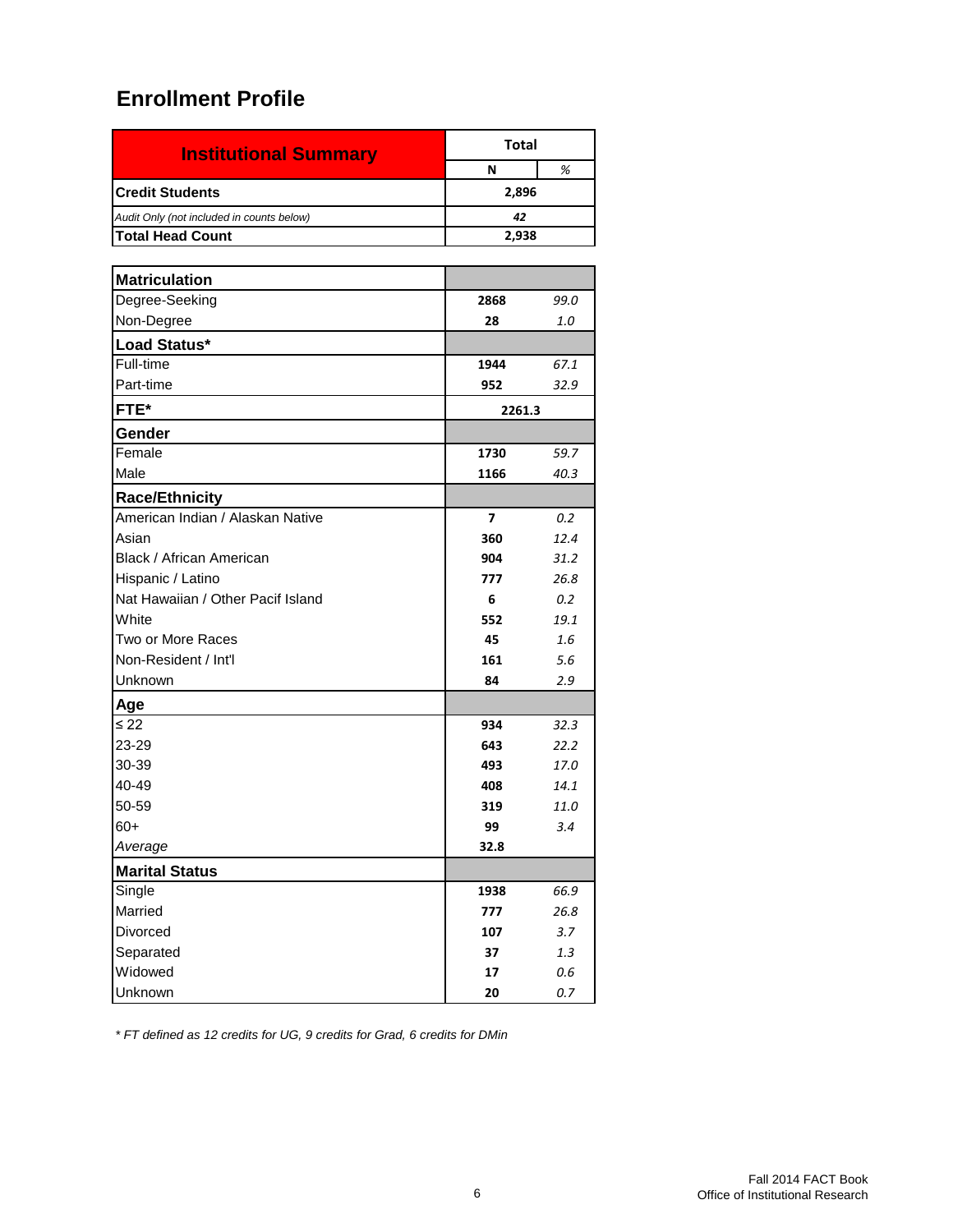|                                                                                                                                                                                                                           | <b>Rockland</b>                                                                                       |                                                                                                     | Manhattan                                                                  |                                                                                 | OM (NY)                                                               |                                                                                                    | <b>Puerto Rico</b>                                                                 |                                                                                                | Online^                                                                                              |                                                                                                            |  |    |  |  |
|---------------------------------------------------------------------------------------------------------------------------------------------------------------------------------------------------------------------------|-------------------------------------------------------------------------------------------------------|-----------------------------------------------------------------------------------------------------|----------------------------------------------------------------------------|---------------------------------------------------------------------------------|-----------------------------------------------------------------------|----------------------------------------------------------------------------------------------------|------------------------------------------------------------------------------------|------------------------------------------------------------------------------------------------|------------------------------------------------------------------------------------------------------|------------------------------------------------------------------------------------------------------------|--|----|--|--|
| by Site                                                                                                                                                                                                                   | UG/ATS/Grad                                                                                           |                                                                                                     | UG/ATS/Grad                                                                |                                                                                 | <b>OM</b>                                                             |                                                                                                    | UG/ATS                                                                             |                                                                                                | OM/Grad                                                                                              |                                                                                                            |  |    |  |  |
|                                                                                                                                                                                                                           | N                                                                                                     | %                                                                                                   | N                                                                          | %                                                                               | N                                                                     | %                                                                                                  | N                                                                                  | %                                                                                              | N                                                                                                    | %                                                                                                          |  |    |  |  |
| Total (credit only)                                                                                                                                                                                                       | 1,432                                                                                                 |                                                                                                     | 1,086                                                                      |                                                                                 |                                                                       | 142                                                                                                |                                                                                    | 177                                                                                            |                                                                                                      |                                                                                                            |  | 59 |  |  |
| Percentage                                                                                                                                                                                                                | 49.4%                                                                                                 |                                                                                                     | 37.5%                                                                      |                                                                                 |                                                                       | 4.9%                                                                                               |                                                                                    | 6.1%                                                                                           |                                                                                                      | 2.0%                                                                                                       |  |    |  |  |
| Audit Only - not included in counts below                                                                                                                                                                                 | 28                                                                                                    |                                                                                                     | 10                                                                         |                                                                                 |                                                                       | 0                                                                                                  | 4                                                                                  |                                                                                                |                                                                                                      | 0                                                                                                          |  |    |  |  |
|                                                                                                                                                                                                                           |                                                                                                       |                                                                                                     |                                                                            |                                                                                 |                                                                       |                                                                                                    |                                                                                    |                                                                                                |                                                                                                      |                                                                                                            |  |    |  |  |
| <b>Matriculation</b>                                                                                                                                                                                                      |                                                                                                       |                                                                                                     |                                                                            |                                                                                 |                                                                       |                                                                                                    |                                                                                    |                                                                                                |                                                                                                      |                                                                                                            |  |    |  |  |
| Degree-Seeking                                                                                                                                                                                                            | 1411                                                                                                  | 98.5                                                                                                | 1079                                                                       | 99.4                                                                            | 142                                                                   | 100.0                                                                                              | 177                                                                                | 100.0                                                                                          | 59                                                                                                   | 100.0                                                                                                      |  |    |  |  |
| Non-Degree                                                                                                                                                                                                                | 21                                                                                                    | 1.5                                                                                                 | 7                                                                          | 0.6                                                                             | 0                                                                     | 0.0                                                                                                | 0                                                                                  | 0.0                                                                                            | 0                                                                                                    | 0.0                                                                                                        |  |    |  |  |
| Load Status*                                                                                                                                                                                                              |                                                                                                       |                                                                                                     |                                                                            |                                                                                 |                                                                       |                                                                                                    |                                                                                    |                                                                                                |                                                                                                      |                                                                                                            |  |    |  |  |
| Full-time                                                                                                                                                                                                                 | 1101                                                                                                  | 76.9                                                                                                | 687                                                                        | 63.3                                                                            | 84                                                                    | 59.2                                                                                               | 36                                                                                 | 20.3                                                                                           | 36                                                                                                   | 61.0                                                                                                       |  |    |  |  |
| Part-time                                                                                                                                                                                                                 | 331                                                                                                   | 23.1                                                                                                | 399                                                                        | 36.7                                                                            | 58                                                                    | 40.8                                                                                               | 141                                                                                | 79.7                                                                                           | 23                                                                                                   | 39.0                                                                                                       |  |    |  |  |
| FTE*                                                                                                                                                                                                                      |                                                                                                       |                                                                                                     |                                                                            |                                                                                 |                                                                       |                                                                                                    |                                                                                    |                                                                                                |                                                                                                      |                                                                                                            |  |    |  |  |
| <b>FTE</b>                                                                                                                                                                                                                | 1211.3                                                                                                |                                                                                                     | 820.0                                                                      |                                                                                 |                                                                       | 103.3                                                                                              |                                                                                    | 83.0                                                                                           |                                                                                                      | 43.7                                                                                                       |  |    |  |  |
| FTE %                                                                                                                                                                                                                     | 53.6%                                                                                                 |                                                                                                     | 36.3%                                                                      |                                                                                 |                                                                       | 4.6%                                                                                               |                                                                                    | 3.7%                                                                                           |                                                                                                      | 1.9%                                                                                                       |  |    |  |  |
| Gender                                                                                                                                                                                                                    |                                                                                                       |                                                                                                     |                                                                            |                                                                                 |                                                                       |                                                                                                    |                                                                                    |                                                                                                |                                                                                                      |                                                                                                            |  |    |  |  |
| Female                                                                                                                                                                                                                    | 842                                                                                                   | 58.8                                                                                                | 692                                                                        | 63.7                                                                            | 83                                                                    | 58.5                                                                                               | 70                                                                                 | 39.5                                                                                           | 43                                                                                                   | 72.9                                                                                                       |  |    |  |  |
| Male                                                                                                                                                                                                                      | 590                                                                                                   | 41.2                                                                                                | 394                                                                        | 36.3                                                                            | 59                                                                    | 41.5                                                                                               | 107                                                                                | 60.5                                                                                           | 16                                                                                                   | 27.1                                                                                                       |  |    |  |  |
| <b>Race/Ethnicity</b>                                                                                                                                                                                                     |                                                                                                       |                                                                                                     |                                                                            |                                                                                 |                                                                       |                                                                                                    |                                                                                    |                                                                                                |                                                                                                      |                                                                                                            |  |    |  |  |
| Amer Indian / Alask Nat                                                                                                                                                                                                   | 4                                                                                                     | 0.3                                                                                                 | $\overline{2}$                                                             | 0.2                                                                             | 1                                                                     | 0.7                                                                                                | 0                                                                                  | 0.0                                                                                            | $\pmb{0}$                                                                                            | 0.0                                                                                                        |  |    |  |  |
| Asian                                                                                                                                                                                                                     | 238                                                                                                   | 16.6                                                                                                | 118                                                                        | 10.9                                                                            | $\mathbf{2}$                                                          | 1.4                                                                                                | 0                                                                                  | 0.0                                                                                            | 2                                                                                                    | 3.4                                                                                                        |  |    |  |  |
| Black / African American                                                                                                                                                                                                  | 327                                                                                                   | 22.8                                                                                                | 478                                                                        | 44.0                                                                            | 79                                                                    | 55.6                                                                                               | 0                                                                                  | 0.0                                                                                            | 20                                                                                                   | 33.9                                                                                                       |  |    |  |  |
| Hispanic / Latino                                                                                                                                                                                                         | 240                                                                                                   | 16.8                                                                                                | 317                                                                        | 29.2                                                                            | 32                                                                    | 22.5                                                                                               | 177                                                                                | 100.0                                                                                          | 11                                                                                                   | 18.6                                                                                                       |  |    |  |  |
| Nat Hawaiian / Other Pac Isl                                                                                                                                                                                              | 4                                                                                                     | 0.3                                                                                                 | 2                                                                          | 0.2                                                                             | 0                                                                     | 0.0                                                                                                | 0                                                                                  | 0.0                                                                                            | 0                                                                                                    | 0.0                                                                                                        |  |    |  |  |
| White                                                                                                                                                                                                                     | 471                                                                                                   | 32.9                                                                                                | 55                                                                         | 5.1                                                                             | 12                                                                    | 8.5                                                                                                | 0                                                                                  | $0.0\,$                                                                                        | 14                                                                                                   | 23.7                                                                                                       |  |    |  |  |
|                                                                                                                                                                                                                           | 22                                                                                                    | 1.5                                                                                                 | 18                                                                         | 1.7                                                                             | $\mathbf{1}$                                                          | 0.7                                                                                                | 0                                                                                  | 0.0                                                                                            | 4                                                                                                    | 6.8                                                                                                        |  |    |  |  |
|                                                                                                                                                                                                                           |                                                                                                       |                                                                                                     | 57                                                                         | 5.2                                                                             | 4                                                                     | 2.8                                                                                                | 0                                                                                  | 0.0                                                                                            | $\mathbf{1}$                                                                                         |                                                                                                            |  |    |  |  |
|                                                                                                                                                                                                                           | 27                                                                                                    |                                                                                                     | 39                                                                         | 3.6                                                                             | 11                                                                    |                                                                                                    |                                                                                    |                                                                                                |                                                                                                      |                                                                                                            |  |    |  |  |
|                                                                                                                                                                                                                           |                                                                                                       |                                                                                                     |                                                                            |                                                                                 |                                                                       |                                                                                                    |                                                                                    |                                                                                                |                                                                                                      |                                                                                                            |  |    |  |  |
|                                                                                                                                                                                                                           | 700                                                                                                   | 48.9                                                                                                | 225                                                                        | 20.7                                                                            | $\mathbf{2}$                                                          | 1.4                                                                                                | $\overline{\mathbf{z}}$                                                            | 4.0                                                                                            | $\mathbf 0$                                                                                          | 0.0                                                                                                        |  |    |  |  |
|                                                                                                                                                                                                                           |                                                                                                       |                                                                                                     |                                                                            |                                                                                 |                                                                       |                                                                                                    |                                                                                    |                                                                                                | 17                                                                                                   |                                                                                                            |  |    |  |  |
|                                                                                                                                                                                                                           |                                                                                                       |                                                                                                     |                                                                            |                                                                                 |                                                                       |                                                                                                    |                                                                                    |                                                                                                |                                                                                                      |                                                                                                            |  |    |  |  |
|                                                                                                                                                                                                                           |                                                                                                       |                                                                                                     |                                                                            |                                                                                 |                                                                       |                                                                                                    |                                                                                    |                                                                                                |                                                                                                      |                                                                                                            |  |    |  |  |
|                                                                                                                                                                                                                           |                                                                                                       |                                                                                                     |                                                                            |                                                                                 |                                                                       |                                                                                                    |                                                                                    |                                                                                                |                                                                                                      |                                                                                                            |  |    |  |  |
|                                                                                                                                                                                                                           |                                                                                                       |                                                                                                     |                                                                            |                                                                                 |                                                                       |                                                                                                    |                                                                                    |                                                                                                |                                                                                                      |                                                                                                            |  |    |  |  |
|                                                                                                                                                                                                                           |                                                                                                       |                                                                                                     |                                                                            |                                                                                 |                                                                       |                                                                                                    |                                                                                    |                                                                                                |                                                                                                      |                                                                                                            |  |    |  |  |
|                                                                                                                                                                                                                           |                                                                                                       |                                                                                                     |                                                                            |                                                                                 |                                                                       |                                                                                                    |                                                                                    |                                                                                                |                                                                                                      |                                                                                                            |  |    |  |  |
|                                                                                                                                                                                                                           |                                                                                                       |                                                                                                     |                                                                            |                                                                                 |                                                                       |                                                                                                    |                                                                                    |                                                                                                |                                                                                                      |                                                                                                            |  |    |  |  |
|                                                                                                                                                                                                                           |                                                                                                       |                                                                                                     |                                                                            |                                                                                 |                                                                       |                                                                                                    |                                                                                    |                                                                                                |                                                                                                      |                                                                                                            |  |    |  |  |
|                                                                                                                                                                                                                           |                                                                                                       |                                                                                                     |                                                                            |                                                                                 |                                                                       |                                                                                                    |                                                                                    |                                                                                                |                                                                                                      |                                                                                                            |  |    |  |  |
|                                                                                                                                                                                                                           |                                                                                                       |                                                                                                     |                                                                            |                                                                                 |                                                                       |                                                                                                    |                                                                                    |                                                                                                |                                                                                                      |                                                                                                            |  |    |  |  |
|                                                                                                                                                                                                                           |                                                                                                       |                                                                                                     |                                                                            |                                                                                 |                                                                       |                                                                                                    |                                                                                    |                                                                                                |                                                                                                      |                                                                                                            |  |    |  |  |
| Two or More Races<br>Non-Resident / Int'l<br>Unknown<br>Age<br>$≤22$<br>23-29<br>30-39<br>40-49<br>50-59<br>$60+$<br>Average<br><b>Marital Status</b><br>Single<br>Married<br>Divorced<br>Separated<br>Widowed<br>Unknown | 99<br>301<br>159<br>137<br>99<br>36<br>28.9<br>1079<br>313<br>25<br>$\overline{\mathbf{z}}$<br>3<br>5 | 6.9<br>1.9<br>21.0<br>11.1<br>9.6<br>$6.9\,$<br>2.5<br>75.3<br>21.9<br>1.7<br>0.5<br>0.2<br>$0.3\,$ | 284<br>213<br>177<br>136<br>51<br>35.1<br>720<br>273<br>57<br>18<br>9<br>9 | 26.2<br>19.6<br>16.3<br>12.5<br>4.7<br>66.3<br>25.1<br>5.2<br>1.7<br>0.8<br>0.8 | 19<br>36<br>41<br>42<br>$\mathbf{2}$<br>57<br>55<br>14<br>8<br>3<br>5 | 7.7<br>13.4<br>25.4<br>28.9<br>29.6<br>$1.4\,$<br>42.6<br>40.1<br>38.7<br>9.9<br>5.6<br>2.1<br>3.5 | 0<br>22<br>66<br>39<br>35<br>8<br>40.9<br>51<br>113<br>8<br>3<br>$\mathbf{2}$<br>0 | 0.0<br>12.4<br>37.3<br>22.0<br>19.8<br>4.5<br>28.8<br>63.8<br>4.5<br>1.7<br>$1.1\,$<br>$0.0\,$ | 7<br>19<br>14<br>$\overline{\phantom{a}}$<br>$\mathbf{2}$<br>31<br>23<br>3<br>1<br>0<br>$\mathbf{1}$ | 1.7<br>11.9<br>28.8<br>32.2<br>23.7<br>11.9<br>3.4<br>37.9<br>52.5<br>39.0<br>5.1<br>1.7<br>$0.0\,$<br>1.7 |  |    |  |  |

*\* FT defined as 12 credits for UG, 9 credits for Grad, 6 credits for DMin*

*^ refers to students in online degree programs*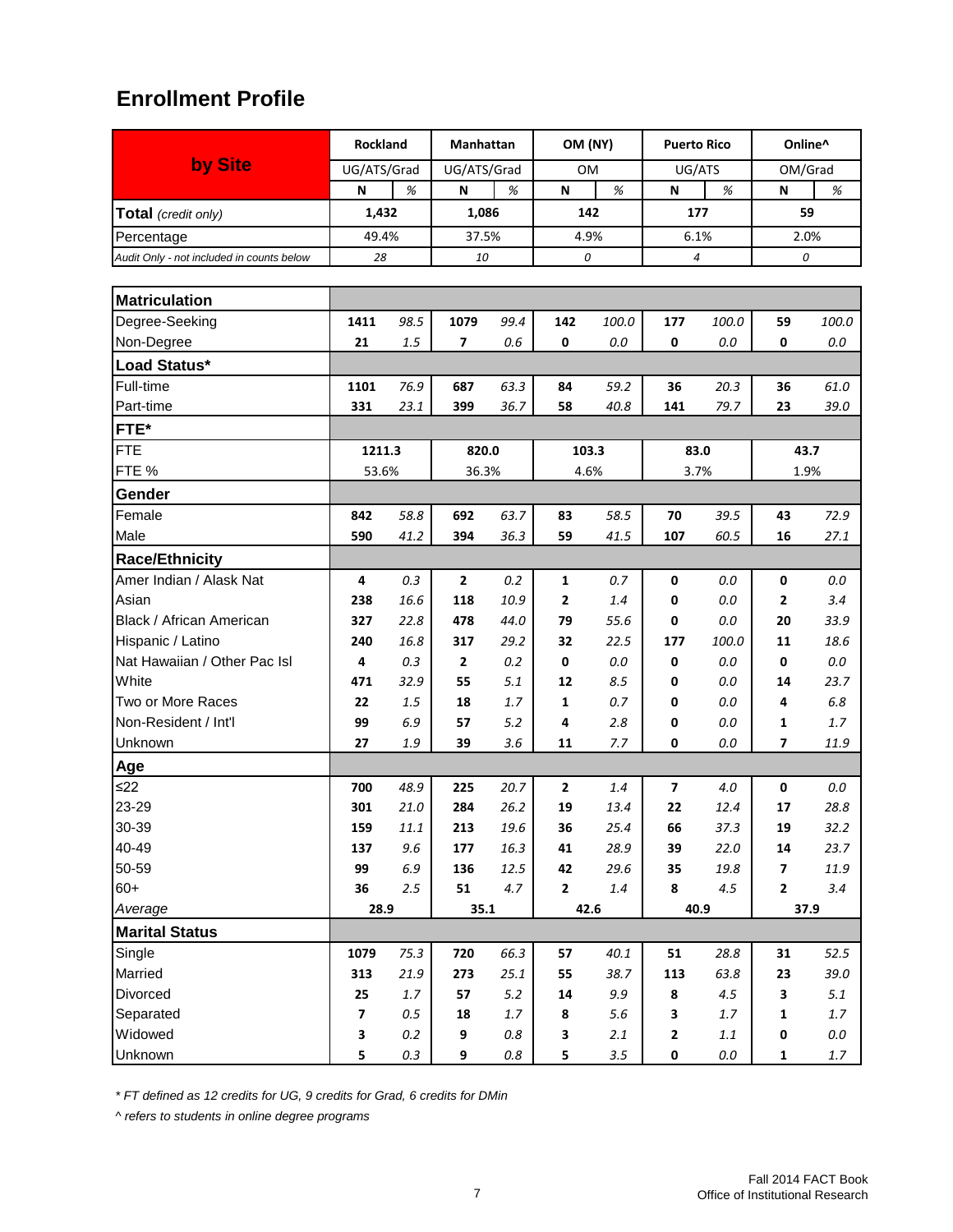| <b>Traditional</b>                        | <b>Total</b>            |         | Rockland         |         | Manhattan    |       | <b>Puerto Rico</b>       |         |
|-------------------------------------------|-------------------------|---------|------------------|---------|--------------|-------|--------------------------|---------|
| <b>Undergraduate</b>                      | N                       | %       | %<br>N<br>N<br>% |         |              | N     | %                        |         |
| Total (credit only)                       | 1,527                   |         | 901<br>588       |         |              | 38    |                          |         |
| Percentage                                | 100.0%                  |         |                  | 59.0%   |              | 38.5% | 2.5%                     |         |
| Audit Only - not included in counts below | 6                       |         | 3                |         | 3            |       | 0                        |         |
|                                           |                         |         |                  |         |              |       |                          |         |
| <b>Matriculation</b>                      |                         |         |                  |         |              |       |                          |         |
| Degree-Seeking                            | 1517                    | 99.3    | 895              | 99.3    | 584          | 99.3  | 38                       | 100.0   |
| Non-Degree                                | 10                      | 0.7     | 6                | 0.7     | 4            | 0.7   | 0                        | $0.0\,$ |
| <b>Load Status</b>                        |                         |         |                  |         |              |       |                          |         |
| Full-time ( $\geq$ 12 credits)            | 1313                    | 86.0    | 829              | 92.0    | 470          | 79.9  | 14                       | 36.8    |
| Part-time (≤ 11 credit hours)             | 214                     | 14.0    | 72               | 8.0     | 118          | 20.1  | 24                       | 63.2    |
| <b>FTE</b>                                | 1384.3                  | 100.0   | 853.0            | 61.6    | 509.3        | 36.8  | 22.0                     | 1.6     |
| <b>Classification</b>                     |                         |         |                  |         |              |       |                          |         |
| Freshmen                                  | 560                     | 36.7    | 291              | 32.3    | 245          | 41.7  | 24                       | 63.2    |
| Sophomore                                 | 385                     | 25.2    | 233              | 25.9    | 139          | 23.6  | 13                       | 34.2    |
| Junior                                    | 344                     | 22.5    | 216              | 24.0    | 127          | 21.6  | 1                        | 2.6     |
| Senior                                    | 228                     | 14.9    | 155              | 17.2    | 73           | 12.4  | 0                        | 0.0     |
| Non-Degree                                | 10                      | 0.7     | 6                | 0.7     | 4            | 0.7   | 0                        | $0.0\,$ |
| <b>Gender</b>                             |                         |         |                  |         |              |       |                          |         |
| Female                                    | 950                     | 62.2    | 576              | 63.9    | 361          | 61.4  | 13                       | 34.2    |
| Male                                      | 577                     | 37.8    | 325              | 36.1    | 227          | 38.6  | 25                       | 65.8    |
| <b>Race/Ethnicity</b>                     |                         |         |                  |         |              |       |                          |         |
| Amer Indian / Alaskan Nat                 | 5                       | 0.3     | 3                | 0.3     | $\mathbf{2}$ | 0.3   | 0                        | 0.0     |
| Asian                                     | 141                     | 9.2     | 94               | 10.4    | 47           | 8.0   | 0                        | 0.0     |
| Black / African American                  | 424                     | 27.8    | 196              | 21.8    | 228          | 38.8  | 0                        | 0.0     |
| Hispanic / Latino                         | 449                     | 29.4    | 188              | 20.9    | 223          | 37.9  | 38                       | 100.0   |
| Nat Hawaiian / Oth Pacif Isl              | 5                       | 0.3     | 4                | $0.4\,$ | 1            | 0.2   | 0                        | 0.0     |
| White                                     | 354                     | 23.2    | 327              | 36.3    | 27           | 4.6   | 0                        | 0.0     |
| Two or More Races                         | 27                      | 1.8     | 16               | 1.8     | 11           | 1.9   | 0                        | 0.0     |
| Non-Resident / Int'l                      | 90                      | 5.9     | 60               | 6.7     | 30           | 5.1   | 0                        | 0.0     |
| Unknown                                   | 32                      | 2.1     | 13               | 1.4     | 19           | 3.2   | 0                        | $0.0\,$ |
| Age                                       |                         |         |                  |         |              |       |                          |         |
| $\leq 22$                                 | 913                     | 59.8    | 691              | 76.7    | 215          | 36.6  | $\overline{\phantom{a}}$ | 18.4    |
| 23-29                                     | 322                     | 21.1    | 145              | 16.1    | 173          | 29.4  | 4                        | 10.5    |
| 30-39                                     | 127                     | $8.3\,$ | 37               | 4.1     | 79           | 13.4  | 11                       | 28.9    |
| 40-49                                     | 89                      | $5.8\,$ | 22               | 2.4     | 58           | 9.9   | 9                        | 23.7    |
| 50-59                                     | 64                      | 4.2     | 5                | $0.6\,$ | 54           | 9.2   | 5                        | 13.2    |
| $60+$                                     | 12                      | $0.8\,$ | $\mathbf{1}$     | $0.1\,$ | 9            | 1.5   | $\mathbf{2}$             | 5.3     |
| Average                                   | 25.8                    |         | 22.5             |         | 30.0         |       | 38.1                     |         |
| <b>Marital Status</b>                     |                         |         |                  |         |              |       |                          |         |
| Single                                    | 1313                    | 86.0    | 844              | 93.7    | 455          | 77.4  | 14                       | 36.8    |
| Married                                   | 159                     | 10.4    | 46               | 5.1     | 91           | 15.5  | 22                       | 57.9    |
| Divorced                                  | 26                      | $1.7\,$ | $\mathbf{2}$     | $0.2\,$ | 23           | 3.9   | $\mathbf 1$              | 2.6     |
| Separated                                 | 19                      | $1.2\,$ | $\bf 6$          | $0.7\,$ | ${\bf 12}$   | 2.0   | 1                        | 2.6     |
| Widowed                                   | 3                       | $0.2\,$ | 0                | $0.0\,$ | 3            | 0.5   | 0                        | $0.0\,$ |
| Unknown                                   | $\overline{\mathbf{z}}$ | $0.5\,$ | 3                | $0.3\,$ | 4            | 0.7   | 0                        | $0.0\,$ |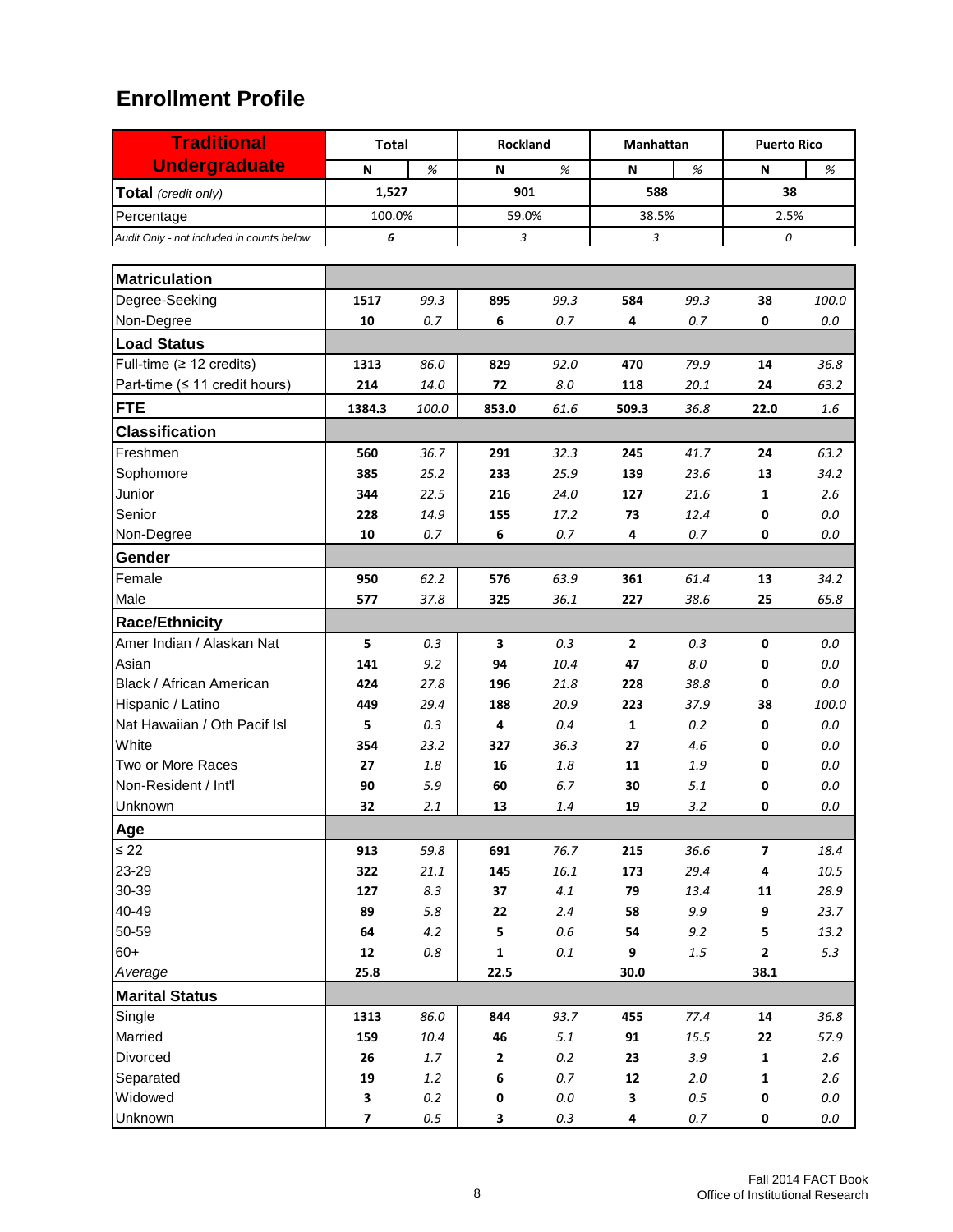| <b>Organizational Management</b>           | <b>Total</b>   |       | <b>NY</b>     |        | Online <sup>^</sup> |      |  |  |
|--------------------------------------------|----------------|-------|---------------|--------|---------------------|------|--|--|
|                                            | N              | %     |               | %<br>N |                     | %    |  |  |
| <b>IN PROGRAM</b> (see below)              | 118            |       | 94            |        | 24                  |      |  |  |
| Pre-OM (AA) - not included in counts below | 3<br>3         |       |               |        |                     |      |  |  |
| Full-time                                  | 3              |       | 3             |        | 0                   |      |  |  |
| Part-time                                  | O              |       | 0             |        |                     |      |  |  |
| <b>Other Coursework or Cont Only</b>       | 57             |       | 45            |        | 12                  |      |  |  |
| - not included in counts below             |                |       |               |        |                     |      |  |  |
| Full-time                                  | $\overline{7}$ |       |               |        | ξ                   |      |  |  |
| Part-time                                  | 50             |       | 41            |        | 9                   |      |  |  |
| Total (credit only)                        | 178            |       | 142           |        | 36                  |      |  |  |
| Audit Only - not included in counts below  | $\Omega$       |       | 0             |        | 0                   |      |  |  |
| <b>FTE</b>                                 | 128.0          | 100.0 | 103.3<br>80.7 |        | 24.7                | 19.3 |  |  |

#### **IN PROGRAM**

| <b>Matriculation</b>              |              |         |                |         |              |         |
|-----------------------------------|--------------|---------|----------------|---------|--------------|---------|
| Degree-Seeking                    | 118          | 100.0   | 94             | 100.0   | 24           | 100.0   |
| Non-Degree                        | $\pmb{0}$    | $0.0\,$ | $\pmb{0}$      | $0.0\,$ | $\mathbf 0$  | $0.0\,$ |
| <b>Load Status</b>                |              |         |                |         |              |         |
| Full-time ( $\geq$ 12 credits)    | 93           | 78.8    | 77             | 81.9    | 16           | 66.7    |
| Part-time (≤ 11 credit hours)     | 25           | 21.2    | 17             | 18.1    | 8            | 33.3    |
| Gender                            |              |         |                |         |              |         |
| Female                            | 67           | 56.8    | 51             | 54.3    | 16           | 66.7    |
| Male                              | 51           | 43.2    | 43             | 45.7    | 8            | 33.3    |
| <b>Race/Ethnicity</b>             |              |         |                |         |              |         |
| Amer Indian / Alaskan Nat         | $\mathbf 1$  | 0.8     | $\mathbf{1}$   | 1.1     | $\pmb{0}$    | $0.0\,$ |
| Asian                             | $\mathbf{1}$ | 0.8     | $\mathbf{1}$   | 1.1     | 0            | $0.0\,$ |
| Black / African American          | 57           | 48.3    | 49             | 52.1    | 8            | 33.3    |
| Hispanic / Latino                 | 28           | 23.7    | 23             | 24.5    | 5            | 20.8    |
| Nat Hawaiian / Other Pacif Island | $\pmb{0}$    | $0.0\,$ | $\mathbf 0$    | $0.0\,$ | 0            | $0.0\,$ |
| White                             | 14           | 11.9    | 8              | 8.5     | 6            | 25.0    |
| Two or More Races                 | $\mathbf{2}$ | 1.7     | 0              | $0.0\,$ | 2            | 8.3     |
| Non-Resident / Int'l              | 3            | 2.5     | 3              | 3.2     | 0            | $0.0\,$ |
| Unknown                           | 12           | 10.2    | 9              | 9.6     | 3            | 12.5    |
| Age                               |              |         |                |         |              |         |
| $\leq 22$                         | $\mathbf 1$  | 0.8     | $\mathbf{1}$   | 1.1     | $\pmb{0}$    | 0.0     |
| 23-29                             | 19           | 16.1    | 16             | 17.0    | 3            | 12.5    |
| 30-39                             | 35           | 29.7    | 25             | 26.6    | 10           | 41.7    |
| 40-49                             | 35           | 29.7    | 26             | 27.7    | 9            | 37.5    |
| 50-59                             | 26           | 22.0    | 25             | 26.6    | 1            | 4.2     |
| $60+$                             | 2            | 1.7     | $\mathbf{1}$   | $1.1\,$ | $\mathbf{1}$ | 4.2     |
| Average                           | 41.2         |         | 41.6           |         | 39.8         |         |
| <b>Marital Status</b>             |              |         |                |         |              |         |
| Single                            | 50           | 42.4    | 42             | 44.7    | 8            | 33.3    |
| Married                           | 47           | 39.8    | 34             | 36.2    | 13           | 54.2    |
| Divorced                          | 10           | 8.5     | 9              | 9.6     | 1            | 4.2     |
| Separated                         | 6            | 5.1     | 5              | 5.3     | 1            | 4.2     |
| Widowed                           | 2            | 1.7     | 2              | 2.1     | 0            | $0.0\,$ |
| Unknown                           | 3            | 2.5     | $\overline{2}$ | 2.1     | 1            | 4.2     |

*^ refers to students in online degree programs*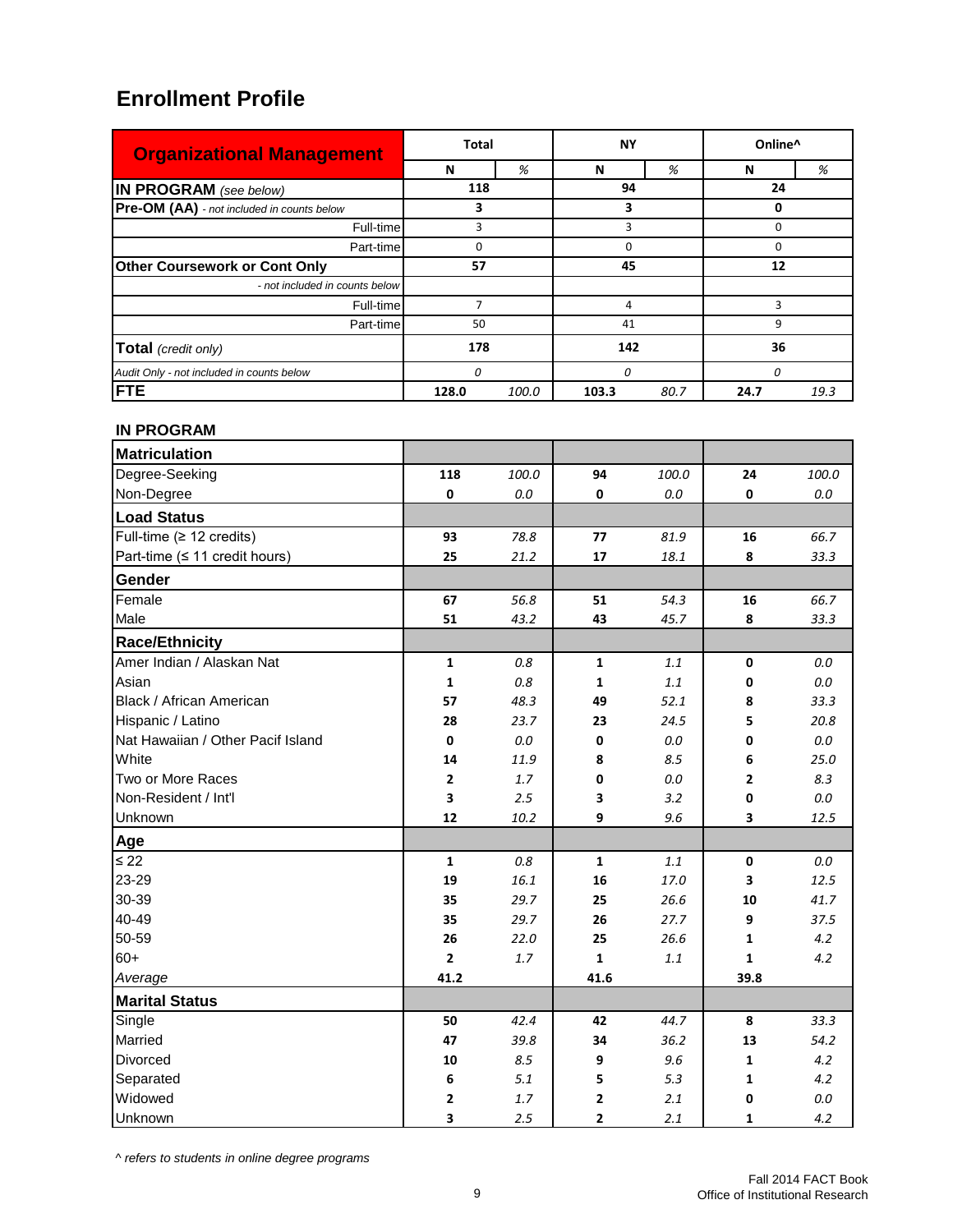| <b>ATS</b>                            |                         | <b>Total</b><br>Rockland<br>Manhattan |              |               |                |                  |              |           |              | <b>Puerto Rico</b> |             |               |
|---------------------------------------|-------------------------|---------------------------------------|--------------|---------------|----------------|------------------|--------------|-----------|--------------|--------------------|-------------|---------------|
|                                       | N                       | %                                     | N            | %             | N              | %                | N            | %         | N            | %                  | N           | %             |
| <b>Degree</b>                         |                         |                                       |              | <b>Master</b> |                | <b>DMin</b>      |              | Sub-Total |              | <b>Master</b>      |             | <b>Master</b> |
| Total (credit only)                   |                         | 758                                   |              | 239           |                | 96<br>335<br>284 |              | 139       |              |                    |             |               |
| Percentage                            |                         | 100.0%                                |              | 31.5%         |                | 12.7%            |              | 44.2%     |              | 37.5%              | 18.3%       |               |
| Audit Only - not inc. in counts below |                         | 35                                    | 24           |               |                | 0                |              | 24        |              | 7                  |             | 4             |
|                                       |                         |                                       |              |               |                |                  |              |           |              |                    |             |               |
| <b>Matriculation</b>                  |                         |                                       |              |               |                |                  |              |           |              |                    |             |               |
| Degree-Seeking                        | 745                     | 98.3                                  | 230          | 96.2          | 95             | 99.0             | 325          | 97.0      | 281          | 98.9               | 139         | 100.0         |
| Non-Degree                            | 13                      | 1.7                                   | 9            | 3.8           | 1              | 1.0              | 10           | 3.0       | 3            | 1.1                | 0           | 0.0           |
| Load Status*                          |                         |                                       |              |               |                |                  |              |           |              |                    |             |               |
| Full-time                             | 319                     | 42.1                                  | 116          | 48.5          | 63             | 65.6             | 179          | 53.4      | 118          | 41.5               | 22          | 15.8          |
| Part-time                             | 439                     | 57.9                                  | 123          | 51.5          | 33             | 34.4             | 156          | 46.6      | 166          | 58.5               | 117         | 84.2          |
| <b>FTE</b>                            | 465.3                   | 100.0                                 | 157.0        | 33.7          | 74.0           | 15.9             | 231.0        | 49.6      | 173.3        | 37.2               | 61.0        | 13.1          |
| <b>Gender</b>                         |                         |                                       |              |               |                |                  |              |           |              |                    |             |               |
| Female                                | 346                     | 45.6                                  | 97           | 40.6          | 26             | 27.1             | 123          | 36.7      | 166          | 58.5               | 57          | 41.0          |
| Male                                  | 412                     | 54.4                                  | 142          | 59.4          | 70             | 72.9             | 212          | 63.3      | 118          | 41.5               | 82          | 59.0          |
| <b>Race/Ethnicity</b>                 |                         |                                       |              |               |                |                  |              |           |              |                    |             |               |
| Amer Indian / Alaskan Nat             | 0                       | $0.0\,$                               | 0            | $0.0\,$       | $\mathbf 0$    | $0.0\,$          | $\mathbf 0$  | $0.0\,$   | 0            | $0.0\,$            | 0           | 0.0           |
| Asian                                 | 170                     | 22.4                                  | 104          | 43.5          | 16             | 16.7             | 120          | 35.8      | 50           | 17.6               | 0           | 0.0           |
| Black / African American              | 230                     | 30.3                                  | 45           | 18.8          | 28             | 29.2             | 73           | 21.8      | 157          | 55.3               | 0           | 0.0           |
| Hispanic / Latino                     | 195                     | 25.7                                  | 14           | 5.9           | $\overline{ }$ | 7.3              | 21           | 6.3       | 35           | 12.3               | 139         | 100.0         |
| Nat Hawaiian / Oth Pacif Isl          | 1                       | 0.1                                   | 0            | 0.0           | 0              | 0.0              | 0            | 0.0       | 1            | 0.4                | $\mathbf 0$ | $0.0\,$       |
| White                                 | 98                      | 12.9                                  | 52           | 21.8          | 37             | 38.5             | 89           | 26.6      | 9            | 3.2                | 0           | $0.0\,$       |
| Two or More Races                     | 9                       | 1.2                                   | 4            | 1.7           | 1              | 1.0              | 5            | 1.5       | 4            | 1.4                | 0           | 0.0           |
| Non-Resident / Int'l                  | 41                      | 5.4                                   | 15           | 6.3           | 6              | 6.3              | 21           | 6.3       | 20           | 7.0                | 0           | $0.0\,$       |
| Unknown                               | 14                      | 1.8                                   | 5            | 2.1           | $\mathbf{1}$   | 1.0              | 6            | 1.8       | 8            | 2.8                | 0           | $0.0\,$       |
| Age                                   |                         |                                       |              |               |                |                  |              |           |              |                    |             |               |
| $\leq 22$                             | 5                       | 0.7                                   | 3            | 1.3           | 0              | 0.0              | 3            | 0.9       | $\mathbf{2}$ | 0.7                | 0           | 0.0           |
| 23-29                                 | 140                     | 18.5                                  | 71           | 29.7          | 0              | $0.0\,$          | 71           | 21.2      | 51           | 18.0               | 18          | 12.9          |
| 30-39                                 | 201                     | 26.5                                  | 61           | 25.5          | 19             | 19.8             | 80           | 23.9      | 66           | 23.2               | 55          | 39.6          |
| 40-49                                 | 194                     | 25.6                                  | 59           | 24.7          | 28             | 29.2             | 87           | 26.0      | 77           | 27.1               | 30          | 21.6          |
| 50-59                                 | 157                     | 20.7                                  | 35           | 14.6          | 37             | 38.5             | 72           | 21.5      | 55           | 19.4               | 30          | 21.6          |
| $60+$                                 | 61                      | $8.0\,$                               | ${\bf 10}$   | 4.2           | ${\bf 12}$     | 12.5             | 22           | $6.6\,$   | 33           | 11.6               | 6           | 4.3           |
| Average                               | 42.5                    |                                       | 38.7         |               | 49.8           |                  | 41.9         |           | 43.5         |                    | 41.6        |               |
| <b>Marital Status</b>                 |                         |                                       |              |               |                |                  |              |           |              |                    |             |               |
| Single                                | 304                     | 40.1                                  | 106          | 44.4          | 19             | 19.8             | 125          | 37.3      | 142          | 50.0               | 37          | 26.6          |
| Married                               | 390                     | 51.5                                  | 115          | 48.1          | 73             | 76.0             | 188          | 56.1      | 111          | 39.1               | 91          | 65.5          |
| Divorced                              | 47                      | 6.2                                   | 15           | $6.3\,$       | 4              | 4.2              | 19           | 5.7       | 21           | 7.4                | 7           | $5.0\,$       |
| Separated                             | 6                       | $0.8\,$                               | 1            | 0.4           | 0              | $0.0\,$          | $\mathbf{1}$ | $0.3\,$   | 3            | 1.1                | 2           | 1.4           |
| Widowed                               | $\overline{\mathbf{z}}$ | 0.9                                   | 1            | 0.4           | 0              | $0.0\,$          | $\mathbf 1$  | $0.3\,$   | 4            | 1.4                | 2           | $1.4\,$       |
| Unknown                               | 4                       | 0.5                                   | $\mathbf{1}$ | 0.4           | 0              | 0.0              | $\mathbf{1}$ | 0.3       | 3            | 1.1                | 0           | $0.0\,$       |

*\* FT defined as 9 credits for Grad, 6 credits for DMin*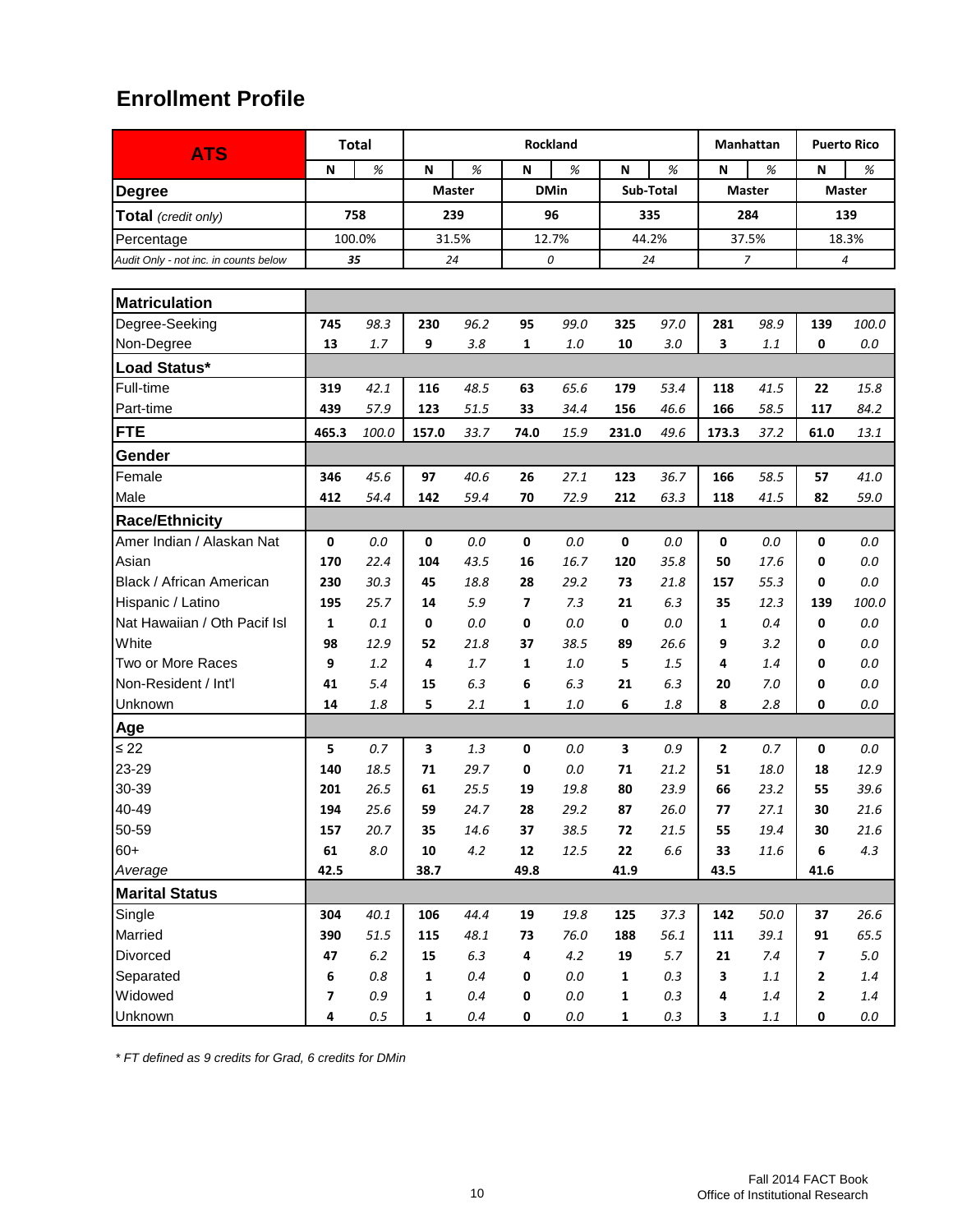| <b>AGSC</b>                               |                         | <b>Total</b> | Rockland       |            |              |            |              |           | Manhattan               |            |  |  |
|-------------------------------------------|-------------------------|--------------|----------------|------------|--------------|------------|--------------|-----------|-------------------------|------------|--|--|
|                                           | N                       | %            | N              | %          | N            | %          | N            | %         | N                       | %          |  |  |
| <b>Degree</b>                             |                         |              |                | <b>MHC</b> |              | <b>MFT</b> |              | Sub-Total |                         | <b>MHC</b> |  |  |
| Total (credit only)                       |                         | 279          |                | 56         |              | 70         |              | 126       |                         | 153        |  |  |
| Percentage                                |                         | 100.0%       |                | 20.1%      |              | 25.1%      | 45.2%        |           | 54.8%                   |            |  |  |
| Audit Only - not included in counts below |                         | 1            |                | 1          |              | 0          | 1            |           | 0                       |            |  |  |
|                                           |                         |              |                |            |              |            |              |           |                         |            |  |  |
| <b>Matriculation</b>                      |                         |              |                |            |              |            |              |           |                         |            |  |  |
| Degree-Seeking                            | 276                     | 98.9         | 56             | 100.0      | 67           | 95.7       | 123          | 97.6      | 153                     | 100.0      |  |  |
| Non-Degree                                | 3                       | 1.1          | 0              | 0.0        | 3            | 4.3        | 3            | 2.4       | 0                       | 0.0        |  |  |
| <b>Load Status</b>                        |                         |              |                |            |              |            |              |           |                         |            |  |  |
| Full-time $(≥ 9$ credits)                 | 107                     | 38.4         | 24             | 42.9       | 24           | 34.3       | 48           | 38.1      | 59                      | 38.6       |  |  |
| Part-time ( $\leq 8$ credit hours)        | 172                     | 61.6         | 32             | 57.1       | 46           | 65.7       | 78           | 61.9      | 94                      | 61.4       |  |  |
| <b>FTE</b>                                | 164.3                   | 100.0        | 34.7           | 21.1       | 39.3         | 23.9       | 74.0         | 45.0      | 90.3                    | 55.0       |  |  |
| Gender                                    |                         |              |                |            |              |            |              |           |                         |            |  |  |
| Female                                    | 233                     | 83.5         | 48             | 85.7       | 55           | 78.6       | 103          | 81.7      | 130                     | 85.0       |  |  |
| Male                                      | 46                      | 16.5         | 8              | 14.3       | 15           | 21.4       | 23           | 18.3      | 23                      | 15.0       |  |  |
| <b>Race/Ethnicity</b>                     |                         |              |                |            |              |            |              |           |                         |            |  |  |
| Amer Indian / Alaskan Nat                 | 0                       | 0.0          | 0              | 0.0        | 0            | 0.0        | 0            | 0.0       | 0                       | 0.0        |  |  |
| Asian                                     | 41                      | 14.7         | 9              | 16.1       | 11           | 15.7       | 20           | 15.9      | 21                      | 13.7       |  |  |
| Black / African American                  | 106                     | 38.0         | 16             | 28.6       | 23           | 32.9       | 39           | 31.0      | 67                      | 43.8       |  |  |
| Hispanic / Latino                         | 62                      | 22.2         | 9              | 16.1       | 13           | 18.6       | 22           | 17.5      | 40                      | 26.1       |  |  |
| Nat Hawaiian / Other Pac Isl              | 0                       | 0.0          | 0              | $0.0\,$    | 0            | 0.0        | 0            | 0.0       | 0                       | 0.0        |  |  |
| White                                     | 45                      | 16.1         | 19             | 33.9       | 15           | 21.4       | 34           | 27.0      | 11                      | 7.2        |  |  |
| Two or More Races                         | 3                       | 1.1          | 0              | $0.0\,$    | 1            | 1.4        | 1            | 0.8       | 2                       | 1.3        |  |  |
| Non-Resident / Int'l                      | 6                       | 2.2          | 2              | 3.6        | $\mathbf{2}$ | 2.9        | 4            | 3.2       | 2                       | 1.3        |  |  |
| Unknown                                   | 16                      | 5.7          | 1              | 1.8        | 5            | 7.1        | 6            | 4.8       | 10                      | 6.5        |  |  |
| Age                                       |                         |              |                |            |              |            |              |           |                         |            |  |  |
| $\leq 22$                                 | 8                       | 2.9          | 1              | 1.8        | 2            | 2.9        | 3            | 2.4       | 5                       | 3.3        |  |  |
| 23-29                                     | 93                      | 33.3         | 26             | 46.4       | 26           | 37.1       | 52           | 41.3      | 41                      | 26.8       |  |  |
| 30-39                                     | 71                      | 25.4         | 13             | 23.2       | 13           | 18.6       | 26           | 20.6      | 45                      | 29.4       |  |  |
| 40-49                                     | 53                      | 19.0         | $\overline{7}$ | 12.5       | 12           | 17.1       | 19           | 15.1      | 34                      | 22.2       |  |  |
| 50-59                                     | 38                      | 13.6         | 5              | 8.9        | ${\bf 12}$   | 17.1       | 17           | 13.5      | 21                      | 13.7       |  |  |
| $60+$                                     | 16                      | 5.7          | 4              | $7.1\,$    | 5            | 7.1        | 9            | $7.1\,$   | $\overline{\mathbf{z}}$ | 4.6        |  |  |
| Average                                   | 37.9                    |              | 35.3           |            | 38.4         |            | 37.0         |           | 38.7                    |            |  |  |
| <b>Marital Status</b>                     |                         |              |                |            |              |            |              |           |                         |            |  |  |
| Single                                    | 157                     | 56.3         | 37             | 66.1       | 31           | 44.3       | 68           | 54.0      | 89                      | 58.2       |  |  |
| Married                                   | 104                     | 37.3         | 18             | 32.1       | 37           | 52.9       | 55           | 43.7      | 49                      | 32.0       |  |  |
| Divorced                                  | 12                      | 4.3          | $\pmb{0}$      | $0.0\,$    | $\mathbf{2}$ | 2.9        | $\mathbf{2}$ | $1.6\,$   | 10                      | $6.5\,$    |  |  |
| Separated                                 | $\mathbf 2$             | 0.7          | $\mathbf 0$    | $0.0\,$    | $\pmb{0}$    | 0.0        | 0            | 0.0       | $\mathbf 2$             | 1.3        |  |  |
| Widowed                                   | $\overline{\mathbf{2}}$ | $0.7\,$      | $\mathbf 1$    | $1.8\,$    | 0            | 0.0        | $\mathbf{1}$ | $0.8\,$   | 1                       | $0.7\,$    |  |  |
| Unknown                                   | $\mathbf{2}$            | $0.7\,$      | $\pmb{0}$      | $0.0\,$    | 0            | $0.0\,$    | 0            | $0.0\,$   | $\mathbf{2}$            | 1.3        |  |  |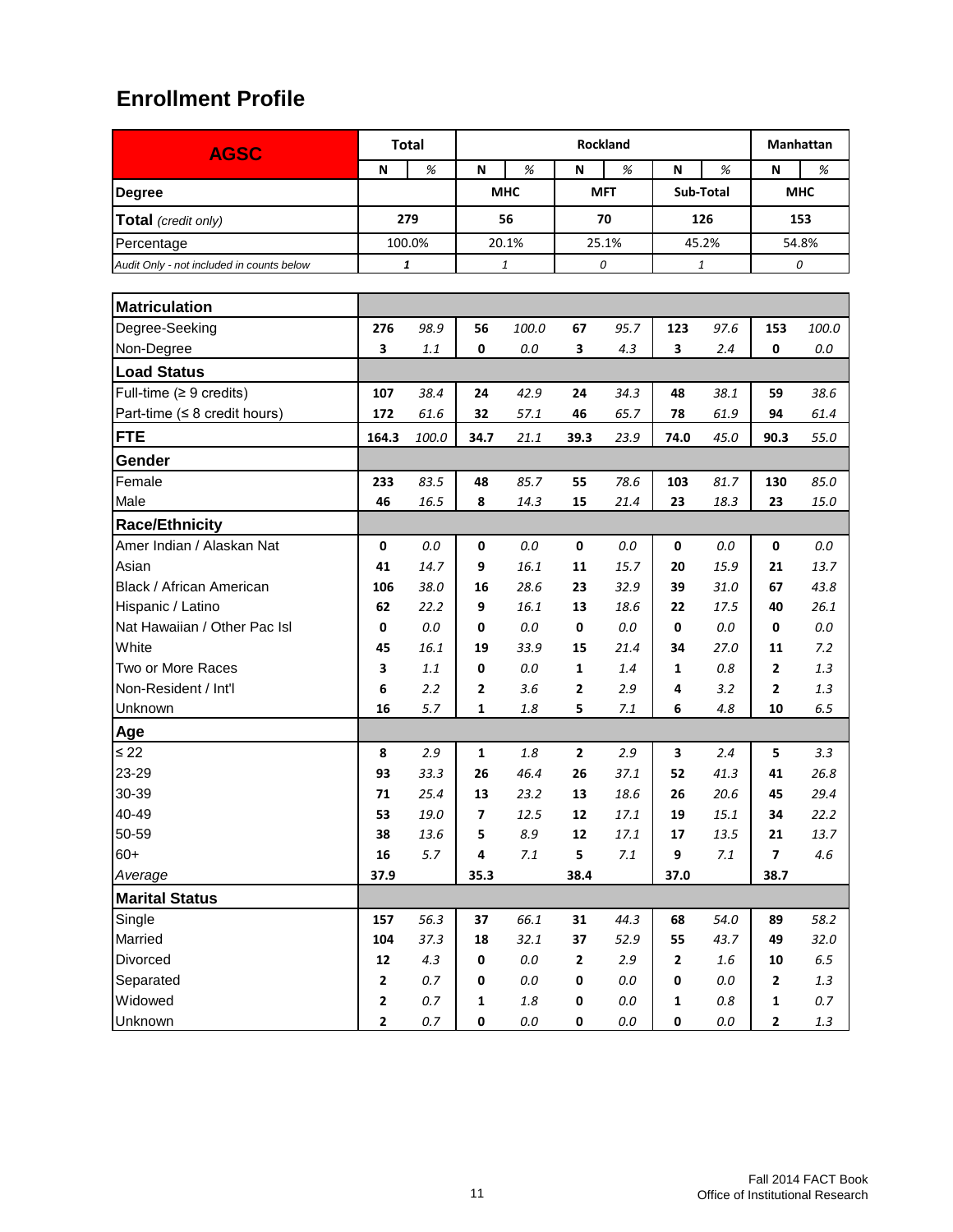| <b>Education (Graduate)</b>               | <b>Total</b> |         | Rockland  |         |                         | Manhattan | Online         |         |
|-------------------------------------------|--------------|---------|-----------|---------|-------------------------|-----------|----------------|---------|
|                                           | N            | %       | N         | %       | N                       | %         | N              | %       |
| Total (credit only)                       | 50           |         |           | 20      |                         | 13        | 17             |         |
| Percentage                                |              | 100.0%  | 40.0%     |         | 26.0%                   |           | 34.0%          |         |
| Audit Only - not included in counts below |              | 0       | 0         |         | 0                       |           | 0              |         |
|                                           |              |         |           |         |                         |           |                |         |
| <b>Matriculation</b>                      |              |         |           |         |                         |           |                |         |
| Degree-Seeking                            | 48           | 96.0    | 18        | 90.0    | 13                      | 100.0     | 17             | 100.0   |
| Non-Degree                                | 2            | 4.0     | 2         | 10.0    | 0                       | 0.0       | 0              | 0.0     |
| <b>Load Status</b>                        |              |         |           |         |                         |           |                |         |
| Full-time $(≥ 9 \text{ credits})$         | 35           | 70.0    | 16        | 80.0    | $\overline{\mathbf{z}}$ | 53.8      | 12             | 70.6    |
| Part-time ( $\leq 8$ credit hours)        | 15           | 30.0    | 4         | 20.0    | 6                       | 46.2      | 5              | 29.4    |
| <b>FTE</b>                                | 40.0         | 100.0   | 17.3      | 43.3    | 9.0                     | 22.5      | 13.7           | 34.2    |
| Gender                                    |              |         |           |         |                         |           |                |         |
| Female                                    | 45           | 90.0    | 18        | 90.0    | 13                      | 100.0     | 14             | 82.4    |
| Male                                      | 5            | 10.0    | 2         | 10.0    | 0                       | 0.0       | 3              | 17.6    |
| <b>Race/Ethnicity</b>                     |              |         |           |         |                         |           |                |         |
| Amer Indian / Alaskan Nat                 | 1            | 2.0     | 1         | 5.0     | 0                       | 0.0       | 0              | 0.0     |
| Asian                                     | 3            | 6.0     | 1         | 5.0     | 0                       | 0.0       | 2              | 11.8    |
| Black / African American                  | 14           | 28.0    | 2         | 10.0    | 7                       | 53.8      | 5              | 29.4    |
| Hispanic / Latino                         | 12           | 24.0    | 4         | 20.0    | 5                       | 38.5      | 3              | 17.6    |
| Nat Hawaiian / Other Pacif Island         | 0            | 0.0     | 0         | 0.0     | 0                       | 0.0       | 0              | 0.0     |
| White                                     | 13           | 26.0    | 9         | 45.0    | 0                       | 0.0       | 4              | 23.5    |
| Two or More Races                         | 1            | 2.0     | 0         | 0.0     | 0                       | 0.0       | 1              | 5.9     |
| Non-Resident / Int'l                      | 4            | 8.0     | 3         | 15.0    | 1                       | 7.7       | 0              | $0.0\,$ |
| Unknown                                   | 2            | 4.0     | 0         | 0.0     | 0                       | 0.0       | 2              | 11.8    |
| Age                                       |              |         |           |         |                         |           |                |         |
| $\leq 22$                                 | 1            | 2.0     | 1         | 5.0     | 0                       | 0.0       | $\pmb{0}$      | 0.0     |
| 23-29                                     | 28           | 56.0    | 13        | 65.0    | 6                       | 46.2      | 9              | 52.9    |
| 30-39                                     | 9            | 18.0    | 3         | 15.0    | 2                       | 15.4      | 4              | 23.5    |
| 40-49                                     | 7            | 14.0    | 3         | 15.0    | 2                       | 15.4      | $\overline{2}$ | 11.8    |
| 50-59                                     | 3            | 6.0     | 0         | 0.0     | $\mathbf{z}$            | 15.4      | 1              | 5.9     |
| $60+$                                     | $\mathbf{2}$ | $4.0\,$ | 0         | $0.0\,$ | 1                       | 7.7       | $\mathbf 1$    | $5.9$   |
| Average                                   | 32.8         |         | 28.9      |         | 37.3                    |           | 34.0           |         |
| <b>Marital Status</b>                     |              |         |           |         |                         |           |                |         |
| Single                                    | 33           | 66.0    | 12        | 60.0    | 9                       | 69.2      | 12             | 70.6    |
| Married                                   | 16           | 32.0    | 8         | 40.0    | 4                       | 30.8      | 4              | 23.5    |
| Divorced                                  | $\mathbf{1}$ | $2.0\,$ | 0         | $0.0\,$ | 0                       | 0.0       | $\mathbf 1$    | $5.9$   |
| Separated                                 | 0            | $0.0\,$ | 0         | $0.0\,$ | 0                       | $0.0\,$   | 0              | $0.0\,$ |
| Widowed                                   | 0            | $0.0\,$ | $\pmb{0}$ | $0.0\,$ | 0                       | $0.0\,$   | $\pmb{0}$      | $0.0\,$ |
| Unknown                                   | 0            | $0.0\,$ | $\pmb{0}$ | $0.0\,$ | 0                       | $0.0\,$   | $\pmb{0}$      | $0.0\,$ |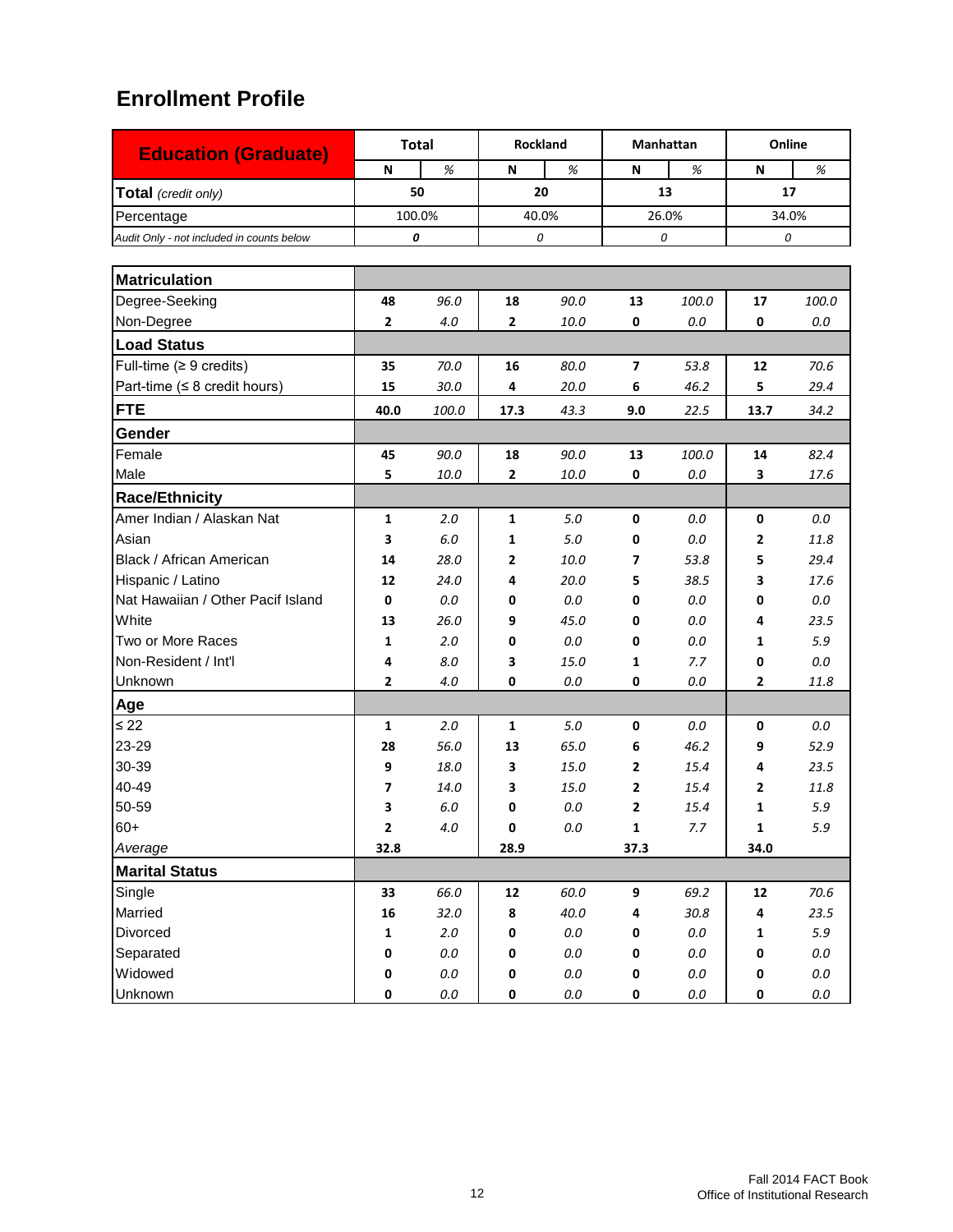| <b>MBA</b>                                          |              | <b>Total</b> |                | Rockland     |      | Manhattan   | Online       |          |  |
|-----------------------------------------------------|--------------|--------------|----------------|--------------|------|-------------|--------------|----------|--|
|                                                     | N            | $\%$         | N              | %            | N    | %           | N            | $\%$     |  |
| IN PROGRAM (see below)                              |              | 41           |                | 19           |      | 16          |              | 6        |  |
| <b>PROJECT CONT.</b> - not included in counts below |              | $\mathbf{1}$ |                | $\mathbf{1}$ |      | $\mathbf 0$ |              | 0        |  |
| Total (credit only)                                 |              | 42           |                | 20           |      | 16          |              | 6        |  |
| Percentage                                          |              | 100.0%       |                | 47.6%        |      | 38.1%       |              | 14.3%    |  |
| Audit Only - not included in counts below           |              | 0            |                | 0            |      | 0           | 0            |          |  |
| <b>FTE</b>                                          | 39.3         | 100.0        | 18.0           | 45.8         | 16.0 | 40.7        | 5.3          | 13.6     |  |
|                                                     |              |              |                |              |      |             |              |          |  |
| <b>Matriculation</b>                                |              |              |                |              |      |             |              |          |  |
| Degree-Seeking                                      | 41           | 100.0        | 19             | 100.0        | 16   | 100.0       | 6            | 100.0    |  |
| Non-Degree                                          | 0            | 0.0          | 0              | 0.0          | 0    | 0.0         | 0            | 0.0      |  |
| <b>Load Status</b>                                  |              |              |                |              |      |             |              |          |  |
| Full-time $(≥ 9$ credits)                           | 38           | 92.7         | 17             | 89.5         | 16   | 100.0       | 5            | 83.3     |  |
| Part-time ( $\leq 8$ credit hours)                  | 3            | 7.3          | $\mathbf{2}$   | 10.5         | 0    | 0.0         | 1            | 16.7     |  |
| Gender                                              |              |              |                |              |      |             |              |          |  |
| Female                                              | 13           | 31.7         | 5              | 26.3         | 4    | 25.0        | 4            | 66.7     |  |
| Male                                                | 28           | 68.3         | 14             | 73.7         | 12   | 75.0        | 2            | 33.3     |  |
| <b>Race/Ethnicity</b>                               |              |              |                |              |      |             |              |          |  |
| Amer Indian / Alaskan Nat                           | 0            | 0.0          | 0              | 0.0          | 0    | 0.0         | 0            | 0.0      |  |
| Asian                                               | 1            | 2.4          | 1              | 5.3          | 0    | 0.0         | 0            | $0.0\,$  |  |
| Black / African American                            | 11           | 26.8         | 3              | 15.8         | 5    | 31.3        | 3            | 50.0     |  |
| Hispanic / Latino                                   | 7            | 17.1         | 2              | 10.5         | 4    | 25.0        | 1            | 16.7     |  |
| Nat Hawaiian / Other Pacif Island                   | 0            | 0.0          | 0              | 0.0          | 0    | 0.0         | 0            | 0.0      |  |
| White                                               | 9            | 22.0         | 5              | 26.3         | 4    | 25.0        | 0            | 0.0      |  |
| Two or More Races                                   | 2            | 4.9          | 0              | 0.0          | 1    | 6.3         | 1            | 16.7     |  |
| Non-Resident / Int'l                                | 10           | 24.4         | 7              | 36.8         | 2    | 12.5        | 1            | 16.7     |  |
| Unknown                                             | 1            | 2.4          | 1              | 5.3          | 0    | 0.0         | 0            | 0.0      |  |
| Age                                                 |              |              |                |              |      |             |              |          |  |
| $\leq 22$                                           | 3            | 7.3          | $\overline{2}$ | 10.5         | 1    | 6.3         | 0            | 0.0      |  |
| 23-29                                               | 17           | 41.5         | 11             | 57.9         | 3    | 18.8        | 3            | 50.0     |  |
| 30-39                                               | 14           | 34.1         | 4              | 21.1         | 9    | 56.3        | 1            | 16.7     |  |
| 40-49                                               | 5            | 12.2         | $\mathbf{2}$   | $10.5\,$     | 2    | 12.5        | 1            | $16.7\,$ |  |
| 50-59                                               | $\mathbf{2}$ | 4.9          | 0              | $0.0\,$      | 1    | $6.3\,$     | $\mathbf 1$  | 16.7     |  |
| $60+$                                               | $\pmb{0}$    | $0.0\,$      | 0              | $0.0\,$      | 0    | $0.0\,$     | 0            | $0.0\,$  |  |
| Average                                             | 31.8         |              | 29.6           |              | 33.3 |             | 34.8         |          |  |
| <b>Marital Status</b>                               |              |              |                |              |      |             |              |          |  |
| Single                                              | 23           | 56.1         | 13             | 68.4         | 6    | 37.5        | 4            | 66.7     |  |
| Married                                             | 16           | 39.0         | 5              | 26.3         | 9    | 56.3        | $\mathbf{2}$ | 33.3     |  |
| Divorced                                            | $\mathbf 1$  | 2.4          | 0              | $0.0\,$      | 1    | $6.3\,$     | 0            | $0.0\,$  |  |
| Separated                                           | 0            | $0.0\,$      | 0              | $0.0\,$      | 0    | $0.0\,$     | 0            | $0.0\,$  |  |
| Widowed                                             | $\pmb{0}$    | $0.0\,$      | 0              | $0.0\,$      | 0    | $0.0\,$     | 0            | $0.0\,$  |  |
| Unknown                                             | $\mathbf 1$  | $2.4\,$      | 1              | $5.3$        | 0    | $0.0\,$     | $\pmb{0}$    | $0.0\,$  |  |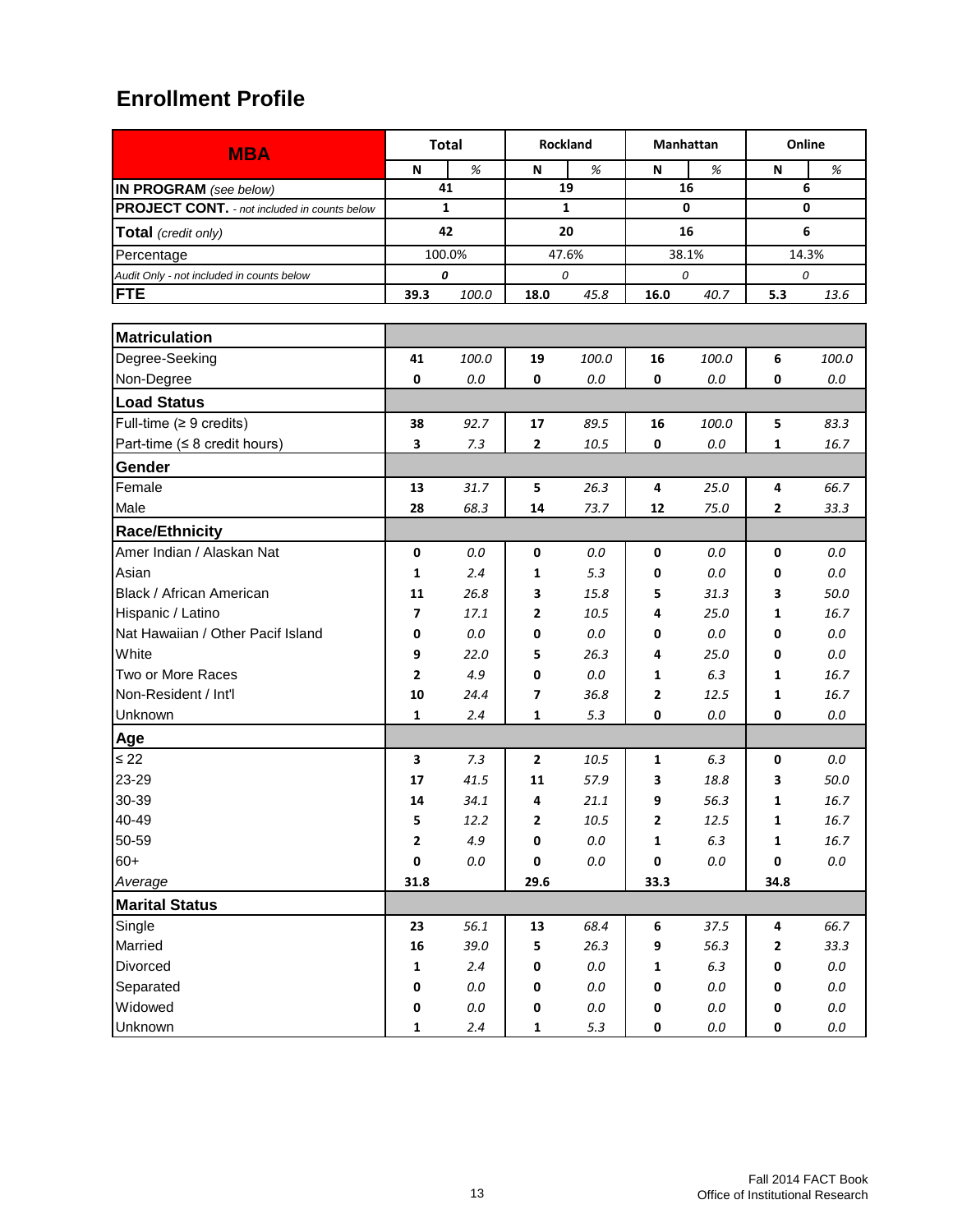| <b>MSOL</b>                                        | <b>Total</b>            |         | Rockland |         | Manhattan      |         |  |
|----------------------------------------------------|-------------------------|---------|----------|---------|----------------|---------|--|
|                                                    | N                       | %       | N        | %       | N              | %       |  |
| IN PROGRAM (see below)                             | 31                      |         | 16       |         | 15             |         |  |
| <b>THESIS CONT.</b> - not included in counts below | 22                      |         | 14       |         | 8              |         |  |
| <b>Total</b> (credit only)                         | 53                      |         | 30       |         | 23             |         |  |
| Percentage                                         | 100.0%                  |         | 56.6%    |         | 43.4%          |         |  |
| Audit Only - not included in counts below          | 0                       |         | 0        |         | 0              |         |  |
| <b>FTE</b>                                         | 34.3                    | 100.0   | 18.0     | 52.4    | 16.3           | 47.6    |  |
|                                                    |                         |         |          |         |                |         |  |
| <b>Matriculation</b>                               |                         |         |          |         |                |         |  |
| Degree-Seeking                                     | 31                      | 100.0   | 16       | 100.0   | 15             | 100.0   |  |
| Non-Degree                                         | 0                       | 0.0     | 0        | 0.0     | 0              | 0.0     |  |
| <b>Load Status</b>                                 |                         |         |          |         |                |         |  |
| Full-time $(≥ 9$ credits)                          | 25                      | 80.6    | 12       | 75.0    | 13             | 86.7    |  |
| Part-time ( $\leq 8$ credit hours)                 | 6                       | 19.4    | 4        | 25.0    | 2              | 13.3    |  |
| Gender                                             |                         |         |          |         |                |         |  |
| Female                                             | 17                      | 54.8    | 9        | 56.3    | 8              | 53.3    |  |
| Male                                               | 14                      | 45.2    | 7        | 43.8    | 7              | 46.7    |  |
| <b>Race/Ethnicity</b>                              |                         |         |          |         |                |         |  |
| Amer Indian / Alaskan Nat                          | 0                       | 0.0     | 0        | 0.0     | 0              | 0.0     |  |
| Asian                                              | 2                       | 6.5     | 2        | 12.5    | 0              | 0.0     |  |
| Black / African American                           | 17                      | 54.8    | 8        | 50.0    | 9              | 60.0    |  |
| Hispanic / Latino                                  | 6                       | 19.4    | 2        | 12.5    | 4              | 26.7    |  |
| Nat Hawaiian / Other Pacif Island                  | 0                       | 0.0     | 0        | 0.0     | 0              | 0.0     |  |
| White                                              | 2                       | 6.5     | 2        | 12.5    | 0              | 0.0     |  |
| Two or More Races                                  | 0                       | 0.0     | 0        | 0.0     | 0              | 0.0     |  |
| Non-Resident / Int'l                               | 3                       | 9.7     | 2        | 12.5    | 1              | 6.7     |  |
| Unknown                                            | 1                       | 3.2     | 0        | 0.0     | 1              | 6.7     |  |
| Age                                                |                         |         |          |         |                |         |  |
| $\leq 22$                                          | 2                       | 6.5     | 0        | 0.0     | $\overline{2}$ | 13.3    |  |
| 23-29                                              | 8                       | 25.8    | 5        | 31.3    | 3              | 20.0    |  |
| 30-39                                              | 10                      | 32.3    | 5        | 31.3    | 5              | 33.3    |  |
| 40-49                                              | 4                       | 12.9    | 2        | 12.5    | 2              | 13.3    |  |
| 50-59                                              | 5                       | 16.1    | 3        | 18.8    | $\mathbf{2}$   | 13.3    |  |
| $60+$                                              | $\overline{\mathbf{c}}$ | $6.5\,$ | 1        | 6.3     | $\mathbf 1$    | $6.7\,$ |  |
| Average                                            | 38.0                    |         | 38.9     |         | 37.0           |         |  |
| <b>Marital Status</b>                              |                         |         |          |         |                |         |  |
| Single                                             | 14                      | 45.2    | 7        | 43.8    | 7              | 46.7    |  |
| Married                                            | 12                      | 38.7    | 8        | 50.0    | 4              | 26.7    |  |
| Divorced                                           | 3                       | 9.7     | 1        | 6.3     | $\mathbf 2$    | 13.3    |  |
| Separated                                          | 1                       | 3.2     | 0        | $0.0\,$ | $\mathbf 1$    | $6.7\,$ |  |
| Widowed                                            | 1                       | 3.2     | 0        | $0.0\,$ | 1              | $6.7\,$ |  |
| Unknown                                            | 0                       | $0.0\,$ | 0        | $0.0\,$ | 0              | $0.0\,$ |  |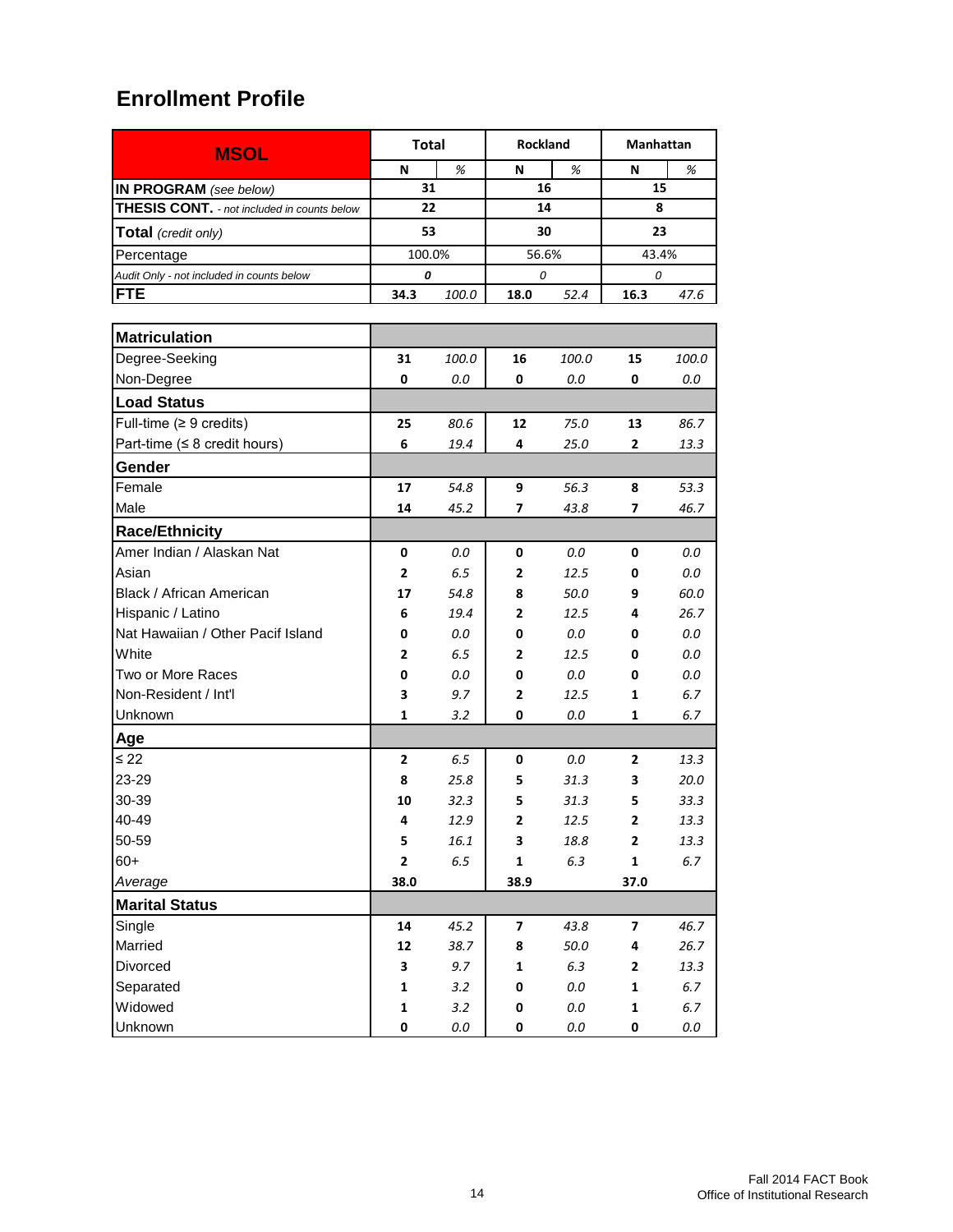| <b>Ancient Judaism and Christian</b>      | <b>NYC</b>     |         |
|-------------------------------------------|----------------|---------|
| <b>Origins</b>                            | N              | %       |
| Total (credit only)                       | 9              |         |
| Audit Only - not included in counts below | 0              |         |
|                                           |                |         |
| <b>Matriculation</b>                      |                |         |
| Degree-Seeking                            | 9              | 100.0   |
| Non-Degree                                | 0              | 0.0     |
| <b>Load Status</b>                        |                |         |
| Full-time ( $\geq 9$ credits)             | 4              | 44.4    |
| Part-time ( $\leq 8$ credit hours)        | 5              | 55.6    |
| <b>FTE</b>                                | 5.7            | 100.0   |
| Gender                                    |                |         |
| Female                                    | $\overline{2}$ | 22.2    |
| Male                                      | 7              | 77.8    |
| <b>Race/Ethnicity</b>                     |                |         |
| Amer Indian / Alaskan Nat                 | 0              | 0.0     |
| Asian                                     | 0              | 0.0     |
| Black / African American                  | 1              | 11.1    |
| Hispanic / Latino                         | 3              | 33.3    |
| Nat Hawaiian / Other Pacif Island         | 0              | 0.0     |
| White                                     | 4              | 44.4    |
| Two or More Races                         | 0              | 0.0     |
| Non-Resident / Int'l                      | 1              | 11.1    |
| Unknown                                   | 0              | 0.0     |
| Age                                       |                |         |
| $\leq 22$                                 | 0              | 0.0     |
| 23-29                                     | 5              | 55.6    |
| 30-39                                     | 2              | 22.2    |
| 40-49                                     | 1              | 11.1    |
| 50-59                                     | 1              | 11.1    |
| $60+$                                     | 0              | 0.0     |
| Average                                   | 32.8           |         |
| <b>Marital Status</b>                     |                |         |
| Single                                    | 7              | 77.8    |
| Married                                   | 2              | 22.2    |
| Divorced                                  | 0              | $0.0\,$ |
| Separated                                 | 0              | $0.0\,$ |
| Widowed                                   | 0              | $0.0\,$ |
| Unknown                                   | 0              | $0.0\,$ |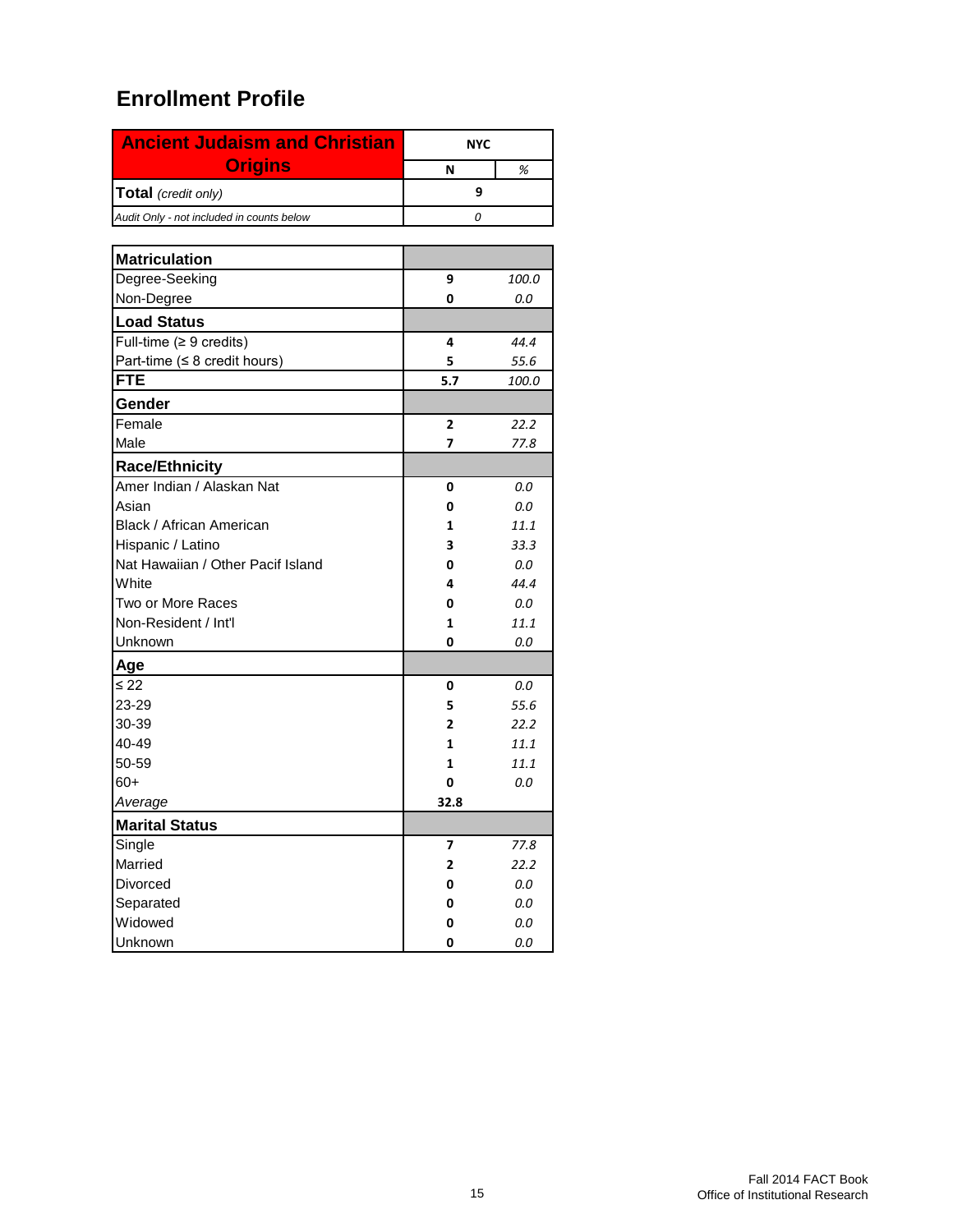# **Enrollment by Admitted State**

| <b>State</b>                  | <b>Total</b>            |      |                      | <b>Rockland</b> |                |              |                         | <b>Manhattan</b>    |                |      | OM (NY)        | <b>PR</b> | Online         |
|-------------------------------|-------------------------|------|----------------------|-----------------|----------------|--------------|-------------------------|---------------------|----------------|------|----------------|-----------|----------------|
|                               | $\mathsf N$             | $\%$ | Sub-<br><b>Total</b> | UG              | <b>ATS</b>     | Grad         | Sub-<br><b>Total</b>    | <b>UG</b>           | <b>ATS</b>     | Grad |                |           |                |
| NY & NJ                       | 2154                    | 74.4 | 68.6                 |                 |                |              | 91.9                    |                     |                |      |                |           |                |
| <b>New York</b>               | 1760                    |      | 712                  | 452             | 148            | 112          | 893                     | 497                 | 213            | 183  | 119            |           | 36             |
| New Jersey                    | 394                     |      | 271                  | 134             | 93             | 44           | 105                     | 44                  | 41             | 20   | 10             |           | 8              |
| <b>Mid-Atlantic</b>           | 101                     | 3.5  |                      |                 |                |              |                         |                     |                |      |                |           |                |
| DC                            | $\overline{c}$          |      | $\pmb{0}$            |                 |                |              | 1                       |                     | 1              |      | 1              |           |                |
| Delaware                      | $\overline{c}$          |      | $\mathbf 0$          |                 |                |              | 1                       |                     | $\mathbf{1}$   |      |                |           | 1              |
| Maryland                      | 22                      |      | 15                   | 13              | $\overline{2}$ |              | $\overline{\mathbf{2}}$ | 1                   | 1              |      | 1              |           | 4              |
| Pennsylvania                  | 66                      |      | 59                   | 42              | 14             | 3            | 5                       | 3                   | $\overline{2}$ |      | 1              |           | 1              |
| Virginia                      | 9                       |      | $\overline{7}$       | 6               |                | 1            | 0                       |                     |                |      | 1              |           | 1              |
| <b>New England</b>            | 108                     | 3.7  |                      |                 |                |              |                         |                     |                |      |                |           |                |
| Connecticut                   | 72                      |      | 65                   | 39              | 15             | 11           | 4                       | 3                   |                | 1    | $\overline{2}$ |           | 1              |
| Maine                         | $\overline{4}$          |      | 4                    | $\overline{4}$  |                |              | 0                       |                     |                |      |                |           |                |
| Massachusetts                 | 19                      |      | 19                   | 15              | 4              |              | 0                       |                     |                |      |                |           |                |
| New Hampshire                 | $\overline{\mathbf{4}}$ |      | 4                    | 4               |                |              | 0                       |                     |                |      |                |           |                |
| Rhode Island                  | $\overline{c}$          |      | $\mathbf{2}$         | $\overline{c}$  |                |              | 0                       |                     |                |      |                |           |                |
| Vermont                       | $\overline{7}$          |      | $\overline{7}$       | $\overline{7}$  |                |              | 0                       |                     |                |      |                |           |                |
| South/Southeast               | 64                      | 2.2  |                      |                 |                |              |                         |                     |                |      |                |           |                |
| Alabama                       | $\overline{3}$          |      | 3                    | 3               |                |              | 0                       |                     |                |      |                |           |                |
| Arkansas                      | $\mathbf{1}$            |      | $\mathbf 0$          |                 |                |              | 0                       |                     |                |      |                |           | 1              |
| Florida                       | 25                      |      | 22                   | 15              | 6              | 1            | $\mathbf 2$             | $\overline{c}$      |                |      |                |           | 1              |
| Georgia                       | 8<br>1                  |      | $\overline{7}$       | 4<br>1          | 3              |              | 0                       |                     |                |      |                |           | 1              |
| Louisiana                     | 1                       |      | 1                    |                 |                |              | 0                       |                     |                |      |                |           |                |
| Mississippi<br>North Carolina | 6                       |      | 0<br>4               |                 | 4              |              | 1<br>2                  | 1<br>$\overline{2}$ |                |      |                |           |                |
| Oklahoma                      | $\mathbf{1}$            |      | 1                    |                 | 1              |              | 0                       |                     |                |      |                |           |                |
| South Carolina                | 5                       |      | 4                    | 1               | $\overline{2}$ | 1            | 1                       |                     | 1              |      |                |           |                |
| Tennessee                     | $\mathbf{1}$            |      | 1                    | 1               |                |              | 0                       |                     |                |      |                |           |                |
| Texas                         | 12                      |      | 12                   | 11              | 1              |              | 0                       |                     |                |      |                |           |                |
| <b>Midwest</b>                | 61                      | 2.1  |                      |                 |                |              |                         |                     |                |      |                |           |                |
| Illinois                      | 5                       |      | 5                    | 4               | 1              |              | 0                       |                     |                |      |                |           |                |
| Indiana                       | $\overline{c}$          |      | $\overline{2}$       | 1               | 1              |              | 0                       |                     |                |      |                |           |                |
| Michigan                      | $\overline{7}$          |      | 5                    | 4               | 1              |              | 1                       |                     |                | 1    |                |           | 1              |
| Minnesota                     | 4                       |      | 4                    | $\overline{2}$  | $\overline{2}$ |              | 0                       |                     |                |      |                |           |                |
| Missouri                      | 3                       |      | $\overline{2}$       | $\overline{2}$  |                |              | 1                       | 1                   |                |      |                |           |                |
| Nebraska                      | $\boldsymbol{2}$        |      | $\mathbf{2}$         | 1               | 1              |              | 0                       |                     |                |      |                |           |                |
| Ohio                          | 25                      |      | 21                   | 17              | 3              | 1            | 1                       | 1                   |                |      | 1              |           | $\overline{c}$ |
| Wisconsin                     | 13                      |      | 12                   | 8               | 3              | 1            | $\bf{0}$                |                     |                |      | 1              |           |                |
| <b>West</b>                   | 50                      | 1.7  |                      |                 |                |              |                         |                     |                |      |                |           |                |
| Alaska                        | 1                       |      | 1                    |                 | 1              |              | 0                       |                     |                |      |                |           |                |
| Arizona                       | $\sqrt{5}$              |      | 5                    | 5               |                |              | 0                       |                     |                |      |                |           |                |
| California                    | 27                      |      | 23                   | 20              | $\overline{2}$ | $\mathbf{1}$ | 3                       | 1                   | $\mathbf{1}$   | 1    | 1              |           |                |
| Colorado                      | 6                       |      | 6                    | 6               |                |              | 0                       |                     |                |      |                |           |                |
| Hawaii                        | 1                       |      | 1                    | 1               |                |              | 0                       |                     |                |      |                |           |                |
| Montana<br>Nevada             | 0<br>$\overline{c}$     |      | 0                    |                 |                |              | 0                       |                     |                |      |                |           |                |
| New Mexico                    | $\mathbf{1}$            |      | $\overline{2}$       | $\overline{2}$  |                |              | 0                       |                     |                |      |                |           |                |
| Oregon                        | 3                       |      | 1<br>3               | 1<br>3          |                |              | 0<br>0                  |                     |                |      |                |           |                |
| Washington                    | 3                       |      | $\overline{2}$       | $\overline{2}$  |                |              | 1                       |                     | 1              |      |                |           |                |
| Wyoming                       | 1                       |      | 1                    |                 | 1              |              | 0                       |                     |                |      |                |           |                |
| <b>Puerto Rico</b>            | 183                     | 6.3  | 6                    | $\overline{2}$  | 3              | 1            | 0                       |                     |                |      |                | 177       |                |
| <b>International</b>          | 169                     | 5.8  | 103                  | 62              | 22             | 19           | 61                      | 31                  | 22             | 8    | $\overline{4}$ |           | 1              |
| <b>US Residents Abroad</b>    | $\,6$                   | 0.2  | $5\phantom{.0}$      | $\overline{4}$  | $\mathbf{1}$   |              | 1                       | $\mathbf{1}$        |                |      |                |           |                |
| <b>Total</b>                  | 2896                    | 100  | 1501                 | 901             | 335            | 196          | 1178                    | 588                 | 284            | 214  | 142            | 177       | 59             |

**Total number of states represented: 41** (+ DC & Puerto Rico)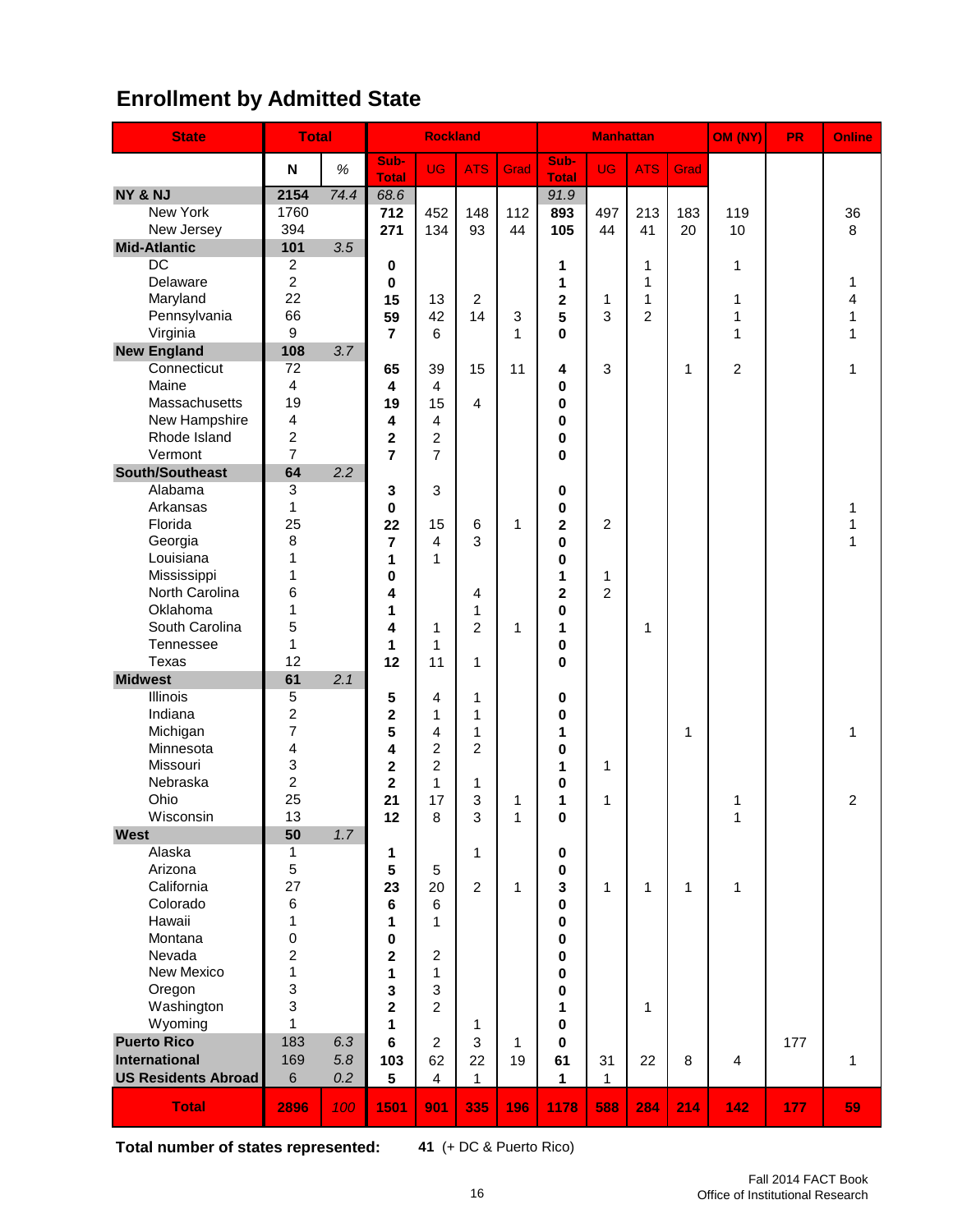# **Enrollment by Country**

| <b>Country</b>             | <b>Total</b>                |         |                         | <b>Rockland</b> |                |                |                             | <b>Manhattan</b> |                      |                | OM (NY)          | <b>PR</b> | Online |
|----------------------------|-----------------------------|---------|-------------------------|-----------------|----------------|----------------|-----------------------------|------------------|----------------------|----------------|------------------|-----------|--------|
|                            | N                           | %       | Sub-<br><b>Total</b>    | <b>UG</b>       | <b>ATS</b>     | Grad           | Sub-<br><b>Total</b>        | <b>UG</b>        | <b>ATS</b>           | Grad           |                  |           |        |
| <b>USA</b>                 | 2533                        | 87.5    | 86.9                    |                 |                |                | 85.8                        |                  |                      |                |                  |           |        |
|                            |                             |         | 1244                    | 802             | 279            | 163            | 932                         | 501              | 237                  | 194            | 126              | 176       | 55     |
| <b>Other North America</b> | 18                          | 0.6     |                         |                 |                |                |                             |                  |                      |                |                  |           |        |
| Canada                     | 14                          |         | 11                      | $\overline{7}$  | $\overline{2}$ | 2              | 3                           | $\overline{2}$   | 1                    |                |                  |           |        |
| Mexico                     | $\overline{\mathbf{4}}$     |         | $\overline{3}$          | $\overline{2}$  |                | 1              | 0                           |                  |                      |                | 1                |           |        |
| <b>Central America</b>     | 14                          | 0.5     |                         |                 |                |                |                             |                  |                      |                |                  |           |        |
| <b>Belize</b>              | 1                           |         | 0                       |                 |                |                | 1                           | 1                |                      |                |                  |           |        |
| Costa Rica                 | $\mathbf{1}$                |         | 0                       |                 |                |                | 1                           | 1                |                      |                |                  |           |        |
| El Salvador                | $\mathbf{1}$                |         | $\bf{0}$                |                 |                |                | 1                           | 1                |                      |                |                  |           |        |
| Guatemala                  | 4                           |         | 1                       |                 |                | 1              | 3                           | 3                |                      |                |                  |           |        |
| Honduras                   | $6\phantom{1}6$             |         | 3                       | 3               |                |                | 3                           | 3                |                      |                |                  |           |        |
| Panama                     | $\mathbf{1}$                |         | $\mathbf{0}$            |                 |                |                | $\bf{0}$                    |                  |                      |                | 1                |           |        |
| <b>South America</b>       | 38                          | 1.3     |                         |                 |                |                |                             |                  |                      |                |                  |           |        |
| Argentina                  | $\mathbf{1}$                |         | 0                       |                 |                |                | 0                           |                  |                      |                | 1                |           |        |
| <b>Brazil</b>              | 12                          |         | 9                       | 6               |                | 3              | 3                           | 2                | 1                    |                |                  |           |        |
| Chile                      | $\mathbf{2}$                |         | 1                       | 1               |                |                | 1                           | $\mathbf 1$      |                      |                |                  |           |        |
| Colombia                   | 5                           |         | 4                       | 2               |                | $\overline{2}$ | 1                           | 1                |                      |                |                  |           |        |
| Ecuador                    | 8                           |         | 5                       | 5               |                |                | $\overline{2}$              | 1                | 1                    |                |                  |           | 1      |
| Guyana                     | $\mathbf{1}$                |         | 1                       | 1               |                |                | 0                           |                  |                      |                |                  |           |        |
| Peru                       | $\overline{7}$              |         | 4                       | 1               | 2              | 1              | 2                           | $\overline{c}$   |                      |                | 1                |           |        |
| Venezuela                  | $\overline{2}$              |         | $\overline{2}$          | 1               | 1              |                | 0                           |                  |                      |                |                  |           |        |
| Caribbean                  | 112                         | 3.9     |                         |                 |                |                |                             |                  |                      |                |                  |           |        |
| <b>Barbados</b>            | 1                           |         | 1                       |                 | 1              |                | 0                           |                  |                      |                |                  |           |        |
| Dominican Rep.             | 15                          |         | 3                       | 2               | 1              |                | 11                          | 9                | $\overline{c}$       |                |                  | 1         |        |
| Grenada                    | $\overline{2}$              |         | $\bf{0}$                |                 |                |                | $\mathbf 2$                 | 1                |                      | 1              |                  |           |        |
| Haiti                      | 37                          |         | 15                      | 11              | $\overline{c}$ | 2              | 19                          | 13               | 2                    | 4              | $\boldsymbol{2}$ |           | 1      |
| Jamaica                    | 39                          |         | 15                      | $\overline{7}$  | 3              | 5              | 19                          | 8                | 9                    | $\overline{2}$ | 5                |           |        |
| Saint Lucia                | $\mathbf{1}$                |         | 0                       |                 |                |                | 0                           |                  |                      |                | 1                |           |        |
| Trinidad & Tobago          | 17                          |         | $\mathbf{2}$            | 1               |                | 1              | 14                          | 10               | $\overline{c}$       | 2              | 1                |           |        |
| Asia                       | 122                         | 4.2     |                         |                 |                |                |                             |                  |                      |                |                  |           |        |
| China                      | 14                          |         | 6                       | $\mathbf{1}$    | $\overline{4}$ | 1              | 7                           | $\mathbf{1}$     | 3                    | 3              | $\mathbf{1}$     |           |        |
| Hong Kong                  | $\mathbf 2$                 |         | $\pmb{0}$               |                 |                |                | $\mathbf 2$                 |                  | 1                    | 1              |                  |           |        |
| India                      | 8                           |         | 5                       | $\overline{2}$  | $\overline{2}$ | 1              | $\overline{\mathbf{2}}$     |                  | $\overline{2}$       |                |                  |           | 1      |
| Indonesia                  | 3                           |         | 1                       | $\mathbf{1}$    |                |                | $\overline{\mathbf{2}}$     |                  | 1                    | 1              |                  |           |        |
| Jordan                     | $\mathbf{1}$                |         | 1                       |                 |                | 1              | $\pmb{0}$                   |                  |                      |                |                  |           |        |
| Korea, South               | 80                          |         | 48                      | 17              | 29             | $\overline{2}$ | 31                          | 14               | 14<br>$\overline{2}$ | 3              |                  |           | 1      |
| Malaysia<br>Pakistan       | $\mathbf 2$<br>$\mathbf{1}$ |         | $\pmb{0}$<br>1          |                 |                | 1              | $\mathbf{2}$<br>$\mathbf 0$ |                  |                      |                |                  |           |        |
| Philippines                | $\bf 6$                     |         | 4                       | $\overline{2}$  | $\mathbf{1}$   | $\mathbf{1}$   | 2                           |                  | $\overline{2}$       |                |                  |           |        |
| Syria                      | $\mathbf{1}$                |         | 1                       |                 |                | $\mathbf{1}$   | 0                           |                  |                      |                |                  |           |        |
| Taiwan                     | $\overline{\mathbf{2}}$     |         | $\overline{\mathbf{2}}$ | $\mathbf{1}$    | 1              |                | 0                           |                  |                      |                |                  |           |        |
| Vietnam                    | $\overline{\mathbf{2}}$     |         | 1                       |                 | $\mathbf{1}$   |                | 1                           |                  |                      | $\mathbf{1}$   |                  |           |        |
|                            |                             |         |                         |                 |                |                |                             |                  |                      |                |                  |           |        |
| Oceania                    | $\mathbf{1}$                | $0.0\,$ |                         |                 |                |                |                             |                  |                      |                |                  |           |        |
| Australia                  | $\mathbf{1}$                |         | 1                       | 1               |                |                | $\pmb{0}$                   |                  |                      |                |                  |           |        |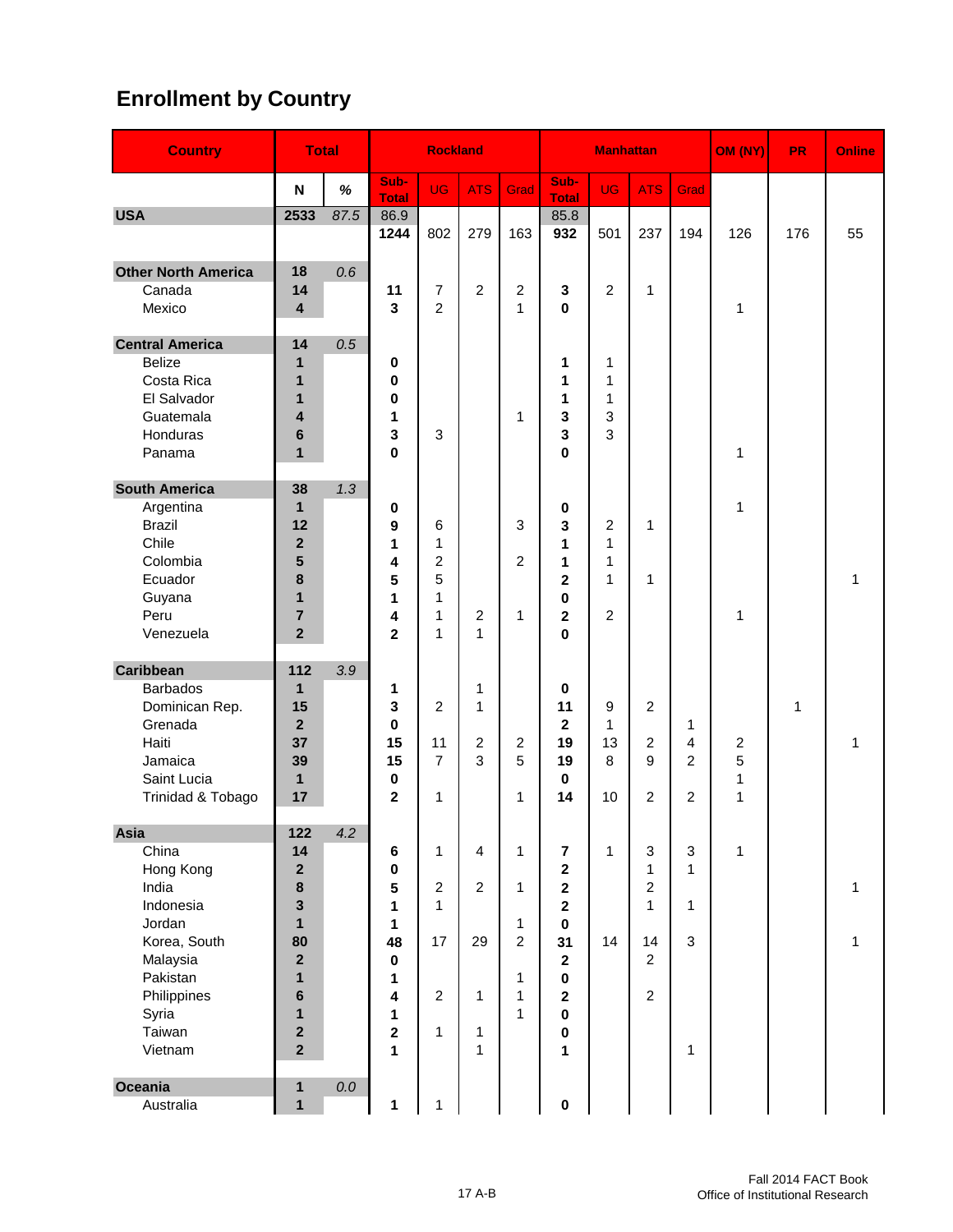# **Enrollment by Country (continued)**

| <b>Country</b> | <b>Total</b>            |      |                      | <b>Rockland</b>  |            |      | <b>Manhattan</b>     |                |                |      | OM (NY) | <b>PR</b> | <b>Online</b> |
|----------------|-------------------------|------|----------------------|------------------|------------|------|----------------------|----------------|----------------|------|---------|-----------|---------------|
|                | N                       | $\%$ | Sub-<br><b>Total</b> | <b>UG</b>        | <b>ATS</b> | Grad | Sub-<br><b>Total</b> | <b>UG</b>      | <b>ATS</b>     | Grad |         |           |               |
| <b>Europe</b>  | 30                      | 1.0  |                      |                  |            |      |                      |                |                |      |         |           |               |
| France         | 3                       |      | 1                    | 1                |            |      | $\mathbf 2$          | $\overline{c}$ |                |      |         |           |               |
| Germany        | 8                       |      | 8                    | 3                |            | 5    | 0                    |                |                |      |         |           |               |
| Italy          | $\mathbf{1}$            |      | 0                    |                  |            |      | 1                    | 1              |                |      |         |           |               |
| Netherlands    | $\mathbf{1}$            |      | 0                    |                  |            |      | 0                    |                |                |      | 1       |           |               |
| Poland         | 3                       |      | 3                    | 3                |            |      | 0                    |                |                |      |         |           |               |
| Portugal       | 1                       |      | 1                    |                  | 1          |      | 0                    |                |                |      |         |           |               |
| Russia         | $\overline{2}$          |      | 2                    | $\overline{c}$   |            |      | 0                    |                |                |      |         |           |               |
| Spain          | $\overline{\mathbf{2}}$ |      | $\overline{2}$       | $\boldsymbol{2}$ |            |      | 0                    |                |                |      |         |           |               |
| United Kingdom | $\mathbf{9}$            |      | 7                    | 5                | 1          | 1    | $\mathbf{2}$         | 1              |                | 1    |         |           |               |
|                |                         |      |                      |                  |            |      |                      |                |                |      |         |           |               |
| <b>Africa</b>  | 26                      | 0.9  |                      |                  |            |      |                      |                |                |      |         |           |               |
| Burkina Faso   | $\mathbf{3}$            |      | $\mathbf 2$          | 1                |            | 1    | 1                    | 1              |                |      |         |           |               |
| Ethiopia       | $\mathbf{1}$            |      | 1                    |                  | 1          |      | 0                    |                |                |      |         |           |               |
| Ghana          | 4                       |      | 3                    | $\overline{c}$   | 1          |      | 1                    |                | 1              |      |         |           |               |
| Liberia        | 4                       |      | $\overline{2}$       | 1                | 1          |      | 1                    |                | 1              |      | 1       |           |               |
| Nigeria        | 8                       |      | 1                    | 1                |            |      | 7                    | 5              | $\overline{2}$ |      |         |           |               |
| South Africa   | 4                       |      | 3                    | $\overline{2}$   | 1          |      | 1                    |                |                | 1    |         |           |               |
| Zimbabwe       | $\overline{\mathbf{2}}$ |      | 1                    | 1                |            |      | 1                    | 1              |                |      |         |           |               |
|                |                         |      |                      |                  |            |      |                      |                |                |      |         |           |               |
| <b>Unknown</b> | $\overline{2}$          | 0.1  | $\bf{0}$             |                  |            |      | $\mathbf 2$          | $\overline{c}$ |                |      |         |           |               |
|                |                         |      |                      |                  |            |      |                      |                |                |      |         |           |               |
| <b>Total</b>   | 2896                    | 100  | 1432                 | 901              | 335        | 196  | 1086                 | 588            | 284            | 214  | 142     | 177       | 59            |

#### **Total number of countries represented: 53**

*NOTE: USA = U.S. citizens. All other countries = international & permanent resident students*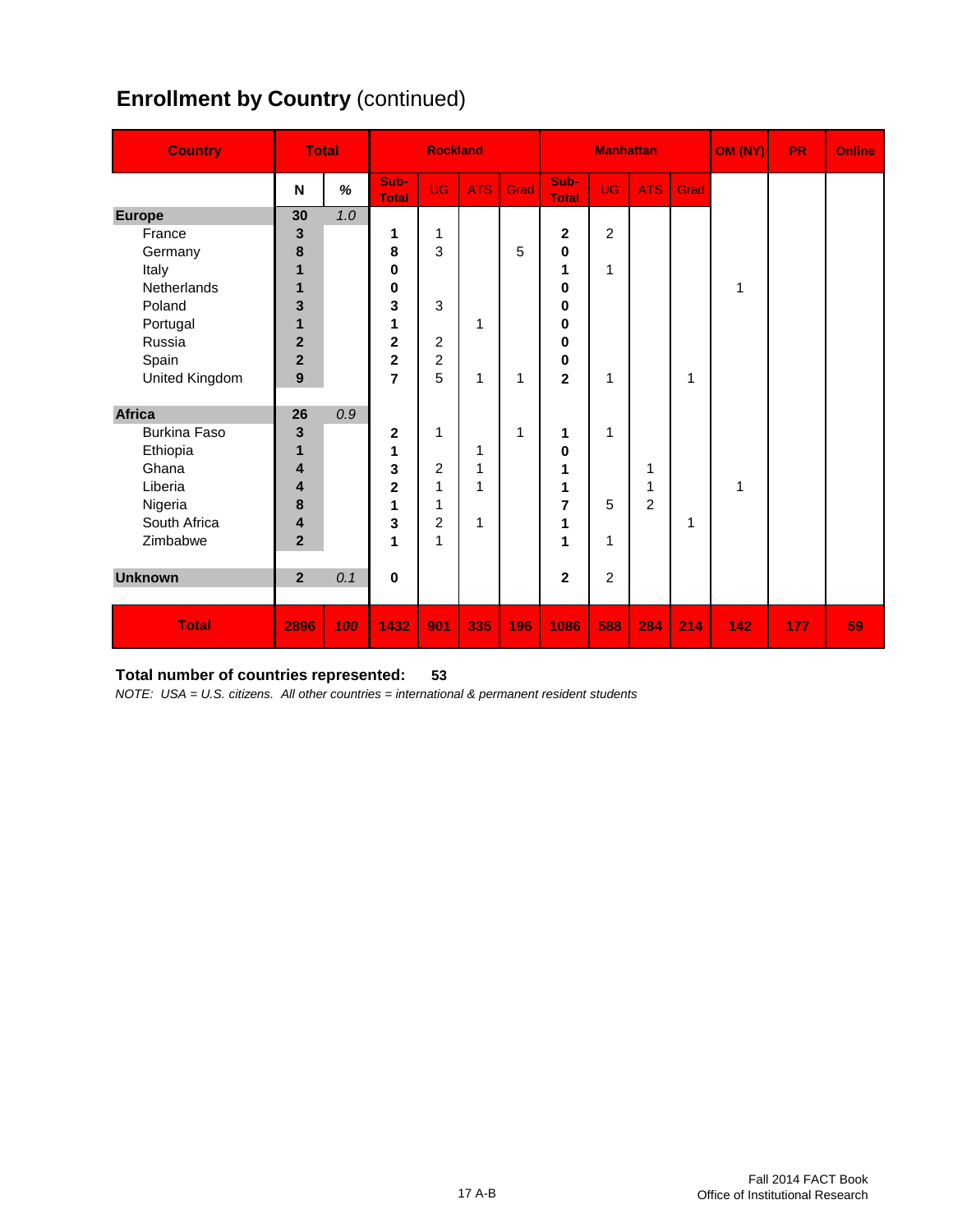| <b>Site</b>        | <b>Program</b>                  | <b>U.S. Citizen</b>       |      | <b>Permanent</b><br><b>Resident</b> |      | <b>Non-Resident /</b><br>Int'l |     |  |
|--------------------|---------------------------------|---------------------------|------|-------------------------------------|------|--------------------------------|-----|--|
|                    |                                 | Ν                         | $\%$ | N                                   | $\%$ | N                              | %   |  |
| <b>Rockland</b>    |                                 | 1,244                     | 86.9 | 89                                  | 6.2  | 99                             | 6.9 |  |
|                    | <b>Traditional UG</b>           | 796                       |      | 39                                  |      | 60                             |     |  |
|                    | (NDS)                           | 6                         |      | $\mathbf 0$                         |      | 0                              |     |  |
|                    | <b>ATS</b>                      | 256                       |      | 30                                  |      | 21                             |     |  |
|                    | (NDS or DMin Cont only)         | 23                        |      | 5                                   |      | 0                              |     |  |
|                    | <b>AGSC</b>                     | 109                       |      | 10                                  |      | 4                              |     |  |
|                    | (NDS)                           | 3                         |      | 0                                   |      | 0                              |     |  |
|                    | <b>EDG</b>                      | 14                        |      | 1                                   |      | 3                              |     |  |
|                    | (NDS)                           | $\overline{c}$            |      |                                     |      |                                |     |  |
|                    | <b>MBA</b>                      | 10<br>$\mathbf{1}$        |      | $\overline{c}$<br>0                 |      | 7<br>0                         |     |  |
|                    | (Project Cont.)<br><b>MSOL</b>  | 12                        |      | $\overline{2}$                      |      | $\overline{c}$                 |     |  |
|                    | (Thesis Cont.)                  | 12                        |      | 0                                   |      | $\overline{c}$                 |     |  |
|                    |                                 |                           |      |                                     |      |                                |     |  |
| <b>Manhattan</b>   |                                 | 932                       | 85.8 | 97                                  | 8.9  | 57                             | 5.2 |  |
|                    | <b>Traditional UG</b>           | 497                       |      | 57                                  |      | 30                             |     |  |
|                    | (NDS)                           | 4                         |      | 0                                   |      | 0                              |     |  |
|                    | <b>ATS</b>                      | 234                       |      | 27                                  |      | 20                             |     |  |
|                    | (NDS)                           | 3                         |      | 0                                   |      | 0                              |     |  |
|                    | <b>AGSC</b>                     | 143                       |      | 8                                   |      | $\overline{\mathbf{c}}$        |     |  |
|                    | <b>EDG</b>                      | 11                        |      | 1                                   |      | 1                              |     |  |
|                    | <b>MBA</b>                      | 13                        |      | 1                                   |      | $\overline{c}$                 |     |  |
|                    | (Project Cont.)                 | 0                         |      | 0                                   |      | 0                              |     |  |
|                    | <b>MSOL</b>                     | 11                        |      | 3                                   |      | 1                              |     |  |
|                    | (Thesis Cont.)                  | 8                         |      | 0                                   |      | $\,0\,$                        |     |  |
|                    | <b>MAJCO</b>                    | 8                         |      | 0                                   |      | 1                              |     |  |
| OM (NY)            |                                 | 126                       | 88.7 | 12                                  | 8.5  | 4                              | 2.8 |  |
|                    | <b>OM</b>                       | 82                        |      | 9                                   |      | 3                              |     |  |
|                    | (Pre-OM (AA))                   | $\ensuremath{\mathsf{3}}$ |      | 0                                   |      | 0                              |     |  |
|                    | (Other Coursework or Cont only) | 41                        |      | 3                                   |      | 1                              |     |  |
|                    |                                 |                           |      |                                     |      |                                |     |  |
| <b>Puerto Rico</b> |                                 | 176                       | 99.4 | $\overline{\mathbf{1}}$             | 0.6  | $\mathbf 0$                    | 0.0 |  |
|                    | <b>Traditional UG</b>           | 38                        |      | $\pmb{0}$                           |      | 0                              |     |  |
|                    | <b>ATS</b>                      | 138                       |      | 1                                   |      | 0                              |     |  |
| Online             |                                 | 55                        | 93.2 | $\mathbf{3}$                        | 5.1  | $\mathbf{1}$                   | 1.7 |  |
|                    | OM                              | 24                        |      | $\pmb{0}$                           |      | 0                              |     |  |
|                    | (Other Coursework or Cont only) | 12                        |      | 0                                   |      | 0                              |     |  |
|                    | <b>EDG</b>                      | 14                        |      | 3                                   |      | 0                              |     |  |
|                    | <b>MBA</b>                      | 5                         |      | 0                                   |      | 1                              |     |  |
|                    |                                 |                           |      |                                     |      |                                |     |  |
| <b>TOTAL</b>       |                                 | 2,533                     | 87.5 | 202                                 | 7.0  | 161                            | 5.6 |  |

# **Enrollment by Citizenship**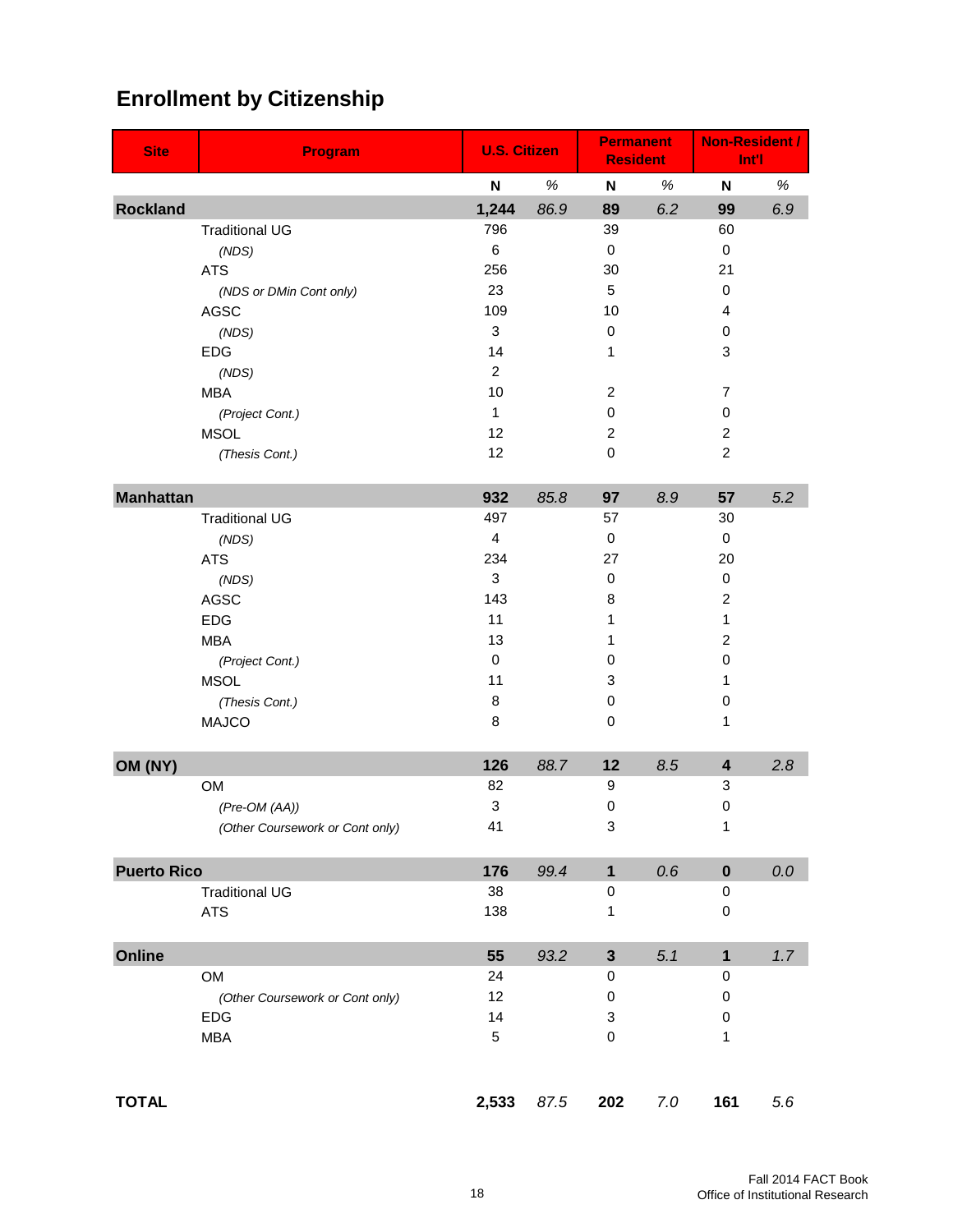# **Enrollment by Denomination**

| <b>Denomination</b>                          |                | <b>Total</b> |                | <b>Trad UG</b> |           | <b>OM</b> |                | <b>ATS</b>           |                |           |                | <b>AGSCIMSOLI</b> | <b>MBA</b>     | <b>EDG</b>     | <b>AJCO</b> |
|----------------------------------------------|----------------|--------------|----------------|----------------|-----------|-----------|----------------|----------------------|----------------|-----------|----------------|-------------------|----------------|----------------|-------------|
|                                              | N              | $\%$         | <b>Rock</b>    | <b>NYC</b>     | <b>PR</b> |           |                | <b>DMin Rock NYC</b> |                | <b>PR</b> |                |                   |                |                |             |
| <b>Adventist</b>                             | 20             | 0.7          |                |                |           |           |                |                      |                |           |                |                   |                |                |             |
| <b>ADVENTIST CHR CHURCH</b>                  | 1              |              | 1              |                |           |           |                |                      |                |           |                |                   |                |                |             |
| SEVENTH DAY ADVENTIST                        | 19             |              | 9              | 4              |           |           |                |                      |                |           | 6              |                   |                |                |             |
| Anglican / Episcopal                         | 11             | 0.4          |                |                |           |           |                |                      |                |           |                |                   |                |                |             |
| <b>ANGLICAN</b>                              | $\mathbf{1}$   |              | 1              |                |           |           |                |                      |                |           |                |                   |                |                |             |
| ANGLICAN CHURCH OF CAN                       | $\mathbf{1}$   |              | 1              |                |           |           |                |                      |                |           |                |                   |                |                |             |
| THE EPISCOPAL CHURCH                         | 9              |              | 4              | 1              |           | 1         |                |                      |                |           | 1              |                   |                | $\overline{2}$ |             |
| <b>Baptist</b>                               | 324            | 11.2         |                |                |           |           |                |                      |                |           |                |                   |                |                |             |
| AMERIC, BAPTIST IN USA                       | 67             |              | 21             | 16             |           | 4         | 1              | 4                    | 9              |           | 9              |                   | $\overline{c}$ |                | 1           |
| BAPT GENERAL CONFERENCE                      | 2              |              |                |                |           |           |                | 1                    |                |           |                |                   |                | 1              |             |
| BAPT MISS ASSOC. OF AMERICA                  | $\overline{7}$ |              | 5              | 1              |           |           |                |                      | 1              |           |                |                   |                |                |             |
| <b>BAPTIST- OTHER</b>                        | 223            |              | 75             | 51             |           | 11        | 7              | 18                   | 29             | 5         | 18             | 5                 | $\overline{2}$ | $\overline{2}$ |             |
| CONS BAPT ASSOC OF AMER                      | 2              |              |                | 1              |           |           |                |                      | 1              |           |                |                   |                |                |             |
| <b>INDEPENDENT BAPTIST</b>                   | 3              |              | 1              |                |           |           | 1              |                      |                | 1         |                |                   |                |                |             |
| NAT'L BAPTIST CONVENTION                     | 6              |              |                |                |           |           | $\overline{2}$ | 2                    | 1              |           | 1              |                   |                |                |             |
| SEVENTH DAY BAP GEN CONF                     | $\mathbf{1}$   |              | 1              |                |           |           |                |                      |                |           |                |                   |                |                |             |
| SOUTHERN BAPTIST CONV                        | 13             |              | 3              | 1              |           |           |                | 1                    | 3              | 1         | 3              | 1                 |                |                |             |
| <b>Brethren</b>                              | 8              | 0.3          |                |                |           |           |                |                      |                |           |                |                   |                |                |             |
| BRETHREN CHURCH (ASHLAND)                    | 2              |              | 1              |                |           |           |                |                      |                | 1         |                |                   |                |                |             |
| <b>CHURCH OF THE BRETHREN</b>                | 2              |              | 1              |                |           |           |                |                      |                | 1         |                |                   |                |                |             |
| PLYMOUTH BRETHREN                            | 2              |              |                |                |           |           |                |                      | 1              |           | 1              |                   |                |                |             |
| <b>BRETHREN- OTHER</b>                       | $\overline{2}$ |              | 1              |                |           |           |                |                      |                |           | 1              |                   |                |                |             |
| C&MA                                         | 343            | 11.8         | 147            | 20             | 9         | 1         | 38             | 62                   | 10             | 29        | 19             | 2                 | $\overline{2}$ | 3              | 1           |
| Church of God (Anderson, IN)                 | 10             | 0.3          | 1              | 3              |           |           |                | 2                    | 4              |           |                |                   |                |                |             |
| <b>Churches of Christ-Chr Ch</b>             | 23             | 0.8          |                |                |           |           |                |                      |                |           |                |                   |                |                |             |
| CHR CHURCH (Disciples of Christ)             | 15             |              | 1              | $\overline{2}$ | 3         |           | 1              |                      | $\overline{2}$ | 5         |                |                   | 1              |                |             |
| <b>CHURCHES OF CHRIST</b>                    | 8              |              | 3              | $\overline{2}$ |           |           |                |                      | $\overline{2}$ |           | 1              |                   |                |                |             |
| <b>Churches of God (Gen Conf)</b>            | 13             | 0.4          | 3              | 5              |           |           |                | 1                    | 3              |           | 1              |                   |                |                |             |
| <b>Evangelical Church in Canada</b>          | 5              | 0.2          | 3              |                |           |           |                |                      | 1              |           | 1              |                   |                |                |             |
| <b>Evangelical Cong Church</b>               | 5              | 0.2          | 1              | 1              |           |           |                | 2                    |                |           | 1              |                   |                |                |             |
| <b>Evangelical Covenant Church</b>           | $\overline{7}$ | 0.2          |                | 1              |           |           |                | 3                    | 1              |           | $\overline{c}$ |                   |                |                |             |
| <b>Evangelical Free Church</b>               | 17             | 0.6          | 9              |                |           |           | 1              | 1                    | 3              |           | 3              |                   |                |                |             |
| Inter/Multidenominational                    | 22             | 0.8          | $\overline{2}$ | 6              |           |           | 3              | 3                    | 5              |           | 3              |                   |                |                |             |
| Jewish                                       | 5              | 0.2          |                |                |           |           |                |                      |                |           |                |                   |                |                |             |
| <b>MESSIANIC JEWISH</b>                      | 5              |              | 2              |                |           |           |                |                      |                | 2         |                |                   |                | 1              |             |
| Lutheran                                     | 16             | 0.6          |                |                |           |           |                |                      |                |           |                |                   |                |                |             |
| EVANG LUTHERAN IN AMER                       | $\overline{2}$ |              | 1              |                |           |           |                |                      | 1              |           |                |                   |                |                |             |
| LUTHERAN BRETHREN                            | $\overline{c}$ |              | 1              |                |           |           |                | 1                    |                |           |                |                   |                |                |             |
| LUTHERAN - MISSOURI SYN                      | $\mathbf{1}$   |              |                |                |           |           |                |                      |                |           |                | 1                 |                |                |             |
| LUTHERAN- OTHER                              | 11             |              | 8              |                |           | 1         |                |                      | 1              |           | 1              |                   |                |                |             |
| <b>Mennonite</b>                             | 13             | 0.4          |                |                |           |           |                |                      |                |           |                |                   |                |                |             |
| <b>MENNONITE CHURCH</b><br>MENNONITE- OTHER  | 4<br>9         |              |                | $\overline{c}$ |           |           | 1              |                      |                | 1         |                |                   |                |                |             |
|                                              |                |              |                | 1              | 6         |           |                | 1                    | 1              |           |                |                   |                |                |             |
| <b>Methodist</b><br>AFRICAN METH EPISC (AME) | 92<br>30       | 3.2          |                |                |           |           |                |                      |                |           | 2              |                   |                |                |             |
| AFRICAN METH EPISC ZION                      | 5              |              | 6              | 6              |           |           | 1              | 1<br>3               | 13             |           |                |                   |                | 1              |             |
| <b>FREE METHODIST CHURCH</b>                 | 3              |              |                |                |           |           | 1              |                      | 1              |           |                |                   |                |                |             |
| <b>INDEPENDENT METHODIST</b>                 | 2              |              |                |                |           |           |                |                      |                |           | 2              | 1                 |                |                |             |
| <b>METHODIST- OTHER</b>                      | 24             |              | 1              | 4              | 1         |           |                |                      |                |           | 1              |                   | 1              |                |             |
| UNITED METHODIST                             | 23             |              | 11             |                |           | 2         | 1<br>1         |                      |                | 1         | 2<br>6         |                   |                | 1              |             |
| WESLEYAN                                     | 5              |              | 6              |                |           |           |                | 6                    | 4              |           |                |                   |                |                |             |
| Nat'l Assoc of Cong Chr Ch                   | $\overline{7}$ | 0.2          | 3              |                |           | 1         |                |                      |                | 1         |                |                   |                |                |             |
|                                              |                |              | 3              |                |           |           | 1              | 2                    | 1              |           |                |                   |                |                |             |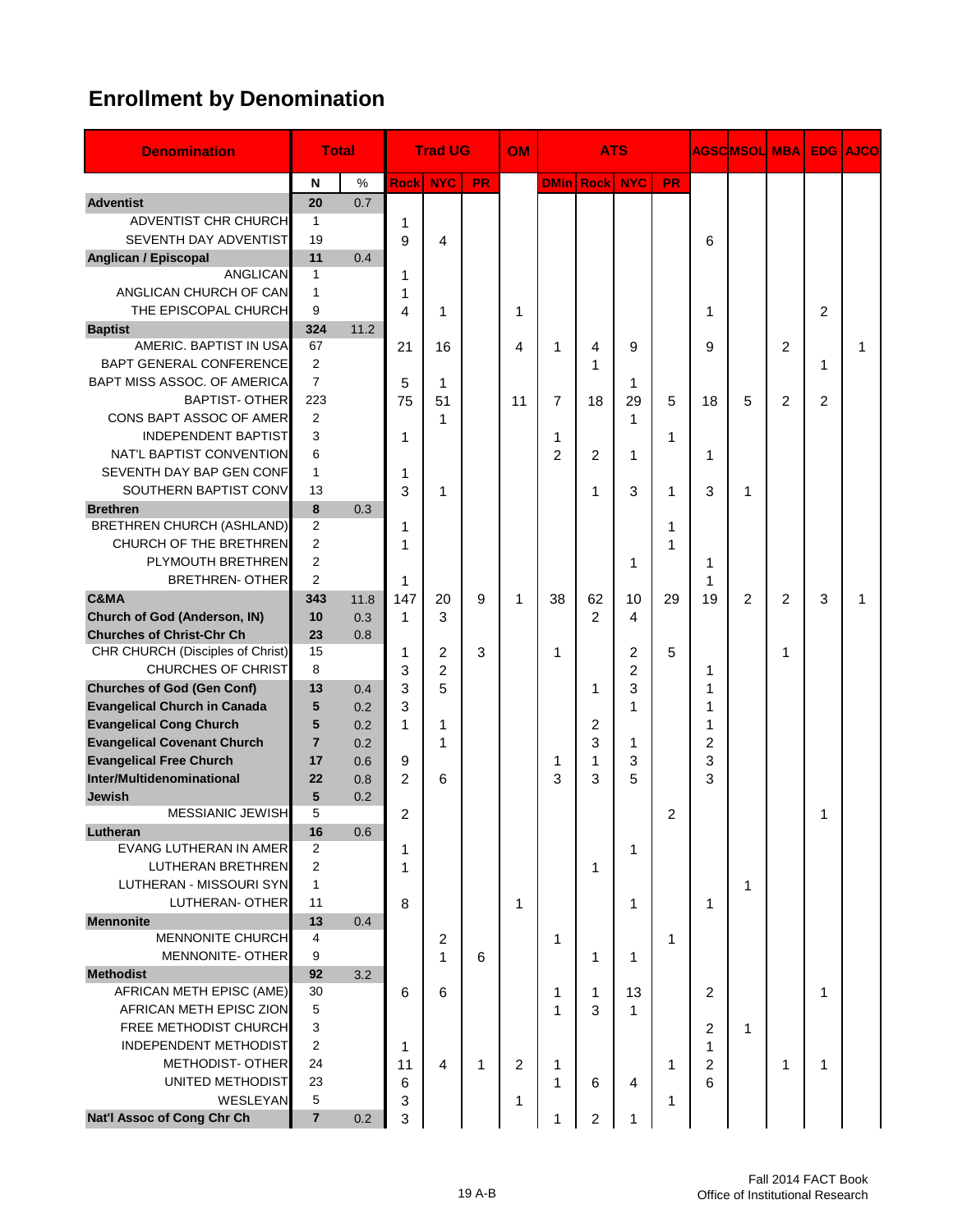# **Enrollment by Denomination** (continued)

| <b>Denomination</b>                                 | <b>Total</b>   |       |                     | <b>UG</b>      |              | OM  |              |                     | <b>ATS</b> |     |                | <b>AGSC MSOL</b> | <b>MBA</b> | <b>EDG</b> | <b>AJCO</b> |
|-----------------------------------------------------|----------------|-------|---------------------|----------------|--------------|-----|--------------|---------------------|------------|-----|----------------|------------------|------------|------------|-------------|
|                                                     | N              | $\%$  | <b>Rock</b>         | <b>NYC</b>     | <b>PR</b>    |     | <b>DMinl</b> | <b>Rock</b>         | <b>NYC</b> | PR  |                |                  |            |            |             |
| <b>Nazarene</b>                                     | 21             | 0.7   | 9                   | $\overline{c}$ |              |     | 2            | 2                   | 3          | 2   | 1              |                  |            |            |             |
| Nondenominational                                   | 718            | 24.8  | 210                 | 184            |              | 38  | 17           | 37                  | 84         | 1   | 97             | 21               | 17         | 11         | 1           |
| <b>Orthodox</b>                                     | 12             | 0.4   |                     |                |              |     |              |                     |            |     |                |                  |            |            |             |
| <b>GREEK ORTHODOX</b>                               | 1              |       |                     | 1              |              |     |              |                     |            |     |                |                  |            |            |             |
| ORTHODOX CHURCH IN AMER                             | $\mathbf{1}$   |       |                     |                |              | 1   |              |                     |            |     |                |                  |            |            |             |
| ORTHODOX- OTHER                                     | 10             |       | 5                   | 1              |              | 1   |              |                     |            |     | $\overline{2}$ | 1                |            |            |             |
| <b>Pentecostal</b>                                  | 588            | 20.3  |                     |                |              |     |              |                     |            |     |                |                  |            |            |             |
| <b>APOSTOLIC</b>                                    | 20             |       | 3                   | 8              |              |     |              |                     | 6          |     | 3              |                  |            |            |             |
| APOSTOLIC PENTECOSTAL                               | 15             |       | 5                   | 5              |              | 1   |              |                     |            |     | $\overline{2}$ |                  | 1          | 1          |             |
| ASSEMBLIES OF GOD                                   | 113            |       | 32                  | 27             | 1            | 4   | 2            | 9                   | 9          | 4   | 16             |                  | 1          | 4          | 4           |
| CHURCH OF GOD (Clev, TN)                            | 9              |       |                     | 1              |              | 1   | 1            | 1                   |            | 5   |                |                  |            |            |             |
| CHURCH OF GOD-OTHER                                 | 18             |       | 5                   | 2              |              | 1   |              |                     | 6          | 2   | 2              |                  |            |            |             |
| CHURCH OF GOD IN CHRIST                             | $\overline{7}$ |       | 1                   | 3              |              |     | 1            | 1                   | 1          |     |                |                  |            |            |             |
| FOUR SQUARE GOSPEL CH                               | 4              |       | $\overline{2}$      | 1              |              |     |              |                     |            |     | 1              |                  |            |            |             |
| <b>FULL GOSPEL</b>                                  | 15             |       | 3                   | 5              |              |     |              | 4                   | 1          |     | 2              |                  |            |            |             |
| PENTECOSTAL ASSEMB OF CAN                           | 14             |       | $\overline{7}$      | $\overline{c}$ |              |     |              | 1                   | 2          |     | 1              | 1                |            |            |             |
| PENTECOSTAL-OTHER                                   | 373            |       | 87                  | 126            | 6            | 17  | 5            | 13                  | 38         | 42  | 27             | 4                | 3          | 4          |             |
| Presbyterian                                        | 131            | 4.5   |                     |                |              |     |              |                     |            |     |                |                  |            |            |             |
| <b>ASSOC REF PRESBYTERIAN</b>                       | $\mathbf{1}$   |       |                     |                |              |     | 1            |                     |            |     |                |                  |            |            |             |
| EVANGELICAL PRESBYTERIAN                            | 12             |       | 6                   | 2              |              |     | 1            | 1                   | 1          |     |                |                  |            | 1          |             |
| PRESB CHURCH IN AMERICA                             | 43             |       | 6                   | 8              |              |     | 1            | 10                  | 10         |     | 8              |                  |            |            |             |
| PRESB CHURCH IN CANADA                              | $\mathbf{1}$   |       | 1                   |                |              |     |              |                     |            |     |                |                  |            |            |             |
| PRESBYTERIAN CHURCH (USA)                           | 13             |       | 1                   | 1              |              |     | 1            | 8                   |            | 1   |                |                  | 1          |            |             |
| REFORMED PRESBYTERIAN                               | 3              |       |                     | 1              |              |     |              | 1                   | 1          |     |                |                  |            |            |             |
| PRESBYTERIAN - OTHER                                | 58             |       | 14                  | 10             |              |     |              | 14                  | 14         |     | 6              |                  |            |            |             |
| <b>Reformed</b><br><b>CHRISTIAN REFORMED CHURCH</b> | 34<br>12       | 1.2   |                     |                |              |     |              |                     |            |     |                |                  |            |            |             |
| <b>DUTCH REFORMED</b>                               | $\mathbf{1}$   |       | $\overline{c}$      | 3              |              |     |              | 4                   |            |     | 3              |                  |            |            |             |
| REFORMED CHURCH IN AMER                             | 14             |       |                     |                |              |     |              |                     |            |     | 1              |                  |            |            |             |
| REFORMED CHURCH - OTHER                             | $\overline{7}$ |       | 4<br>$\overline{2}$ | 1<br>3         |              |     | 1            | 5<br>$\overline{c}$ |            |     | 1              |                  |            | 2          |             |
| <b>Roman Catholic</b>                               | 129            | 4.5   | 88                  | 9              | $\mathbf{1}$ | 13  |              | 1                   | 1          | 1   | 8              | 3                | 3          | 1          |             |
| <b>Salvation Army</b>                               | 21             | 0.7   | 10                  | $\overline{c}$ |              | 1   |              | $\overline{2}$      | 1          |     | 3              | $\overline{2}$   |            |            |             |
| <b>United Church of Christ</b>                      | 3              | 0.1   | 1                   | 1              |              | 1   |              |                     |            |     |                |                  |            |            |             |
| <b>Other</b>                                        | 126            | 4.4   |                     |                |              |     |              |                     |            |     |                |                  |            |            |             |
| EVANGELICAL                                         | 59             |       | 22                  | 23             | 1            |     | 1            | 1                   | 1          | 5   | 2              | 2                | 1          |            |             |
| <b>INDEPENDENT</b>                                  | 31             |       |                     |                | 7            |     |              | 1                   |            | 23  |                |                  |            |            |             |
| <b>MUSLIM</b>                                       | 6              |       | 1                   |                |              | 4   |              |                     |            |     |                |                  | 1          |            |             |
| <b>OTHER</b>                                        | 28             |       | 10                  |                |              | 6   | 1            | 2                   | 1          | 2   | $\overline{2}$ | 1                |            | 2          | 1           |
| <b>PROTESTANT</b>                                   | 2              |       |                     | 1              |              |     |              |                     |            |     |                |                  | 1          |            |             |
| <b>Undesignated / Unknown</b>                       | 172            | 5.9   | 27                  | 27             | 3            | 68  | 1            | 5                   | 6          | 3   | 6              | 8                | 5          | 13         |             |
| <b>Total</b>                                        | 2896           | 100.0 | 901                 | 588            | 38           | 178 | 96           | 239                 | 284        | 139 | 279            | 53               | 42         | 50         | 9           |

*\* Major categories are those used by The Association of Theological Schools*

Total number of denominations represented: over 70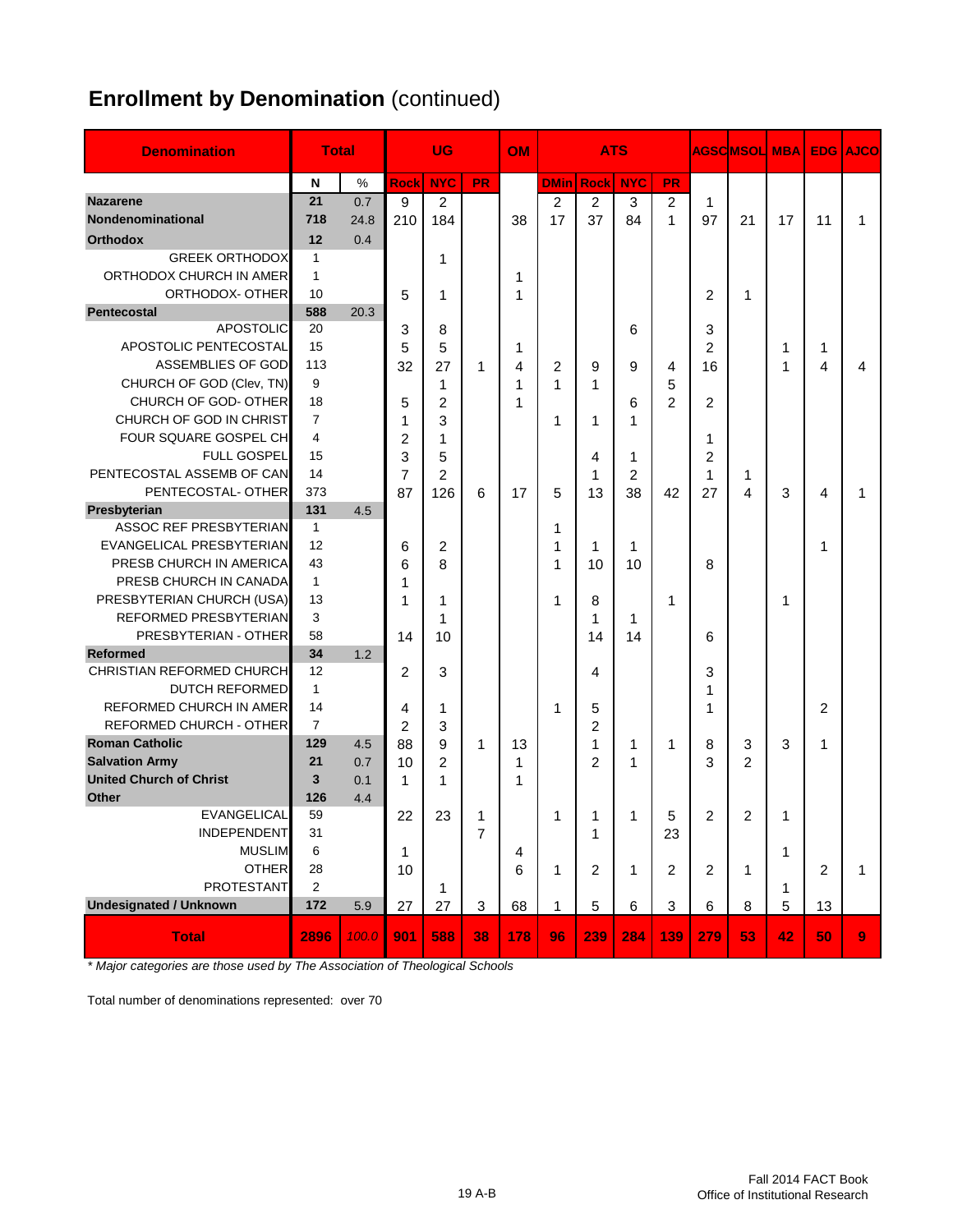| <b>Site</b>        | Program                         | C&MA<br><b>Students</b> | <b>Total</b><br><b>Students</b> | <b>Percentage</b> |
|--------------------|---------------------------------|-------------------------|---------------------------------|-------------------|
| <b>Rockland</b>    |                                 | 268                     | 1432                            | 18.7%             |
|                    | <b>Traditional UG</b>           | 147                     | 901                             | 16.3%             |
|                    | <b>ATS</b>                      | 62                      | 239                             | 25.9%             |
|                    | <b>DMin</b>                     | 38                      | 96                              | 39.6%             |
|                    | <b>AGSC</b>                     | 17                      | 126                             | 13.5%             |
|                    | <b>EDG</b>                      | $\boldsymbol{2}$        | 20                              | 10.0%             |
|                    | <b>MBA</b>                      | 1                       | 19                              | 5.3%              |
|                    | (Project Cont.)                 | 0                       | $\mathbf{1}$                    | 0.0%              |
|                    | <b>MSOL</b>                     | 1                       | 16                              | 6.3%              |
|                    | (Thesis Cont.)                  | $\mathbf 0$             | 14                              | 0.0%              |
| <b>Manhattan</b>   |                                 | 35                      | 1086                            | 3.2%              |
|                    | <b>Traditional UG</b>           | 20                      | 588                             | 3.4%              |
|                    | <b>ATS</b>                      | 10                      | 284                             | 3.5%              |
|                    | AGSC                            | $\boldsymbol{2}$        | 153                             | 1.3%              |
|                    | <b>EDG</b>                      | 0                       | 13                              | 0.0%              |
|                    | <b>MBA</b>                      | 1                       | 16                              | 6.3%              |
|                    | (Project Cont.)                 | $\mathbf 0$             | $\mathbf 0$                     | N/A               |
|                    | <b>MSOL</b>                     | 1                       | 15                              | 6.7%              |
|                    | (Thesis Cont.)                  | $\mathbf 0$             | 8                               | 0.0%              |
|                    | <b>MAJCO</b>                    | 1                       | 9                               | 11.1%             |
| OM (NY)            |                                 | 1                       | 142                             | 0.7%              |
|                    | OM                              | $\pmb{0}$               | 94                              | 0.0%              |
|                    | $(Pre-OM - AA)$                 | $\,0\,$                 | 3                               | 0.0%              |
|                    | (Other Coursework or Cont only) | 1                       | 45                              | 2.2%              |
| <b>Puerto Rico</b> |                                 | 38                      | 177                             | 21.5%             |
|                    | <b>ATS</b>                      | 29                      | 139                             | 20.9%             |
|                    | <b>Traditional UG</b>           | $\boldsymbol{9}$        | 38                              | 23.7%             |
| Online             |                                 | $\mathbf{1}$            | 59                              | 1.7%              |
|                    | OM                              | $\pmb{0}$               | 36                              | 0.0%              |
|                    | <b>EDG</b>                      | $\mathbf{1}$            | 17                              | 5.9%              |
|                    | <b>MBA</b>                      | $\mathbf 0$             | 6                               | 0.0%              |
| <b>TOTAL</b>       |                                 | 343                     | 2,896                           | 11.8%             |

# **Enrollment by C&MA (Christian & Missionary Alliance)**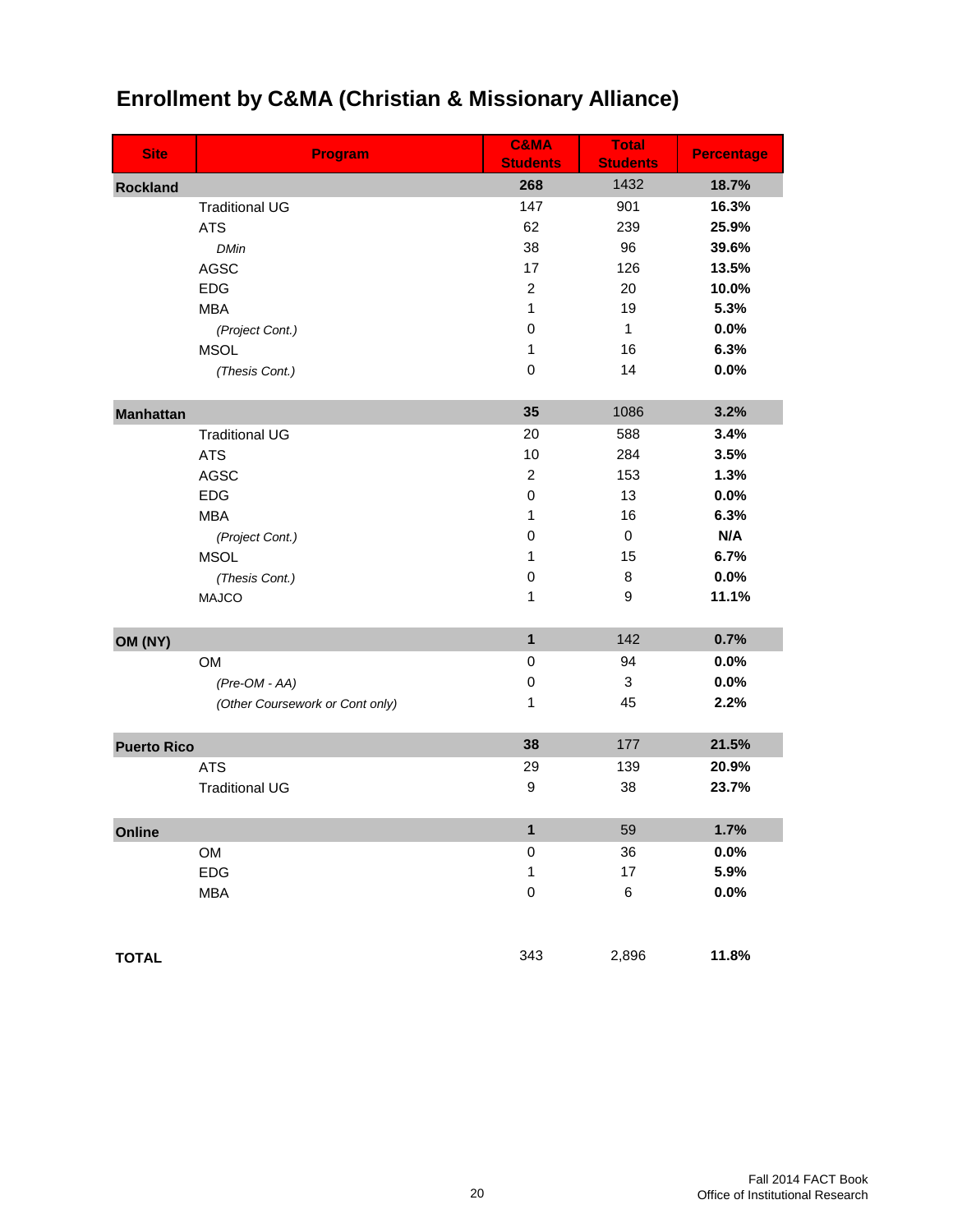## **Enrollment by Pell Grant Recipients & 1st Generation Students**

|                                    | <b>TOTAL</b>    |         | <b>TRAD UG</b>      |            | <b>TRAD UG</b> |             | <b>TRAD UG</b> |               |                     | <b>OM</b> |
|------------------------------------|-----------------|---------|---------------------|------------|----------------|-------------|----------------|---------------|---------------------|-----------|
|                                    |                 |         |                     | (Rockland) |                | (Manhattan) |                | (Puerto Rico) |                     |           |
|                                    | N               | $\%$    | N                   | $\%$       | N              | %           | N              | $\%$          | N                   | %         |
| <b>Pell Grant Recipients</b>       | 874             | 51.6    | 418                 | 46.7       | 395            | 67.6        | 19             | 50.0          | 42                  | 23.6      |
| Total enrollment (degree-seeking)  | 1,695           |         | 895                 |            | 584            |             | 38             |               | 178                 |           |
| Female                             | 551<br>1,049    | 52.5    | 263<br>571          | 46.1       | 249<br>357     | 69.7        | 7<br>13        | 53.8          | 32<br>108           | 29.6      |
| Male                               | 323<br>646      | 50.0    | 155<br>324          | 47.8       | 146<br>227     | 64.3        | 12<br>25       | 48.0          | 10<br>70            | 14.3      |
| Amer Indian / Alaskan Nat          | 2<br>6          | 33.3    | 1<br>3              | 33.3       | 1<br>2         | 50.0        | 0<br>0         | N/A           | 0<br>$\mathbf{1}$   | $0.0\,$   |
| Asian                              | 76<br>142       | 53.5    | 43<br>93            | 46.2       | 33<br>47       | 70.2        | 0<br>0         | N/A           | 0<br>$\overline{2}$ | 0.0       |
| Black / African American           | 313<br>514      | 60.9    | 124<br>195          | 63.6       | 165<br>228     | 72.4        | 0<br>0         | N/A           | 24<br>91            | 26.4      |
| Hispanic / Latino                  | 316<br>485      | 65.2    | 126<br>188          | 67.0       | 159<br>220     | 72.3        | 19<br>38       | 50.0          | 12<br>39            | 30.8      |
| Native Hawaiian / Other Pac Island | 2<br>5          | 40.0    | 2<br>$\overline{4}$ | 50.0       | 0<br>1         | $0.0\,$     | 0<br>0         | N/A           | 0<br>0              | N/A       |
| White                              | 130<br>371      | 35.0    | 107<br>323          | 33.1       | 18<br>26       | 69.2        | 0<br>0         | N/A           | 5<br>22             | 22.7      |
| Two or More Races                  | 14<br>30        | 46.7    | $\,$ 8 $\,$<br>16   | 50.0       | 6<br>11        | 54.5        | 0<br>0         | N/A           | 0<br>3              | 0.0       |
| Non-Resident / Int'l               | $\pmb{0}$<br>94 | $0.0\,$ | $\mathbf 0$<br>60   | 0.0        | 0<br>30        | $0.0\,$     | 0<br>0         | N/A           | 0<br>4              | 0.0       |
| Unknown                            | 21<br>48        | 43.8    | 7<br>13             | 53.8       | 13<br>19       | 68.4        | 0<br>0         | N/A           | 1<br>16             | 6.3       |
| 1st Generation Students*           | 516             | 35.7    | 254                 | 31.7       | 210            | 39.9        | 8              | 29.6          | 44                  | 48.4      |
| Number of FAFSA applicants         | 1446            |         | 802                 |            | 526            |             | 27             |               | 91                  |           |

*\* as determined by FAFSA applications - all applicants included in the ratio, including those selecting "unknown" for parents' education - students identified as first-generation when 1) at least one parent's education is known, and 2) all known did not attend college*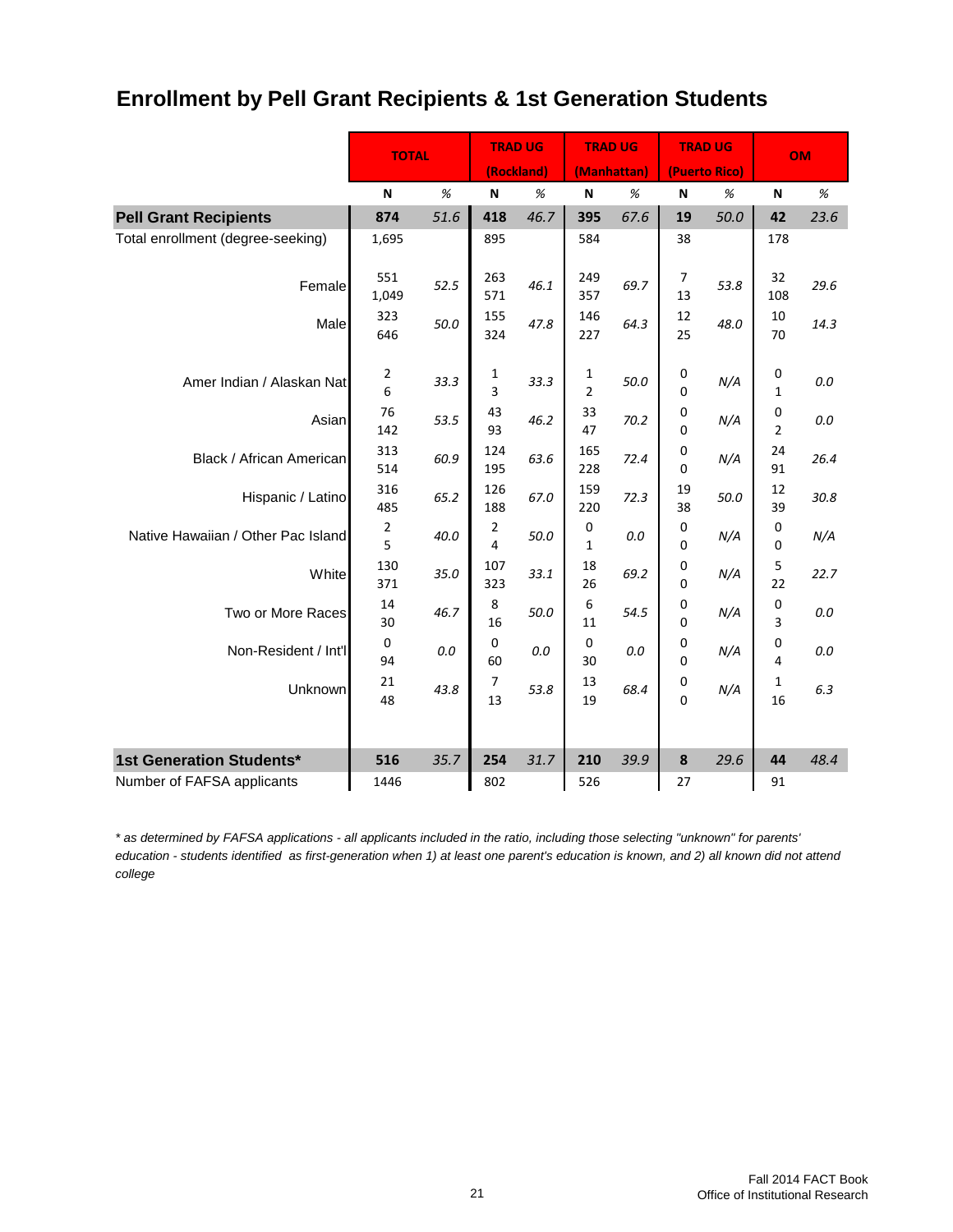# **Degrees / Majors by Site**

|                                                                                    | TOTAL  | Rockland       | Manhatan | OM/VET) | $\mathbf{e}^{\mathbf{e}}$ |  |
|------------------------------------------------------------------------------------|--------|----------------|----------|---------|---------------------------|--|
| <b>Alliance Theological Seminary &amp; College of Bible and Christian Ministry</b> |        |                |          |         |                           |  |
| <b>Alliance Theological Seminary</b>                                               |        |                |          |         |                           |  |
| MA (Biblical Literature)                                                           | 43     | 17             | 26       |         |                           |  |
| MA in Intercultural Studies                                                        | 14     | 14             |          |         |                           |  |
| <b>MDiv</b>                                                                        | 437    | 167            | 201      |         | 69                        |  |
| <b>MPS</b>                                                                         | 156    | 32             | 54       |         | 70                        |  |
| <b>DMin</b>                                                                        | 77     | 77             |          |         |                           |  |
| DMin (Project Continuation)                                                        | 18     | 18             |          |         |                           |  |
| Sub-Total                                                                          | 745    | 325            | 281      |         | 139                       |  |
| <b>College of Bible and Christian Ministry</b>                                     |        |                |          |         |                           |  |
| AA - Biblical Studies                                                              | 7      | $\overline{c}$ | 5        |         |                           |  |
| AS - Christian Work                                                                | 1      |                | 1        |         |                           |  |
| BA - Biblical & Theological Studies                                                | 74     | 27.5           | 46.5     |         |                           |  |
| <b>BA</b> - Cross-Cultural Studies                                                 | 3      | 3              |          |         |                           |  |
| <b>BA</b> - Intercultural Studies                                                  | 30     | 30             |          |         |                           |  |
| BA - Interdisciplinary Studies^                                                    | 4      | 3              | 1        |         |                           |  |
| BS - Interdisciplinary Studies^                                                    | 133    | 49             | 84       |         |                           |  |
| <b>BS</b> - Pastoral Ministry                                                      | 122.5  | 44             | 40.5     |         | 38                        |  |
| BS - Youth & Family Studies                                                        | 48     | 46             | 2        |         |                           |  |
| MA - Ancient Judaism & Christian Origins                                           | 9      |                | 9        |         |                           |  |
| Sub-Total                                                                          | 431.5  | 204.5          | 189      |         | 38                        |  |
| <b>TOTAL (ATS &amp; CBCM)</b>                                                      | 1176.5 | 529.5          | 470      |         | 177                       |  |

| <b>College of Arts &amp; Sciences</b> |                |       |       |  |  |
|---------------------------------------|----------------|-------|-------|--|--|
| <b>Liberal Arts &amp; Sciences</b>    |                |       |       |  |  |
| AA - General Education                | $\overline{4}$ |       | 4     |  |  |
| AA - Liberal Arts & Sciences          | 98             | 44    | 54    |  |  |
| <b>BA</b> - Biology                   | 30.5           | 19    | 11.5  |  |  |
| BA - English                          | 29.5           | 18.5  | 11    |  |  |
| <b>BA</b> - History                   | 13             | 6     | 7     |  |  |
| <b>BA</b> - Mathematics               | 3              | 3     |       |  |  |
| <b>BA</b> - Philosophy                | 4              | 3     | 1     |  |  |
| BA - Psychology                       | 137            | 77    | 60    |  |  |
| <b>BA</b> - Religion                  | 4              | 4     |       |  |  |
| <b>BA</b> - Sociology                 | 8              | 8     |       |  |  |
| <b>BS</b> - Communications            | 45             | 40    | 5     |  |  |
| <b>BS</b> - Computer Science          | 18             | 17    |       |  |  |
| <b>BS</b> - Criminal Justice          | 70             | 43    | 27    |  |  |
| <b>Sub-Total</b>                      | 464            | 282.5 | 181.5 |  |  |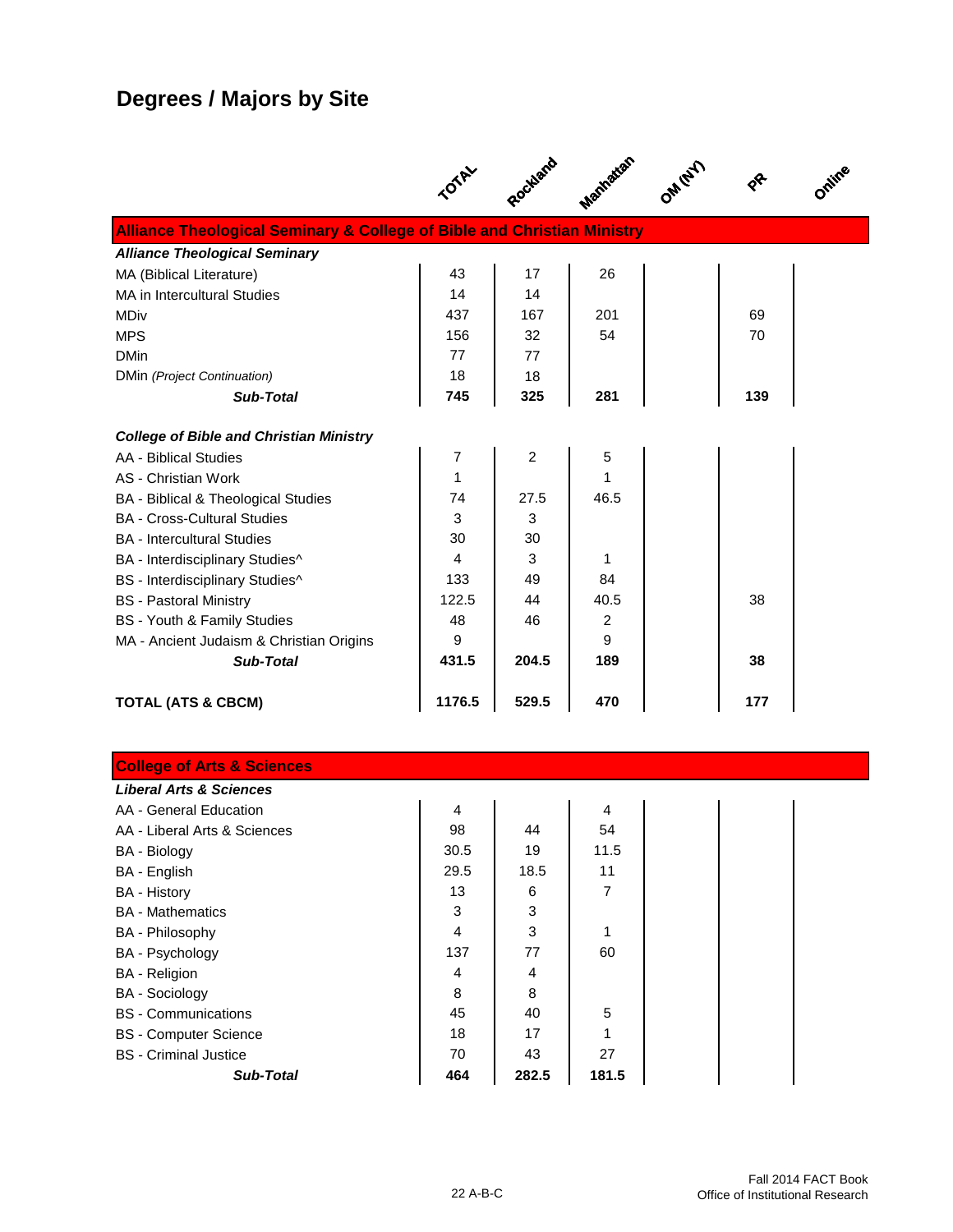# **Degrees / Majors by Site (continued)**

|                                   | TOTAL          | Rockland | Manhatian      | OM (NY) | $\mathbf{e}^{\mathbf{e}}$ | Online |
|-----------------------------------|----------------|----------|----------------|---------|---------------------------|--------|
| <b>School of Music</b>            |                |          |                |         |                           |        |
| AS - Music                        | $\overline{c}$ |          | 2              |         |                           |        |
| <b>BA</b> - Music                 | 35.5           | 5        | 30.5           |         |                           |        |
| <b>BS</b> - Music and Worship     | 12             | 5        | 7              |         |                           |        |
| MusB - Composition                | 3              | 1        | $\overline{2}$ |         |                           |        |
| MusB - Music Education            | 21             | 10       | 11             |         |                           |        |
| MusB - Performance (Instrumental) | 6              | 2        | 4              |         |                           |        |
| MusB - Performance (Piano)        | $\overline{2}$ |          | $\overline{2}$ |         |                           |        |
| MusB - Performance (Vocal)        | 29             | 7        | 22             |         |                           |        |
| <b>SMB - Church Music</b>         | $\overline{2}$ | 2        |                |         |                           |        |
| <b>Sub-Total</b>                  | 112.5          | 32       | 80.5           |         |                           |        |
| <b>TOTAL (CAS)</b>                | 576.5          | 314.5    | 262            |         |                           |        |

| <b>College of Graduate and Professional Programs</b> |                |     |                |    |
|------------------------------------------------------|----------------|-----|----------------|----|
| <b>Alliance Graduate School of Counseling</b>        |                |     |                |    |
| MA - Marriage & Family Therapy                       | 67             | 67  |                |    |
| MA - Mental Health Counseling                        | 209            | 56  | 153            |    |
| Sub-Total                                            | 276            | 123 | 153            |    |
| <b>School of Business and Leadership</b>             |                |     |                |    |
| AS - Business Administration                         | 8              | 4   | 4              |    |
| <b>BS</b> - Accounting                               | 22.5           | 19  | 3.5            |    |
| <b>BS</b> - Business Administration                  | 164.5          | 111 | 53.5           |    |
| <b>MBA</b>                                           | 41             | 19  | 16             | 6  |
| <b>MBA</b> (Project Continuation)                    | 1              | 1   |                |    |
| <b>MSOL</b>                                          | 31             | 16  | 15             |    |
| <b>MSOL</b> (Thesis Continuation)                    | 22             | 14  | 8              |    |
| Sub-Total                                            | 290            | 184 | 100            | 6  |
| <b>School of Education</b>                           |                |     |                |    |
| BS - Adol Ed - English                               | 9              | 7   | 2              |    |
| <b>BS</b> - Adol Ed - Mathematics                    | 4              | 3   | 1              |    |
| BS - Adol Ed - Social St / History                   | 3              | 3   |                |    |
| <b>BS</b> - Childhood Education                      | 27             | 11  | 16             |    |
| <b>BS</b> - Early Childhood Education                | 10             | 10  |                |    |
| BS - Early Child Ed / Child Ed                       | 11             | 11  |                |    |
| <b>BS-TESOL</b>                                      | 0              |     |                |    |
| <b>BS/MS - Childhood Special Education</b>           | 21             | 19  | $\overline{2}$ |    |
| <b>MAT - TESOL</b>                                   | $\overline{7}$ |     |                | 7  |
| MS - Childhood Education                             | 5              | 1   | 4              |    |
| MS - Childhood Special Education                     | 26             | 17  | 9              |    |
| MS - TESOL                                           | 10             |     |                | 10 |
| <b>Sub-Total</b>                                     | 133            | 82  | 34             | 17 |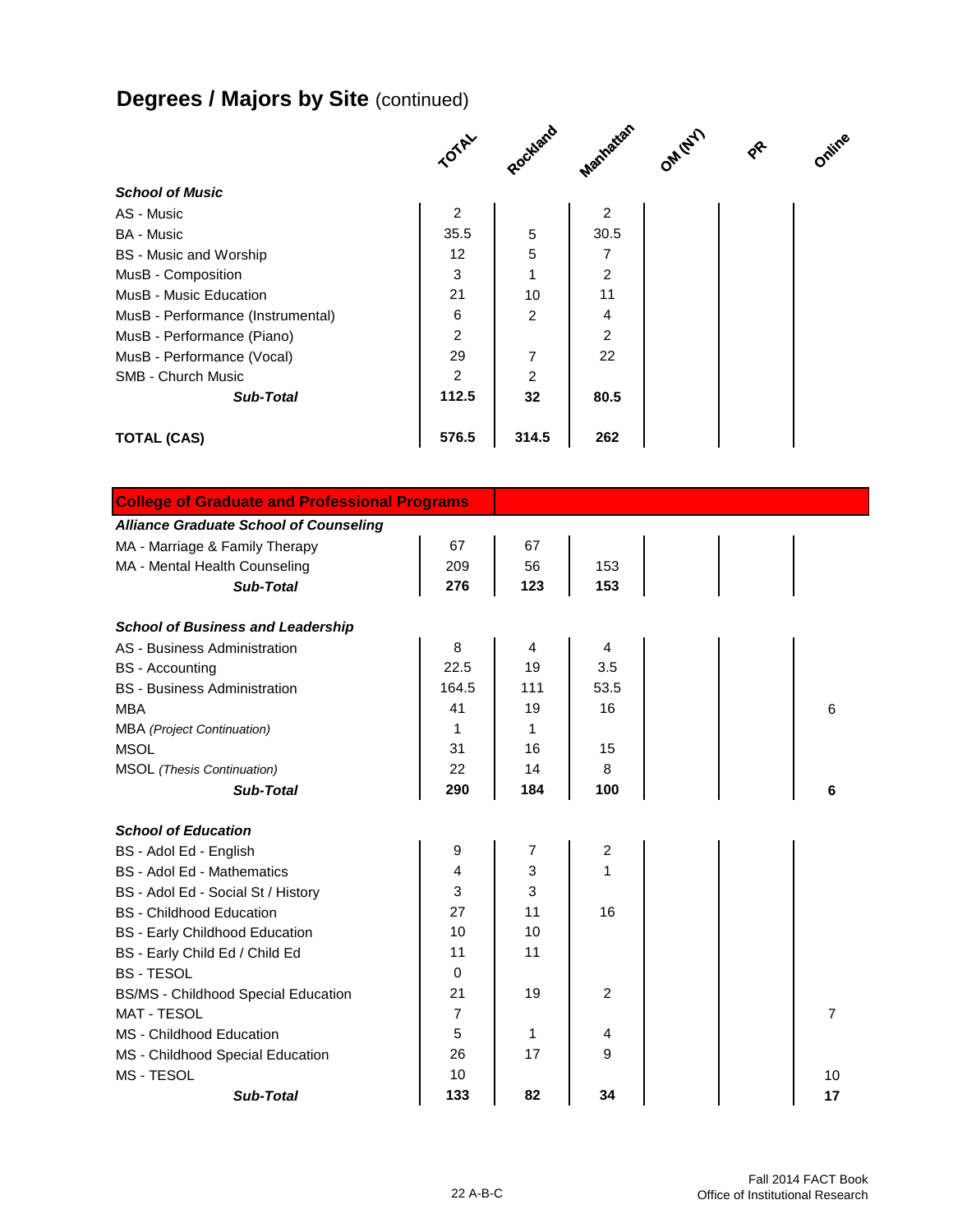# **Degrees / Majors by Site (continued)**

|                                                                | <b>TOTAL</b>   | Rockland         | Manhatan       | OM (NY) |     | Online |
|----------------------------------------------------------------|----------------|------------------|----------------|---------|-----|--------|
| <b>Cheryl Phenecie School of Nursing</b>                       |                |                  |                |         |     |        |
| <b>BS</b> - Nursing                                            | 128            | 128              |                |         |     |        |
| AA - LASS (Pre-Nursing)                                        | 3              | 3                |                |         |     |        |
| <b>Sub-Total</b>                                               | 131            | 131              |                |         |     |        |
|                                                                |                |                  |                |         |     |        |
| <b>School of Social Work</b>                                   |                |                  |                |         |     |        |
| <b>BS</b> - Social Work                                        | 107            | 47               | 60             |         |     |        |
| <b>Sub-Total</b>                                               | 107            | 47               | 60             |         |     |        |
| <b>Division of Adult and Distance Education</b>                |                |                  |                |         |     |        |
| AA - General Education (pre-OM)                                | 3              |                  |                | 3       |     |        |
| AIT or Cont only                                               | 57             |                  |                | 45      |     | 12     |
| <b>BS</b> - Church Management                                  | 1              |                  |                | 1       |     |        |
| <b>BS</b> - Organizational Management                          | 108            |                  |                | 85      |     | 23     |
| <b>BPS - Organizational Management</b>                         | 9              |                  |                | 8       |     | 1      |
| <b>Sub-Total</b>                                               | 178            |                  |                | 142     |     | 36     |
|                                                                |                |                  |                |         |     |        |
| <b>TOTAL (Grad &amp; Prof)</b>                                 | 1115           | 567              | 347            | 142     |     | 59     |
| <b>Undeclared / Non-Matriculated</b>                           |                |                  |                |         |     |        |
| Non-Matriculated                                               | 28             | 21               | 7              |         |     |        |
| <b>Sub-Total</b>                                               | 28             | 21               | $\overline{7}$ | 0       | 0   | 0      |
|                                                                |                |                  |                |         |     |        |
|                                                                |                |                  |                |         |     |        |
| <b>SITE TOTALS</b>                                             |                |                  |                |         |     |        |
|                                                                | 2896           | 1432             | 1086           | 142     | 177 | 59     |
|                                                                |                |                  |                |         |     |        |
| * Numbers include 9 double/second majors, each counting as 0.5 |                |                  |                |         |     |        |
| ^ Interdisciplinary major breakout: (2 per student)            | <u>Rock</u>    | <u>NYC</u>       |                |         |     |        |
| <b>Adolescent Education</b>                                    | $\overline{7}$ | 1                |                |         |     |        |
| <b>Art History</b>                                             |                | 1                |                |         |     |        |
| <b>Biblical &amp; Theological Studies</b>                      | 8              | 35               |                |         |     |        |
| <b>Business Administration</b>                                 | 7              | $\mathbf 2$      |                |         |     |        |
| <b>Childhood Education</b>                                     | 7              | 14               |                |         |     |        |
| Communications                                                 | 1              |                  |                |         |     |        |
| <b>Computer Science</b>                                        | 1              |                  |                |         |     |        |
| Early Childhood Education                                      | 3              |                  |                |         |     |        |
| English                                                        | 5              | 8                |                |         |     |        |
| History                                                        | 12             | 6                |                |         |     |        |
| <b>Intercultural Studies</b>                                   | 13             | 1                |                |         |     |        |
| Mathematics                                                    | 3              |                  |                |         |     |        |
| Music                                                          | 3              | $\sqrt{5}$       |                |         |     |        |
| <b>Pastoral Ministry</b>                                       | 9              | 40               |                |         |     |        |
| Philosophy                                                     | 1              |                  |                |         |     |        |
| Psychology                                                     | $\overline{7}$ | 28               |                |         |     |        |
| Social Work                                                    | 9              | 9                |                |         |     |        |
| Sociology                                                      | 3              | 1                |                |         |     |        |
| Youth & Family Studies<br>Not Specified                        | 5              | 17<br>$\sqrt{2}$ |                |         |     |        |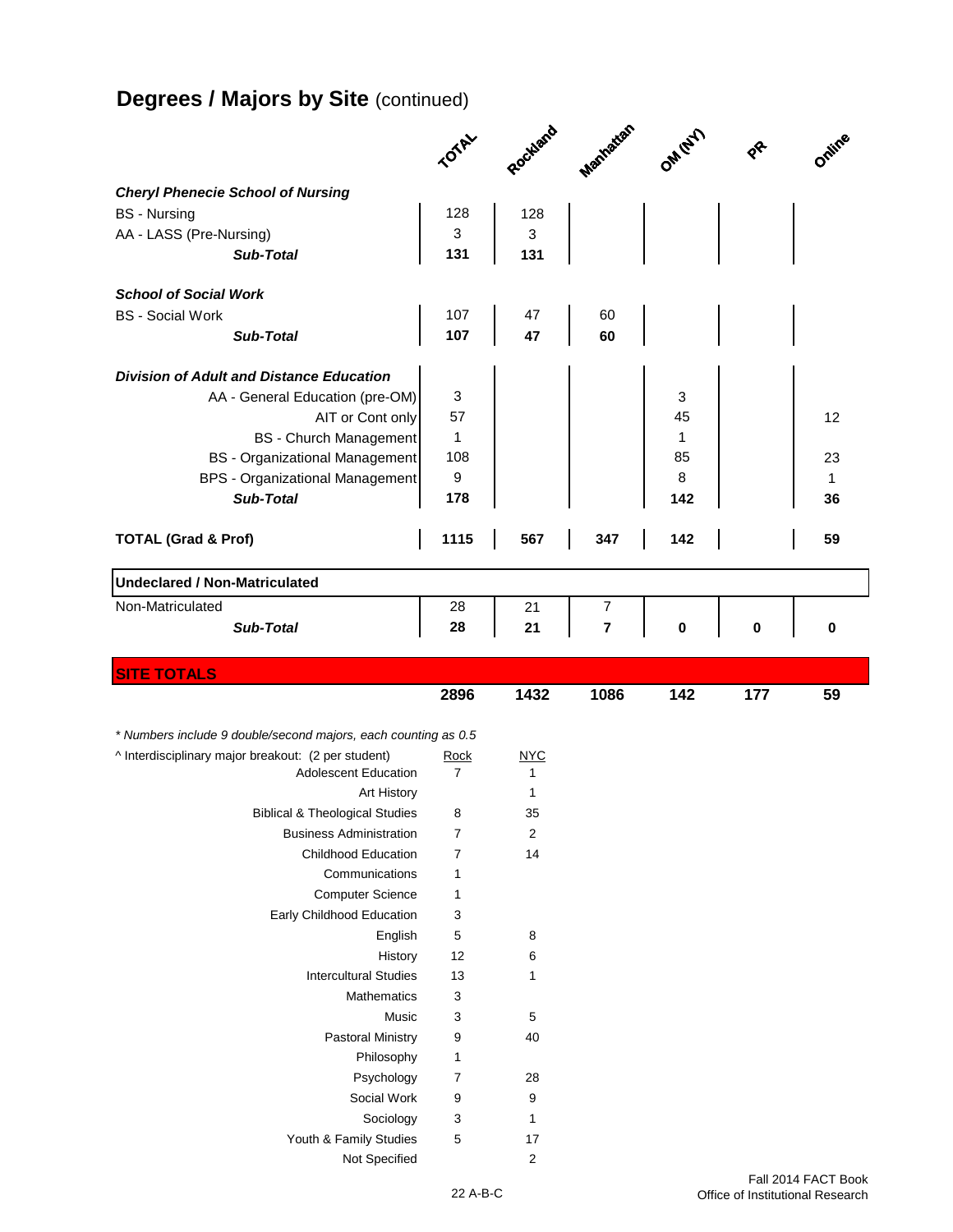#### **Rockland** 0 20 40 60 80 100 120 140 160 ASSOCIATE DEGREE 53 Account/Bus Admin  $130$ Adolescent Ed  $13$ Bib/Theol Studies  $\blacksquare$  27.5 Childhood Ed 11 man. Child Spec Ed (5-Yr) 19 ۰ Communications 40 Criminal Justice  $\blacksquare$  43 Early Childhood Ed 10 Early Child/Child Ed 11 Humanities 13 Intercultural Studies 33 Interdisc Studies 52 ٠ Lang, Lit & Writing 18.5 Math, CS & Nat Sci 39 Music 32 Nursing  $128$ Pastoral Ministry  $\blacksquare$  44 Psychology 77 Social Work 47 Sociology/Pol Science 8 Youth & Family  $-46$

#### **Enrollment by Department (Traditional Undergraduate)**

#### **Manhattan**

|                          | 0              | 20   | 40 |      | 60 | 80 |      | 100 | 120 | 140 | 160 |
|--------------------------|----------------|------|----|------|----|----|------|-----|-----|-----|-----|
| <b>ASSOCIATE DEGREE</b>  |                |      |    |      |    | 70 |      |     |     |     |     |
| Account/Bus Admin        |                |      |    |      | 57 |    |      |     |     |     |     |
| Adolescent Ed            | 3              |      |    |      |    |    |      |     |     |     |     |
| <b>Bib/Theol Studies</b> |                |      |    | 46.5 |    |    |      |     |     |     |     |
| Childhood Ed             |                | 16   |    |      |    |    |      |     |     |     |     |
| Child Spec Ed (5-Yr)     | $\overline{2}$ |      |    |      |    |    |      |     |     |     |     |
| Communications           | 5              |      |    |      |    |    |      |     |     |     |     |
| Criminal Justice         |                |      | 27 |      |    |    |      |     |     |     |     |
| Humanities               | 8              |      |    |      |    |    |      |     |     |     |     |
| <b>Interdisc Studies</b> |                |      |    |      |    |    | 85   |     |     |     |     |
| Lang, Lit & Writing      |                | 11   |    |      |    |    |      |     |     |     |     |
| Math, CS & Nat Sci       |                | 12 5 |    |      |    |    |      |     |     |     |     |
| Music                    |                |      |    |      |    |    | 78.5 |     |     |     |     |
| Pastoral Ministry        |                |      |    | 40.5 |    |    |      |     |     |     |     |
| Psychology               |                |      |    |      | 60 |    |      |     |     |     |     |
| Social Work              |                |      |    |      | 60 |    |      |     |     |     |     |
| Youth & Family           | $\overline{2}$ |      |    |      |    |    |      |     |     |     |     |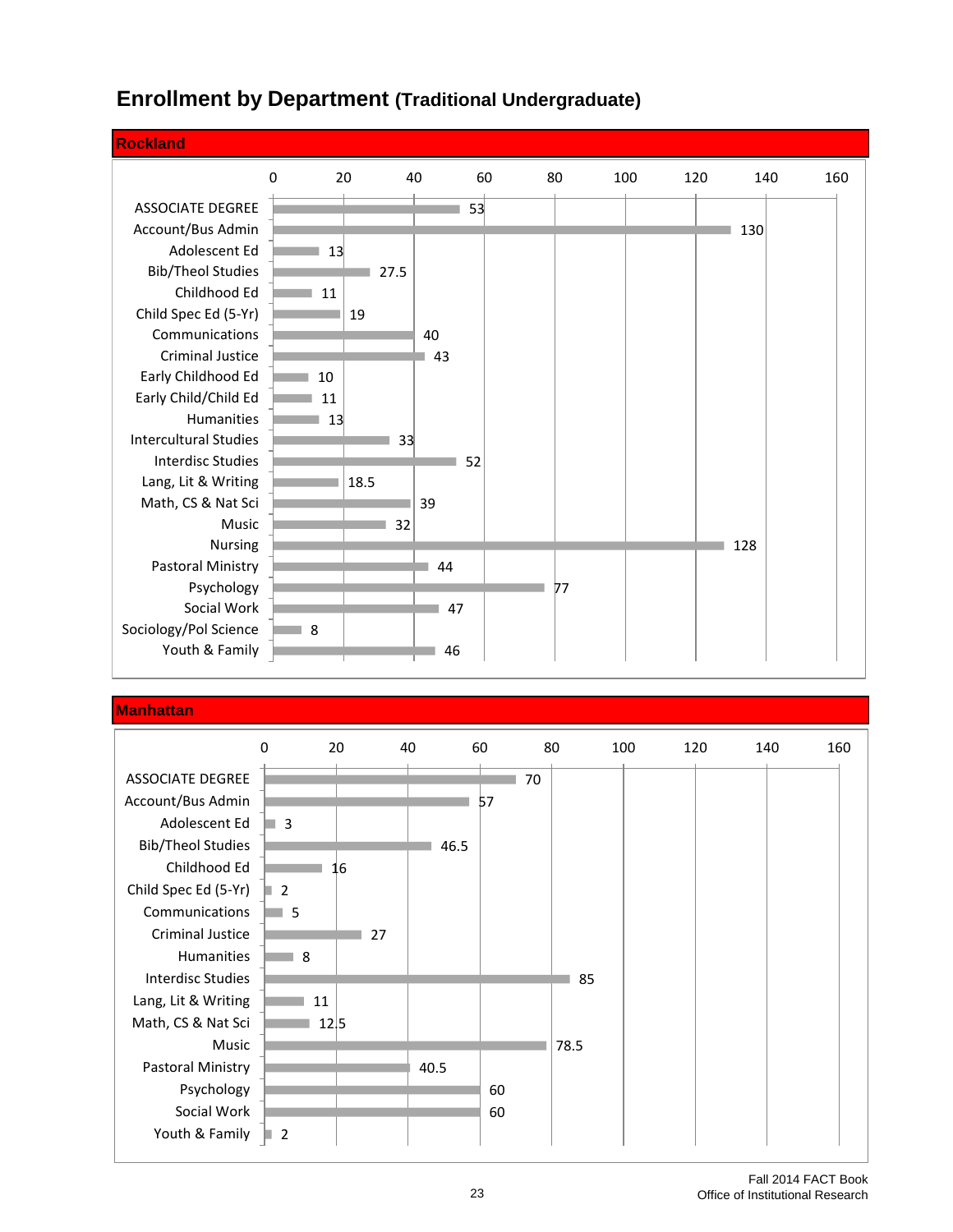## **Admissions (Traditional Undergraduate)**

|                                        | <b>Total</b> |      |     | <b>Rockland</b> |     | <b>Manhattan</b> | <b>Puerto Rico</b> |       |  |
|----------------------------------------|--------------|------|-----|-----------------|-----|------------------|--------------------|-------|--|
|                                        | N            | %    | N   | %               | N   | %                | N                  | %     |  |
| <b>FTF Applicants (degree-seeking)</b> |              |      |     |                 |     |                  |                    |       |  |
| Applied (completed applications)       | 625          |      | 486 |                 | 133 |                  | 6                  |       |  |
| Admitted                               | 621          | 99.4 | 482 | 99.2            | 133 | 100.0            | 6                  | 100.0 |  |
| Enrolled <sup>^</sup>                  | 250          | 40.3 | 172 | 35.7            | 72  | 54.1             | 6                  | 100.0 |  |
| Regular                                | 174          | 69.6 | 132 | 76.7            | 36  | 50.0             | 6                  | 100.0 |  |
| Provisional                            | 76           | 30.4 | 40  | 23.3            | 36  | 50.0             | 0                  | 0.0   |  |



\* Additional FTF information on subsequent pages

#### **Transfer Applicants (degree-seeking)**

| Applied <i>(completed applications)</i> | 398         |      | 222 |      | 165 |       | 11       |       |
|-----------------------------------------|-------------|------|-----|------|-----|-------|----------|-------|
| Admitted                                | 397         | 99.7 | 221 | 99.5 | 165 | 100.0 | 11       | 100.0 |
| Enrolled <sup>^</sup>                   | 239         | 60.2 | 129 | 58.4 | 99  | 60.0  | 11       | 100.0 |
| Regular                                 | 196         | 82.0 | 122 | 94.6 | 63  | 63.6  | 11       | 100.0 |
| <b>Provisional</b>                      | 43          | 18.0 | 7   | 5.4  | 36  | 36.4  | 0        | 0.0   |
|                                         |             |      |     |      |     |       |          |       |
| Female                                  | 149         | 62.3 | 89  | 69.0 | 57  | 57.6  | 3        | 27.3  |
| Male                                    | 90          | 37.7 | 40  | 31.0 | 42  | 42.4  | 8        | 72.7  |
|                                         |             |      |     |      |     |       |          |       |
| Amer Indian / Alaskan Natl              | 1           | 0.4  |     | 0.8  | 0   | 0.0   | 0        | 0.0   |
| Asian                                   | 17          | 7.1  | 11  | 8.5  | 6   | 6.1   | 0        | 0.0   |
| Black / African American                | 95          | 39.7 | 47  | 36.4 | 48  | 48.5  | 0        | 0.0   |
| Hispanic / Latino                       | 70          | 29.3 | 27  | 20.9 | 32  | 32.3  | 11       | 100.0 |
| Nat Hawaiian / Pac Island               | $\mathbf 0$ | 0.0  | 0   | 0.0  | 0   | 0.0   | 0        | 0.0   |
| Two or More Races                       | 1           | 0.4  | 1   | 0.8  | 0   | 0.0   | $\Omega$ | 0.0   |
| White                                   | 35          | 14.6 | 29  | 22.5 | 6   | 6.1   | 0        | 0.0   |
| Non-Resident / Int'l                    | 12          | 5.0  | 7   | 5.4  | 5   | 5.1   | 0        | 0.0   |
| <b>Unknown</b>                          | 8           | 3.3  | 6   | 4.7  | 2   | 2.0   | 0        | 0.0   |



*^ Percentages based on number of admissions*

*Sources: "Applied" & "Admitted" data - Office of Admissions "Enrolled" breakdowns - Office of Institutional Research*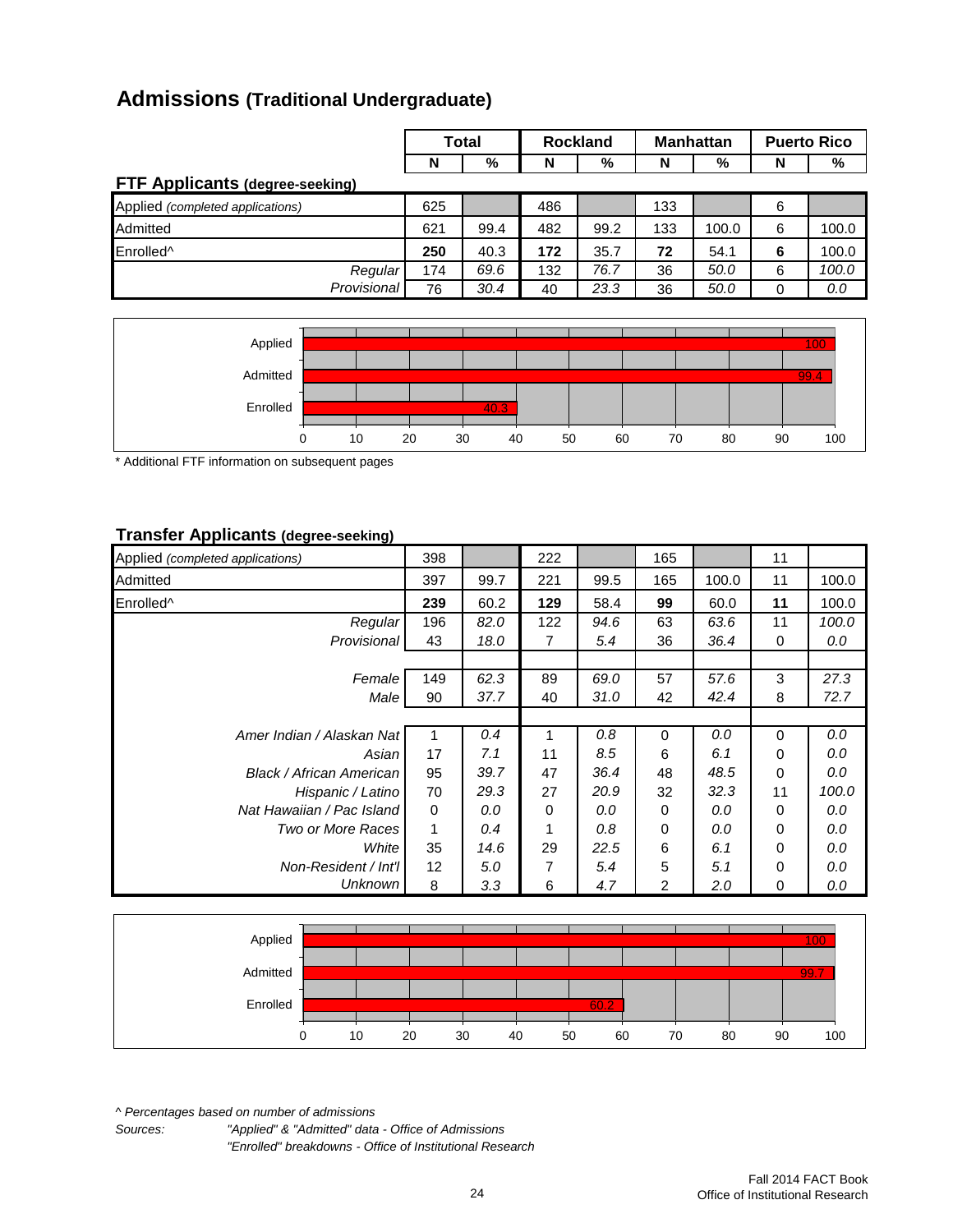## **First-Time Freshmen**

|                             |                |      |              | <b>Bachelor</b> |              |                  |   |            |              |      |                | <b>Bachelor &amp; Associate</b> |    |                  |   |            |
|-----------------------------|----------------|------|--------------|-----------------|--------------|------------------|---|------------|--------------|------|----------------|---------------------------------|----|------------------|---|------------|
|                             | <b>TOTAL</b>   |      |              | Rockland        |              | <b>Manhattan</b> |   | <b>PR</b>  | <b>TOTAL</b> |      |                | Rockland                        |    | <b>Manhattan</b> |   | <b>PR</b>  |
| <b>FTF</b>                  | 199            |      |              | 140             |              | 53               |   | 6          | 250          |      |                | 172                             |    | 72               |   | 6          |
|                             | N              | $\%$ | $\mathbf N$  | $\%$            | ${\sf N}$    | %                | N | $\%$       | N            | $\%$ | N              | $\%$                            | N  | $\%$             | N | $\%$       |
| Female                      | 122            | 61.3 | 93           | 66.4            | 28           | 52.8             | 1 | 16.7       | 159          | 63.6 | 112            | 65.1                            | 46 | 63.9             | 1 | 16.7       |
| Male                        | 77             | 38.7 | 47           | 33.6            | 25           | 47.2             | 5 | 83.3       | 91           | 36.4 | 60             | 34.9                            | 26 | 36.1             | 5 | 83.3       |
| Am Ind / Alask Nat          | $\mathbf{1}$   | 0.5  | 0            | 0.0             | 1            | 1.9              | 0 | 0.0        | 1            | 0.4  | $\mathbf 0$    | 0.0                             | 1  | 1.4              | 0 | 0.0        |
| Asian                       | 15             | 7.5  | 12           | 8.6             | 3            | 5.7              | 0 | 0.0        | 16           | 6.4  | 13             | 7.6                             | 3  | 4.2              | 0 | 0.0        |
| Black / Afr Amer            | 43             | 21.6 | 24           | 17.1            | 19           | 35.8             | 0 | 0.0        | 57           | 22.8 | 34             | 19.8                            | 23 | 31.9             | 0 | 0.0        |
| Hispanic / Latino           | 70             | 35.2 | 40           | 28.6            | 24           | 45.3             | 6 | 100.0      | 87           | 34.8 | 45             | 26.2                            | 36 | 50.0             | 6 | 100.0      |
| Nat Hawaii / Pac Isl        | 1              | 0.5  | 1            | 0.7             | 0            | 0.0              | 0 | 0.0        | 1            | 0.4  | $\mathbf{1}$   | 0.6                             | 0  | 0.0              | 0 | 0.0        |
| Two or More Races           | 2              | 1.0  | 1            | 0.7             | 1            | 1.9              | 0 | 0.0        | 3            | 1.2  | 2              | 1.2                             | 1  | 1.4              | 0 | 0.0        |
| White                       | 44             | 22.1 | 43           | 30.7            | 1            | 1.9              | 0 | 0.0        | 57           | 22.8 | 55             | 32.0                            | 2  | 2.8              | 0 | 0.0        |
| Non-Res / Int'l             | 21             | 10.6 | 18           | 12.9            | 3            | 5.7              | 0 | 0.0        | 23           | 9.2  | 20             | 11.6                            | 3  | 4.2              | 0 | 0.0        |
| Unknown                     | $\overline{2}$ | 1.0  | 1            | 0.7             | 1            | 1.9              | 0 | 0.0        | 5            | 2.0  | $\overline{2}$ | 1.2                             | 3  | 4.2              | 0 | 0.0        |
| <b>FT</b>                   | 191            | 96.0 | 139          | 99.3            | 52           | 98.1             | 0 | 0.0        | 240          | 96.0 | 171            | 99.4                            | 69 | 95.8             | 0 | 0.0        |
| PT                          | 8              | 4.0  | $\mathbf{1}$ | 0.7             | $\mathbf{1}$ | 1.9              | 6 | 100.0      | 10           | 4.0  | $\mathbf{1}$   | 0.6                             | 3  | 4.2              | 6 | 100.0      |
|                             | 2.78           |      |              | 2.86            |              | 2.55             |   | N/A        | 2.76         |      |                | 2.86                            |    | 2.50             |   | N/A        |
| <b>HS GPA Avg</b>           | 157            |      |              | 115             |              | 42               |   | N/A        | 194          |      |                | 141                             |    | 53               |   | N/A        |
| N.                          | 78.9           |      |              | 82.1            |              | 79.2             |   | N/A        | 77.6         |      |                | 82.0                            |    | 73.6             |   | N/A        |
| % Reporting<br>HS Rank Avg* | 44.8           |      |              | 42.4            |              | 58.6             |   | N/A        | 46.9         |      |                | 45.7                            |    | 53.6             |   | N/A        |
| Ν                           | 68             |      |              | 58              |              | 10               |   | N/A        | 82           |      |                | 69                              |    | 13               |   | N/A        |
| % Reporting                 | 34.2           |      |              | 41.4            |              | 18.9             |   | N/A        | 32.8         |      |                | 40.1                            |    | 18.1             |   | N/A        |
|                             |                |      |              |                 |              |                  |   |            |              |      |                |                                 |    |                  |   |            |
| SAT - Verbal                | 449            |      |              | 457             |              | 415              |   | N/A        | 445          |      |                | 454                             |    | 411              |   | N/A        |
| 25th %ile - Verbal          | 390            |      |              | 395             |              | 350              |   | N/A        | 390          |      |                | 400                             |    | 353              |   | N/A        |
| 75th %ile - Verbal          | 520            |      |              | 530             |              | 495              |   | N/A        | 510          |      |                | 520                             |    | 468              |   | N/A        |
| SAT - Math                  | 447            |      |              | 451             |              | 431              |   | N/A        | 437          |      |                | 444                             |    | 411              |   | N/A        |
| 25th %ile - Math            | 380            |      |              | 380             |              | 355              |   | N/A        | 370          |      |                | 380                             |    | 330              |   | N/A        |
| 75th %ile - Math            | 510            |      |              | 510             |              | 495              |   | N/A        | 500          |      |                | 500                             |    | 480              |   | N/A        |
| SAT - Total                 | 895            |      |              | 908             |              | 847              |   | N/A        | 882          |      |                | 897<br>140                      |    | 822<br>36        |   | N/A        |
| $\boldsymbol{N}$            | 142<br>71.4    |      |              | 113<br>80.7     |              | 29<br>54.7       |   | N/A<br>N/A | 176<br>70.4  |      |                | 81.4                            |    | 50.0             |   | N/A<br>N/A |
| % Reporting                 | 22.6           |      |              | 22.9            |              | 14.0             |   | N/A        | 22.4         |      |                | 23.1                            |    | 13.5             |   | N/A        |
| ACT - Composite             |                | 19   |              | 19              |              | 14               |   | N/A        | 19           |      |                | 20                              |    | 13               |   | N/A        |
| 25th %ile                   | 27             |      |              | 27              |              | 14               |   | N/A        | 26           |      |                | 27                              |    | N/A              |   | N/A        |
| 75th %ile                   | 25             |      |              | 24              |              | $\mathbf{1}$     |   | N/A        | 30           |      |                | 28                              |    | $\overline{c}$   |   | N/A        |
| N                           |                | 12.6 |              | 17.1            |              | 1.9              |   | N/A        | 12.0         |      |                | 16.3                            |    | 2.8              |   | N/A        |
| % Reporting<br>ACT/SAT^     | 913            |      |              | 928             |              | 847              |   | N/A        | 899          |      |                | 918                             |    | 817              |   | N/A        |
| ${\cal N}$                  | 156            |      |              | 127             |              | 29               |   | N/A        | 193          |      |                | 156                             |    | 37               |   | N/A        |
| % Reporting                 |                | 78.4 |              | $90.7\,$        |              | 54.7             |   | N/A        | 77.2         |      |                | $90.7$                          |    | 51.4             |   | N/A        |

*\* As a percentage, with lower numbers representing a higher rank*

*^ Includes SAT equivalents of ACT scores when only ACT scores are available*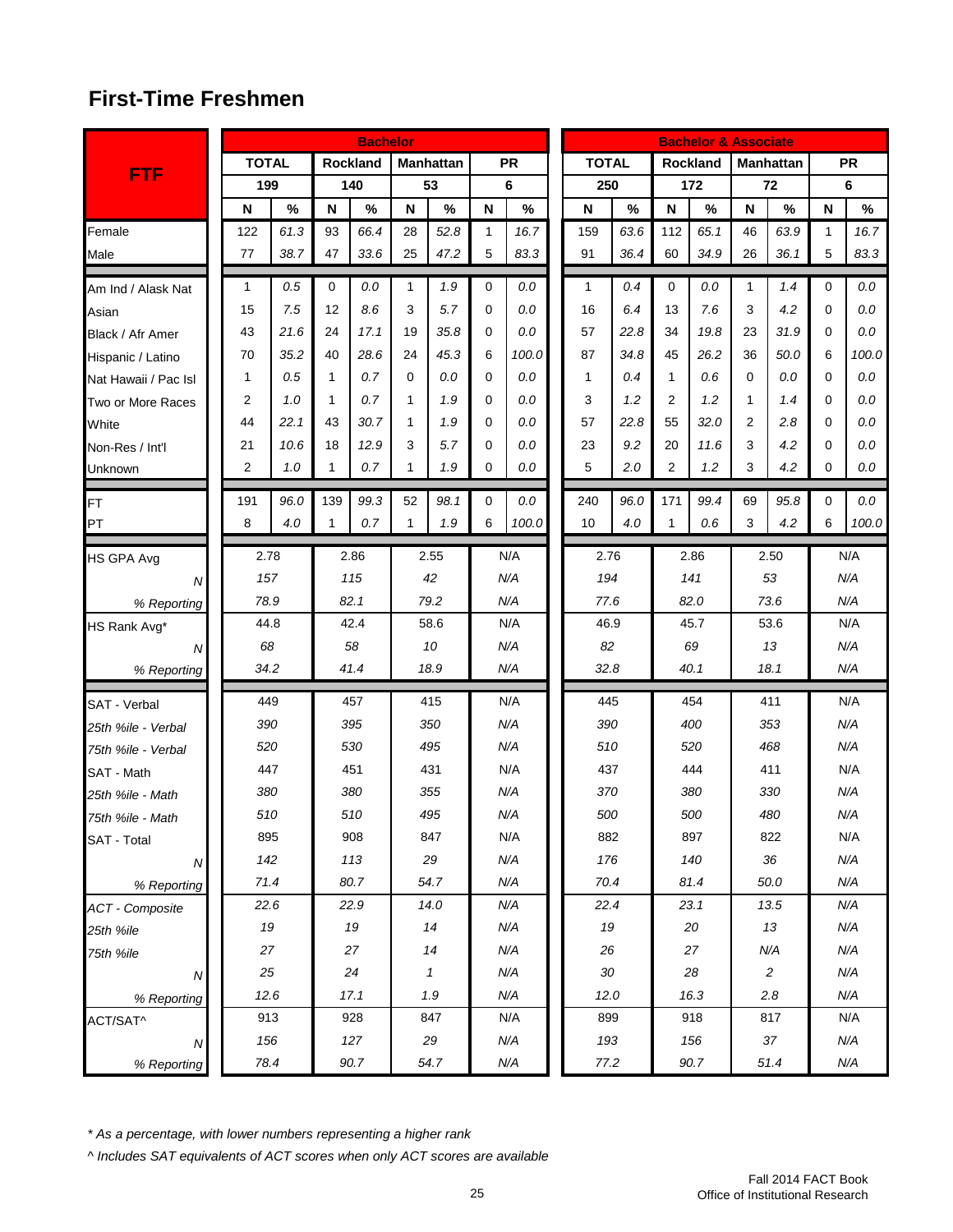## **Full-Time First-Time Freshmen**

|                        |              |      |              | <b>Bachelor</b> |    |                  |             |             |              |      |                | <b>Bachelor &amp; Associate</b> |              |                  |          |           |
|------------------------|--------------|------|--------------|-----------------|----|------------------|-------------|-------------|--------------|------|----------------|---------------------------------|--------------|------------------|----------|-----------|
|                        | <b>TOTAL</b> |      |              | Rockland        |    | <b>Manhattan</b> |             | <b>PR</b>   | <b>TOTAL</b> |      |                | <b>Rockland</b>                 |              | <b>Manhattan</b> |          | <b>PR</b> |
| <b>FTFTF</b>           | 191          |      |              | 139             |    | 52               |             | $\mathbf 0$ | 240          |      |                | 171                             |              | 69               |          | 0         |
|                        | N            | $\%$ | N            | $\%$            | N  | $\%$             | N           | $\%$        | $\mathbf N$  | $\%$ | N              | $\%$                            | N            | $\%$             | N        | $\%$      |
| Female                 | 120          | 62.8 | 93           | 66.9            | 27 | 51.9             | 0           | #####       | 155          | 64.6 | 112            | 65.5                            | 43           | 62.3             | 0        | #####     |
| Male                   | 71           | 37.2 | 46           | 33.1            | 25 | 48.1             | 0           | #####       | 85           | 35.4 | 59             | 34.5                            | 26           | 37.7             | 0        | #####     |
| Am Ind / Alask Nat     | 1            | 0.5  | 0            | 0.0             | 1  | 1.9              | 0           | #####       | 1            | 0.4  | $\Omega$       | 0.0                             | $\mathbf{1}$ | 1.4              | 0        | #####     |
| Asian                  | 15           | 7.9  | 12           | 8.6             | 3  | 5.8              | $\mathbf 0$ | #####       | 16           | 6.7  | 13             | 7.6                             | 3            | 4.3              | $\Omega$ | #####     |
| Black / Afr Amer       | 43           | 22.5 | 24           | 17.3            | 19 | 36.5             | 0           | #####       | 56           | 23.3 | 34             | 19.9                            | 22           | 31.9             | 0        | #####     |
| Hispanic / Latino      | 63           | 33.0 | 40           | 28.8            | 23 | 44.2             | 0           | #####       | 79           | 32.9 | 45             | 26.3                            | 34           | 49.3             | 0        | #####     |
| Nat Hawaii / Pac Isl   | 1            | 0.5  | $\mathbf{1}$ | 0.7             | 0  | 0.0              | 0           | #####       | 1            | 0.4  | $\mathbf{1}$   | 0.6                             | 0            | 0.0              | 0        | #####     |
| Two or More Races      | 2            | 1.0  | $\mathbf{1}$ | 0.7             | 1  | 1.9              | 0           | #####       | 3            | 1.3  | 2              | 1.2                             | 1            | 1.4              | 0        | #####     |
| White                  | 43           | 22.5 | 42           | 30.2            | 1  | 1.9              | 0           | #####       | 56           | 23.3 | 54             | 31.6                            | 2            | 2.9              | 0        | #####     |
| Non-Res / Int'l        | 21           | 11.0 | 18           | 12.9            | 3  | 5.8              | 0           | #####       | 23           | 9.6  | 20             | 11.7                            | 3            | 4.3              | 0        | #####     |
| Unknown                | 2            | 1.0  | 1            | 0.7             | 1  | 1.9              | 0           | #####       | 5            | 2.1  | $\overline{2}$ | 1.2                             | 3            | 4.3              | 0        | #####     |
| HS GPA Avg             |              | 2.78 |              | 2.86            |    | 2.54             |             | N/A         | 2.76         |      |                | 2.86                            |              | 2.50             |          | N/A       |
| N                      |              | 155  |              | 114             |    | 41               |             | N/A         | 192          |      |                | 140                             |              | 52               |          | N/A       |
| % Reporting            |              | 81.2 |              | 82.0            |    | 78.8             |             | N/A         | 80.0         |      |                | 81.9                            |              | 75.4             |          | N/A       |
| HS Rank Avg*           |              | 44.7 |              | 42.4            |    | 59.8             |             | N/A         | 46.9         |      |                | 45.7                            |              | 54.0             |          | N/A       |
| Ν                      |              | 67   |              | 58              |    | 9                |             | N/A         | 81           |      |                | 69                              |              | 12               |          | N/A       |
| % Reporting            |              | 35.1 |              | 41.7            |    | 17.3             |             | N/A         | 33.8         |      |                | 40.4                            |              | 17.4             |          | N/A       |
| <b>SAT</b> - Verbal    |              | 449  |              | 457             |    | 415              |             | N/A         | 445          |      |                | 454                             |              | 411              |          | N/A       |
| 25th %ile - Verbal     |              | 390  |              | 395             |    | 350              |             | N/A         | 390          |      |                | 400                             |              | 353              |          | N/A       |
| 75th %ile - Verbal     |              | 520  |              | 530             |    | 495              |             | N/A         | 510          |      |                | 520                             |              | 468              |          | N/A       |
| SAT - Math             |              | 447  |              | 451             |    | 431              |             | N/A         | 437          |      |                | 444                             |              | 411              |          | N/A       |
| 25th %ile - Math       |              | 380  |              | 380             |    | 355              |             | N/A         | 370          |      |                | 380                             |              | 330              |          | N/A       |
| 75th %ile - Math       |              | 510  |              | 510             |    | 495              |             | N/A         | 500          |      |                | 500                             |              | 480              |          | N/A       |
| <b>SAT</b> - Total     |              | 895  |              | 908             |    | 847              |             | N/A         | 882          |      |                | 897                             |              | 822              |          | N/A       |
| Ν                      |              | 142  |              | 113             |    | 29               |             | N/A         | 176          |      |                | 140                             |              | 36               |          | N/A       |
| % Reporting            |              | 74.3 |              | 81.3            |    | 55.8             |             | N/A         | 73.3         |      |                | 81.9                            |              | 52.2             |          | N/A       |
| <b>ACT</b> - Composite |              | 22.6 |              | 22.9            |    | 14.0             |             | N/A         | 22.4         |      |                | 23.1                            |              | 13.5             |          | N/A       |
| 25th %ile              |              | 19   |              | 19              |    | 14               |             | N/A         | 19           |      |                | 20                              |              | 13               |          | N/A       |
| 75th %ile              |              | 27   |              | 27              |    | 14               |             | N/A         | 26           |      |                | 27                              |              | N/A              |          | N/A       |
| N                      |              | 25   |              | 24              |    | $\mathbf{1}$     |             | N/A         | 30           |      |                | 28                              |              | $\overline{c}$   |          | N/A       |
| % Reporting            |              | 13.1 |              | 17.3            |    | 1.9              |             | N/A         | 12.5         |      |                | 16.4                            |              | 2.9              |          | N/A       |
| ACT/SAT^               |              | 913  |              | 928             |    | 847              |             | N/A         | 899          |      |                | 918                             |              | 817              |          | N/A       |
| ${\cal N}$             |              | 156  |              | 127             |    | 29               |             | N/A         | 193          |      |                | 156                             |              | 37               |          | N/A       |
| % Reporting            |              | 81.7 |              | 91.4            |    | 55.8             |             | N/A         | 80.4         |      |                | 91.2                            |              | 53.6             |          | N/A       |

*\* As a percentage, with lower numbers representing a higher rank*

*^ Includes SAT equivalents of ACT scores when only ACT scores are available*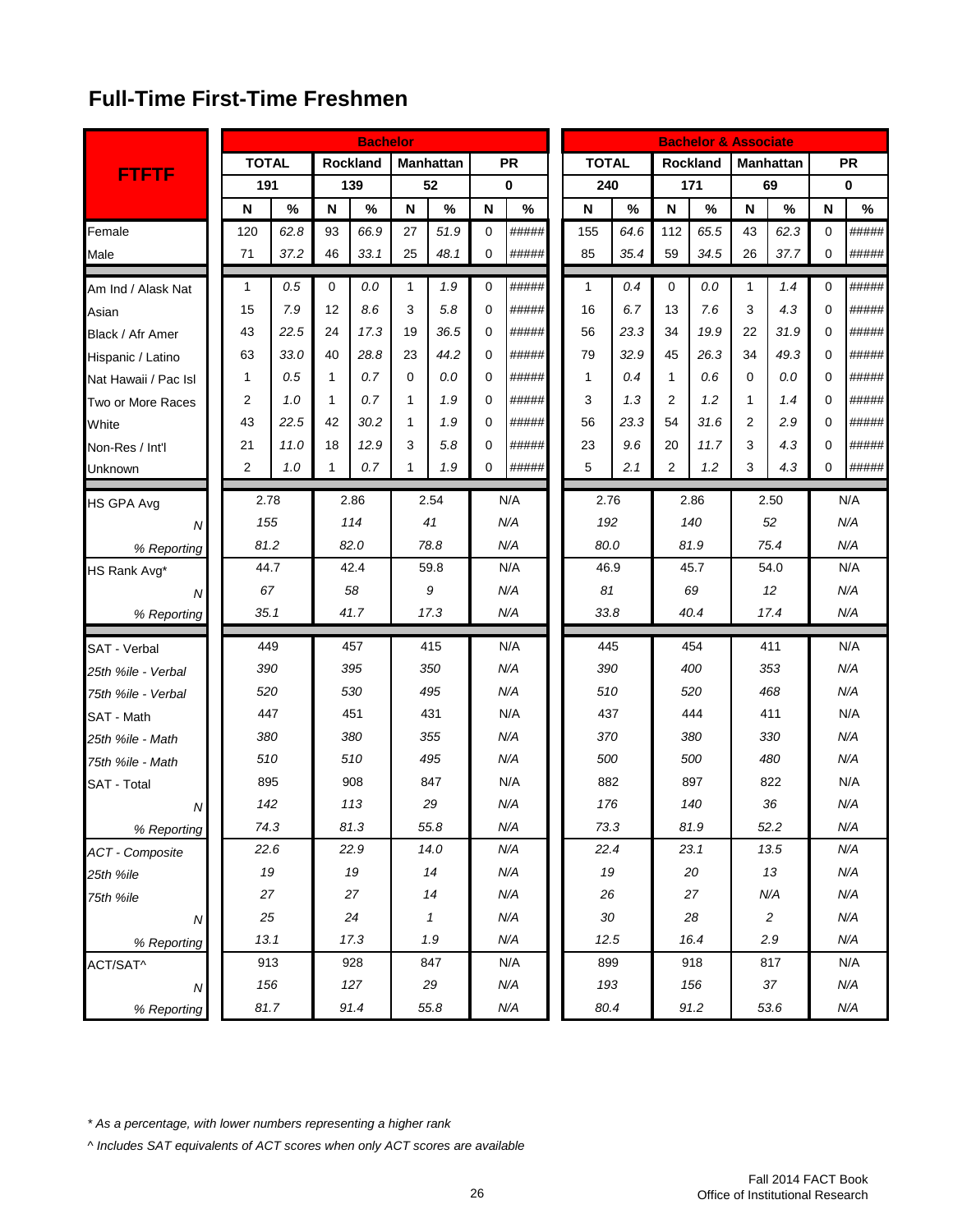#### **Retention Rates**

|                        | <b>Traditional UG</b>                                                    |     | <b>TOTAL</b> |                | <b>Rockland</b> |    | <b>Manhattan</b> |                | <b>Puerto Rico</b> |
|------------------------|--------------------------------------------------------------------------|-----|--------------|----------------|-----------------|----|------------------|----------------|--------------------|
|                        |                                                                          | N   | $\%$         | N              | $\%$            | N  | $\frac{9}{6}$    | N              | %                  |
|                        | Fall 2013 cohort of first-time, degree-seeking<br>undergraduate students |     |              |                |                 |    |                  |                |                    |
|                        | <b>Full-time</b>                                                         | 216 | 63.9%        | 156            | 64.7%           | 58 | 60.3%            | $\overline{c}$ |                    |
|                        | Re-enrolled in Fall 2014                                                 | 138 |              | 101            |                 | 35 |                  | $\overline{c}$ | 100.0%             |
|                        | <b>Part-time</b>                                                         | 15  | 60.0%        | 0              | N/A             | 6  | 50.0%            | 9              | 66.7%              |
| Bachelor               | Re-enrolled in Fall 2014                                                 | 9   |              | 0              |                 | 3  |                  | 6              |                    |
|                        | Full-time & part-time                                                    | 231 | 63.6%        | 156            | 64.7%           | 64 | 59.4%            | 11             | 72.7%              |
|                        | Re-enrolled in Fall 2014                                                 | 147 |              | 101            |                 | 38 |                  | 8              |                    |
|                        |                                                                          |     |              |                |                 |    |                  |                |                    |
|                        | <b>Full-time</b>                                                         | 33  | 36.4%        | 19             | 36.8%           | 14 | 35.7%            |                |                    |
|                        | Re-enrolled in Fall 2014                                                 | 12  |              | 7              |                 | 5  |                  |                |                    |
| Associate              | <b>Part-time</b>                                                         | 1   | 100.0%       | $\Omega$       | N/A             | 1  | 100.0%           |                |                    |
|                        | Re-enrolled in Fall 2014                                                 | 1   |              | 0              |                 |    |                  |                |                    |
|                        | Full-time & part-time                                                    | 34  | 38.2%        | 19             | 36.8%           | 15 | 40.0%            |                |                    |
|                        | Re-enrolled in Fall 2014                                                 | 13  |              | $\overline{7}$ |                 | 6  |                  |                |                    |
|                        |                                                                          |     |              |                |                 |    |                  |                |                    |
|                        | <b>Full-time</b>                                                         | 249 | 60.2%        | 175            | 61.7%           | 72 | 55.6%            | 2              | 100.0%             |
|                        | Re-enrolled in Fall 2014                                                 | 150 |              | 108            |                 | 40 |                  | $\overline{2}$ |                    |
|                        | <b>Part-time</b>                                                         | 16  | 62.5%        | 0              | N/A             | 7  | 57.1%            | 9              | 66.7%              |
| Bachelor &<br>ssociate | Re-enrolled in Fall 2014                                                 | 10  |              | 0              |                 | 4  |                  | 6              |                    |
| ₹                      | Full-time & part-time                                                    | 265 | 60.4%        | 175            | 61.7%           | 79 | 55.7%            | 11             | 72.7%              |
|                        | Re-enrolled in Fall 2014                                                 | 160 |              | 108            |                 | 44 |                  | 8              |                    |

**Percentages in bold** are published by the U.S. Department of Education (IPEDS)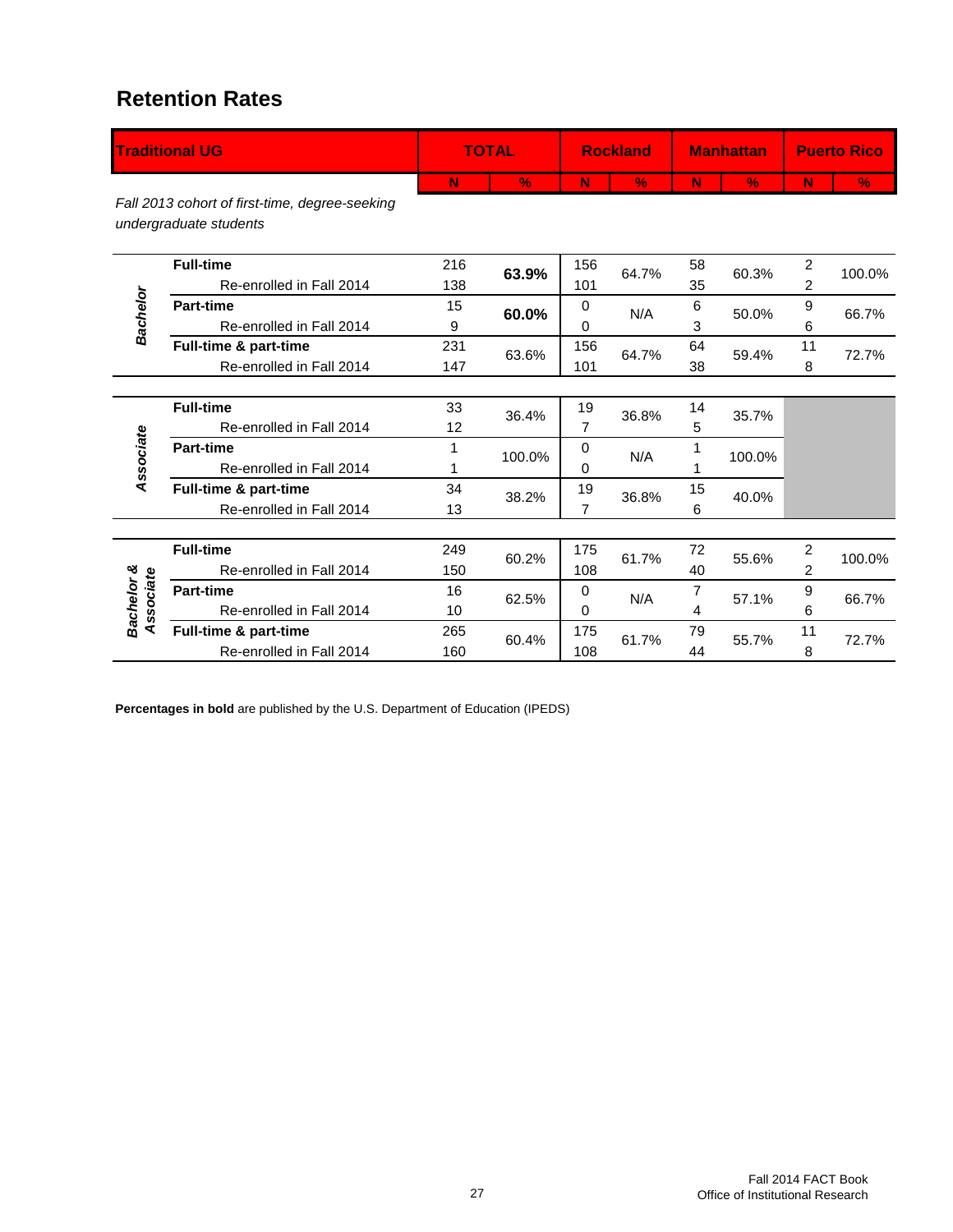#### **Retention Rates**

| <b>Graduate</b> |                                                                        |                                    | <b>TOTAL</b>  |          | <b>Rockland</b> |                      | <b>Manhattan</b> |          | <b>PR</b>     |                                  | <b>Online</b> |
|-----------------|------------------------------------------------------------------------|------------------------------------|---------------|----------|-----------------|----------------------|------------------|----------|---------------|----------------------------------|---------------|
|                 |                                                                        | N                                  | $\frac{9}{6}$ | N        | $\frac{9}{6}$   | N                    | $\frac{9}{6}$    | N        | $\frac{9}{6}$ | N.                               | $\frac{9}{6}$ |
|                 | Fall 2013 cohort of degree-seeking<br>students (first-time & transfer) |                                    |               |          |                 |                      |                  |          |               |                                  |               |
|                 | MDiv*<br>Re-enrolled in Fall 2014                                      | 89<br>62                           | 69.7%         | 37<br>23 | 62.2%           | 40<br>30             | 75.0%            | 12<br>9  | 75.0%         |                                  |               |
|                 | <b>MPS</b><br>Re-enrolled in Fall 2014                                 | 42<br>30                           | 71.4%         | 5<br>4   | 80.0%           | 13<br>10             | 76.9%            | 24<br>16 | 66.7%         |                                  |               |
| ATS             | <b>MA Biblical Literature</b><br>Re-enrolled in Fall 2014              | 14<br>9                            | 64.3%         | 3<br>2   | 66.7%           | 11<br>$\overline{7}$ | 63.6%            |          |               |                                  |               |
|                 | <b>MA in Intercultural Studies</b><br>Re-enrolled in Fall 2014         | $\mathsf 3$<br>3                   | 100.0%        | 3<br>3   | 100.0%          |                      |                  |          |               |                                  |               |
|                 | <b>TOTAL</b><br>Re-enrolled in Fall 2014                               | 148<br>104                         | 70.3%         | 48<br>32 | 66.7%           | 64<br>47             | 73.4%            | 36<br>25 | 69.4%         |                                  |               |
|                 |                                                                        |                                    |               |          |                 |                      |                  |          |               |                                  |               |
|                 | <b>Mental Health Counseling</b><br>Re-enrolled in Fall 2014*           | 50<br>33                           | 66.0%         | 13<br>11 | 84.6%           | 37<br>22             | 59.5%            |          |               |                                  |               |
| AGSC            | <b>Marriage &amp; Family Therapy</b><br>Re-enrolled in Fall 2014       | 14<br>9                            | 64.3%         | 14<br>9  | 64.3%           |                      |                  |          |               |                                  |               |
|                 | <b>TOTAL</b><br>Re-enrolled in Fall 2014                               | 64<br>42                           | 65.6%         | 27<br>20 | 74.1%           | 37<br>22             | 59.5%            |          |               |                                  |               |
|                 |                                                                        |                                    |               |          |                 |                      |                  |          |               |                                  |               |
|                 | <b>Childhood Education</b><br>Re-enrolled in Fall 2014*                | 8<br>$\overline{4}$                | 50.0%         | 4<br>3   | 75.0%           | 4<br>1               | 25.0%            |          |               |                                  |               |
|                 | <b>Childhood Special Education</b><br>Re-enrolled in Fall 2014         | 13<br>9                            | 69.2%         | 6<br>5   | 83.3%           | 7<br>4               | 57.1%            |          |               |                                  |               |
| EDG             | <b>MAT-TESOL</b><br>Re-enrolled in Fall 2014                           | 1<br>1                             | 100.0%        |          |                 |                      |                  |          |               | 1<br>1                           | 100.0%        |
|                 | <b>MS-TESOL</b><br>Re-enrolled in Fall 2014                            | $\boldsymbol{2}$<br>$\overline{c}$ | 100.0%        |          |                 |                      |                  |          |               | $\overline{c}$<br>$\overline{2}$ | 100.0%        |
|                 | <b>TOTAL</b><br>Re-enrolled in Fall 2014                               | 24<br>16                           | 66.7%         | 10<br>8  | 80.0%           | 11<br>5              | 45.5%            |          |               | 3<br>3                           | 100.0%        |

*NOTE: "Re-enrolled" includes students who changed programs, but remained within the same school (e.g., ATS, AGSC, EDG) \* Additional student in Rockland returned under AGSC*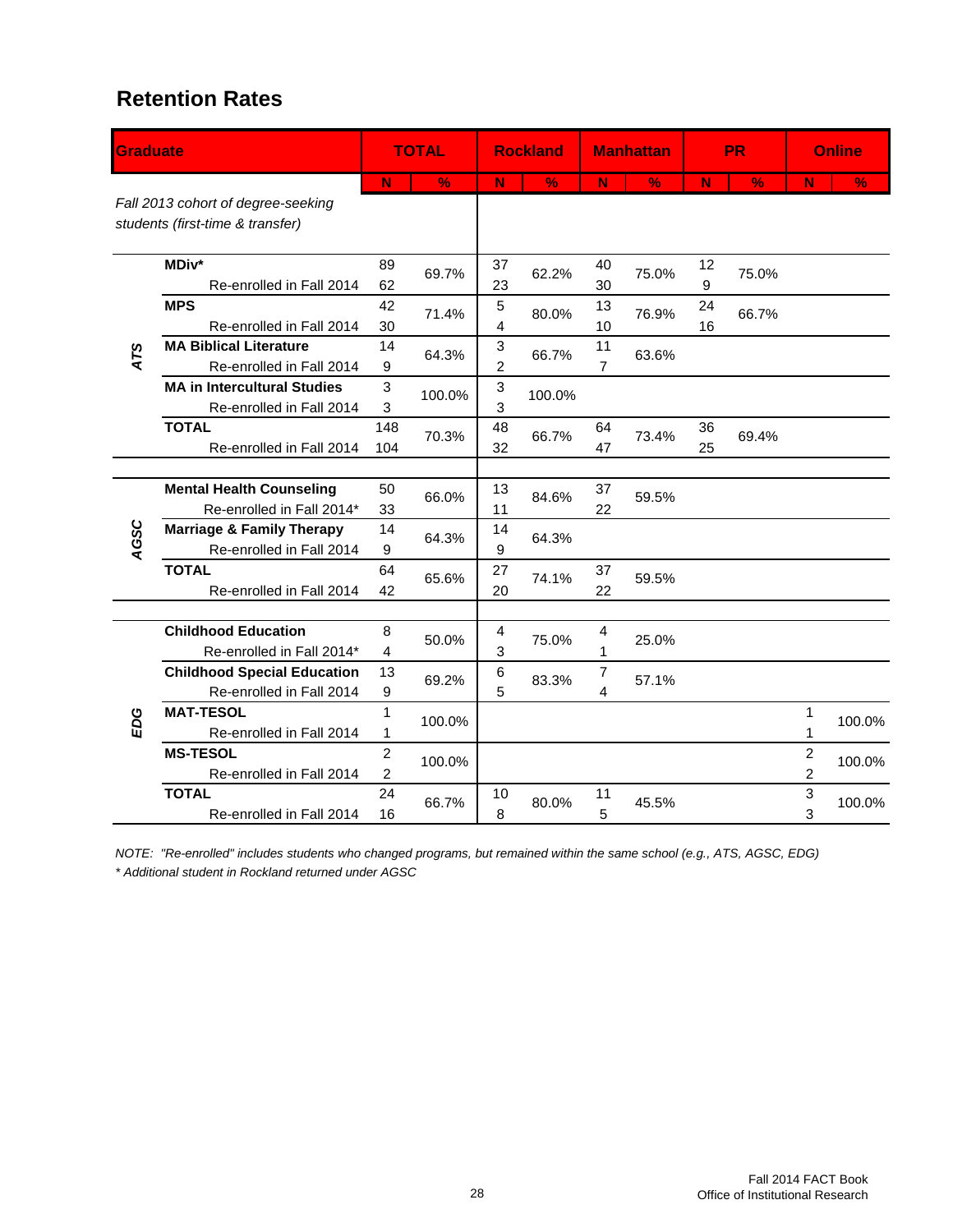## **Graduation Rates**

Fall 2008 cohort

| <b>Traditional UG (degree-seeking)</b>                                                               |                                | <b>TOTAL</b>   |                       | <b>Rockland</b> | <b>Manhattan</b>               |               |  |
|------------------------------------------------------------------------------------------------------|--------------------------------|----------------|-----------------------|-----------------|--------------------------------|---------------|--|
| 150% Rate (unless otherwise noted)<br>(Completed assoc. or bach. degree in 3 or 6 yrs respectively)  | N                              | $\frac{9}{6}$  | N                     | $\%$            | N                              | $\%$          |  |
| First-Time (FT only)                                                                                 |                                |                |                       |                 |                                |               |  |
| <b>Total # Graduated</b><br><b>Total # Entered</b>                                                   | 106<br>253                     | 41.9%          | 90<br>191             | 47.1%           | 16<br>62                       | 25.8%         |  |
| Female                                                                                               | 66<br>140                      | 47.1%          | 55<br>104             | 52.9%           | 11<br>36                       | 30.6%         |  |
| Male                                                                                                 | 40<br>113                      | 35.4%          | 35<br>87              | 40.2%           | $\,$ 5 $\,$<br>26              | 19.2%         |  |
| Amer Indian / Alaskan Nat                                                                            | 1<br>1                         | 100.0%         | $\boldsymbol{0}$<br>0 | N/A             | 1<br>1                         | 100.0%        |  |
| Asian                                                                                                | 11<br>26                       | 42.3%          | 9<br>19               | 47.4%           | $\boldsymbol{2}$<br>7          | 28.6%         |  |
| Black / African American                                                                             | 19<br>57                       | 33.3%          | 16<br>42              | 38.1%           | 3<br>15                        | 20.0%         |  |
| Hispanic / Latino                                                                                    | 21<br>63                       | 33.3%          | 14<br>39              | 35.9%           | $\overline{7}$<br>24           | 29.2%         |  |
| White                                                                                                | 48<br>83                       | 57.8%          | 46<br>78              | 59.0%           | 2<br>5                         | 40.0%         |  |
| Two or More Races                                                                                    | 3<br>7                         | 42.9%          | $\boldsymbol{2}$<br>5 | 40.0%           | 1<br>2                         | 50.0%         |  |
| Non-Resident / Int'l                                                                                 | $\ensuremath{\mathsf{3}}$<br>9 | 33.3%          | 3<br>4                | 75.0%           | 0<br>5                         | 0.0%          |  |
| Unknown                                                                                              | $\pmb{0}$<br>$\overline{7}$    | 0.0%           | $\,0\,$<br>4          | 0.0%            | $\,0\,$<br>3                   | 0.0%          |  |
| Pell Grant Recipients                                                                                | 37<br>83                       | 44.6%          | 33<br>71              | 46.5%           | 4<br>12                        | 33.3%         |  |
| Stafford Loan Recipients (no Pell)                                                                   | 27<br>62                       | 43.5%          | 24<br>54              | 44.4%           | $\ensuremath{\mathsf{3}}$<br>8 | 37.5%         |  |
| No Pell or Stafford                                                                                  | 42<br>108                      | 38.9%          | 33<br>66              | 50.0%           | $\boldsymbol{9}$<br>42         | 21.4%         |  |
| Completed bachelor's degree in 4 yrs (100% rate)<br>Completed bachelor's degree in 5 yrs (125% rate) | 61<br>95                       | 24.1%<br>37.5% | 56<br>81              | 29.3%<br>42.4%  | 5                              | 8.1%<br>22.6% |  |
| Completed bachelor's degree in 6 yrs (150% rate)                                                     | 105                            | 41.5%          | 90                    | 47.1%           | 14<br>15                       | 24.2%         |  |
| Transfer-out rate                                                                                    | 89                             | 35.2%          | 72                    | 37.7%           | 17                             | 27.4%         |  |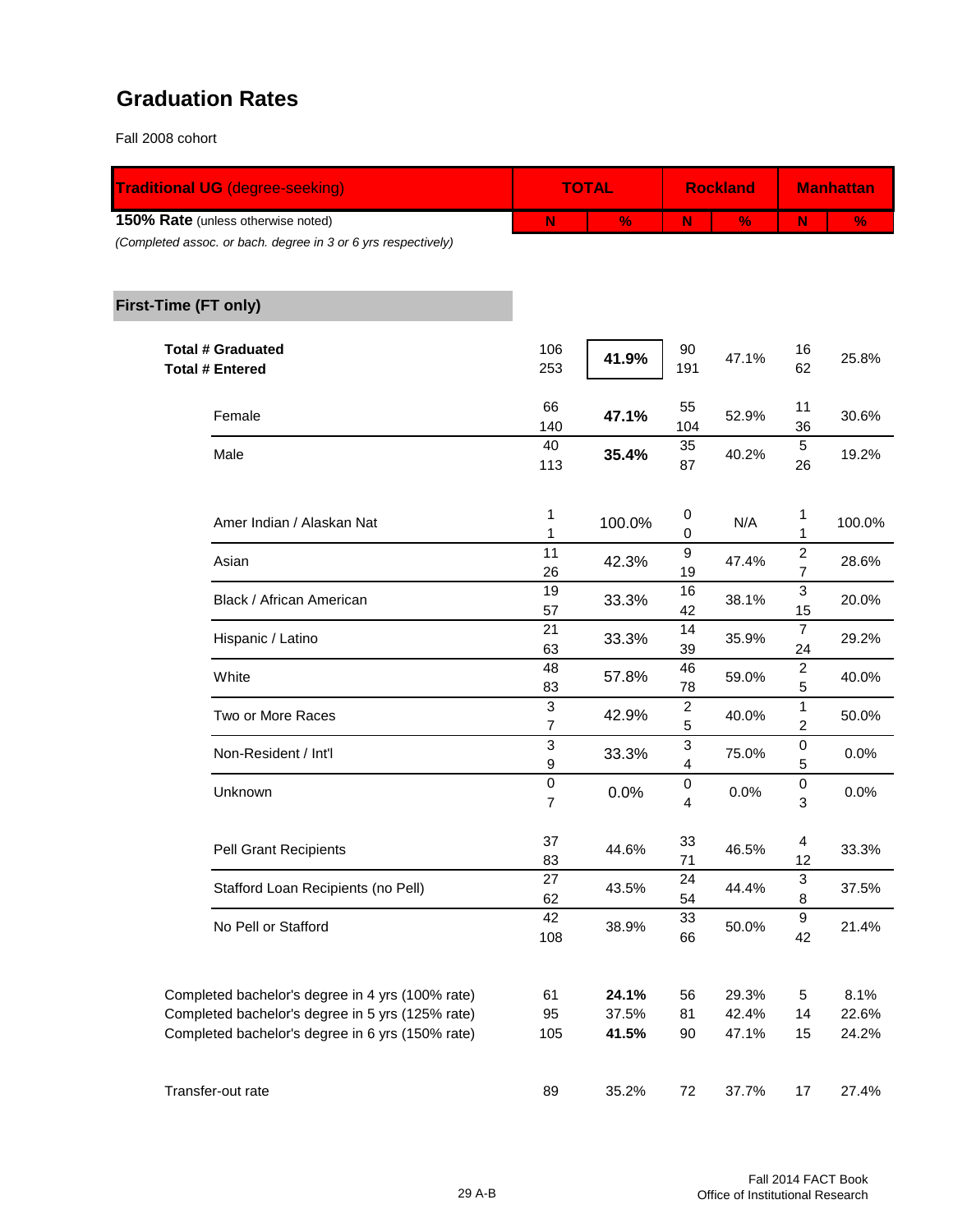## **Graduation Rates** (continued)

Fall 2008 cohort

| <b>Traditional UG (degree-seeking)</b>                        |            | <b>TOTAL</b> |                                           | <b>Rockland</b> |           | <b>Manhattan</b> |
|---------------------------------------------------------------|------------|--------------|-------------------------------------------|-----------------|-----------|------------------|
| 150% Rate (unless otherwise noted)                            | N          | $\%$         | N                                         | $\%$            | N         | $\frac{9}{6}$    |
| (Completed assoc. or bach. degree in 3 or 6 yrs respectively) |            |              |                                           |                 |           |                  |
| First-Time (both FT & PT)                                     |            |              |                                           |                 |           |                  |
| Total # Graduated<br>Total # Entered                          | 106<br>261 | 40.6%        | 90<br>192                                 | 46.9%           | 16<br>69  | 23.2%            |
| <b>Transfer (FT)</b>                                          |            |              |                                           |                 |           |                  |
| Total # Graduated<br>Total # Entered                          | 90<br>165  | 54.5%        | 58<br>92                                  | 63.0%           | 32<br>73  | 43.8%            |
| <b>Transfer (PT)</b>                                          |            |              |                                           |                 |           |                  |
| Total # Graduated<br>Total # Entered                          | 15<br>49   | 30.6%        | $\overline{\mathbf{c}}$<br>$\overline{9}$ | 22.2%           | 13<br>40  | 32.5%            |
| <b>Total / Overall</b>                                        |            |              |                                           |                 |           |                  |
| Total # Graduated<br>Total # Entered                          | 211<br>475 | 44.4%        | 150<br>293                                | 51.2%           | 61<br>182 | 33.5%            |



**Percentages in bold** are published by the U.S. Department of Education (IPEDS)

^ Still enrolled "as of the fall census date of the fall term following 150% of the normal time to completion of their program." (IPEDS)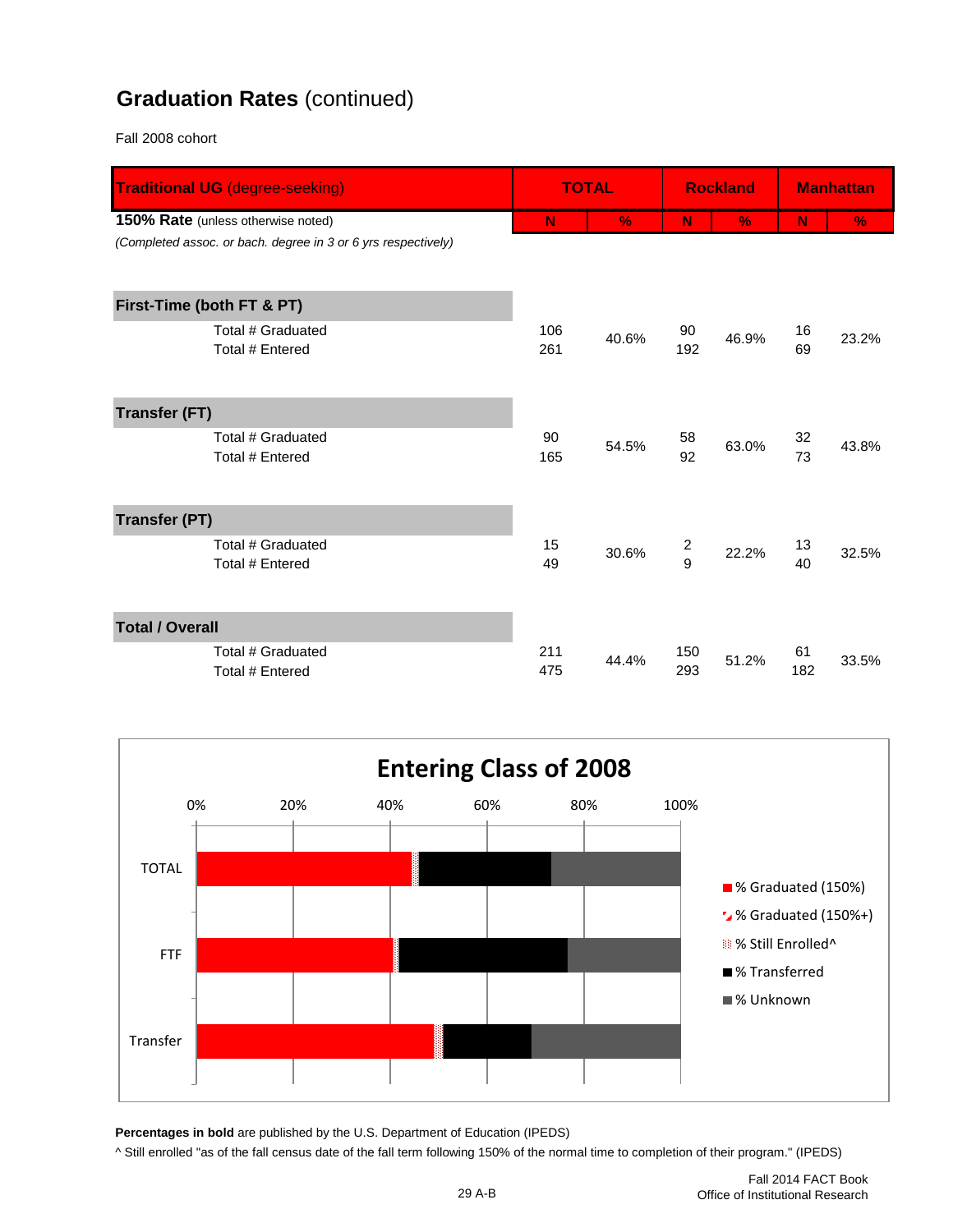## **Graduation Rates**

Cohorts beginning 9/1/07 - 8/31/08

| <b>Organizational Management (OM)</b> |                 |    | <b>TOTAL</b> |    | <b>NY</b>      | <b>DC</b> |       | OH |       |
|---------------------------------------|-----------------|----|--------------|----|----------------|-----------|-------|----|-------|
|                                       |                 | N  | $\%$         | N  | V.             | N         | V.    | N  | V.    |
| <b>Total # Entered</b>                | 349             |    | 253          |    | $\frac{56}{5}$ |           | 40    |    |       |
| Total # Graduated within              |                 |    |              |    |                |           |       |    |       |
| 150%                                  | up to 1.5 years | 77 | 22.1%        | 59 | 23.3%          | 10        | 17.9% | 8  | 20.0% |
| 200%                                  | up to 2 years   | 57 | 38.4%        | 45 | 41.1%          | 8         | 32.1% | 4  | 30.0% |
| 300%                                  | up to 3 years   | 49 | 52.4%        | 42 | 57.7%          | 6         | 42.9% | 1  | 32.5% |
| 400%                                  | up to 4 years   | 15 | 56.7%        | 4  | 59.3%          | 7         | 55.4% | 4  | 42.5% |
| 500%                                  | up to 5 years   | 13 | 60.5%        | 8  | 62.5%          | 4         | 62.5% | 1  | 45.0% |
| 600%                                  | up to 6 years   | 8  | 62.8%        | 6  | 64.8%          |           | 64.3% |    | 47.5% |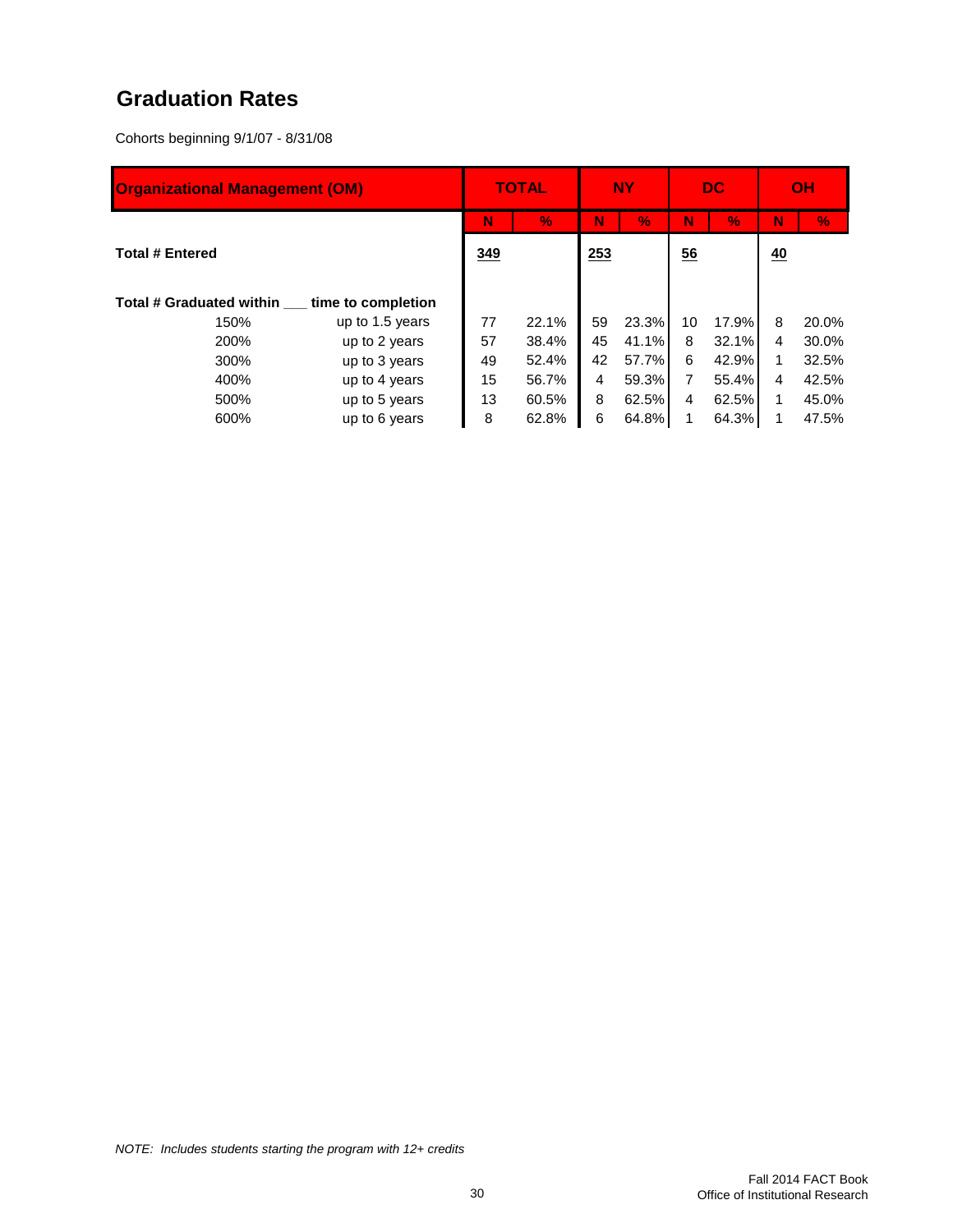#### **Graduation Rates**

Degree-seeking students (first-time & transfer) at entry

| <b>Graduate Programs</b>             |                      |                            |                                                            | <b>TOTAL</b>            |                              | <b>Rockland</b>          |                                                 | <b>Manhattan</b>           |               | <b>DC</b>               |                     | <b>PR</b>             |
|--------------------------------------|----------------------|----------------------------|------------------------------------------------------------|-------------------------|------------------------------|--------------------------|-------------------------------------------------|----------------------------|---------------|-------------------------|---------------------|-----------------------|
|                                      |                      |                            | N                                                          | $\frac{9}{6}$           | ${\sf N}$                    | $\frac{9}{6}$            | $\mathbf N$                                     | $\frac{0}{2}$              | $\mathbf N$   | $\%$                    | N                   | $\frac{9}{6}$         |
| ATS* (SS/FA 2008 cohort)             |                      |                            | 146                                                        |                         | 63                           |                          | 62                                              |                            |               |                         | 21                  |                       |
| <b>MDiv</b>                          | 100%<br>150%<br>200% | 3 yrs<br>4.5 yrs<br>6 yrs  | 10<br>24<br>8                                              |                         | 5<br>12<br>3                 |                          | 5<br>12<br>5                                    |                            |               |                         |                     |                       |
| <b>MPS</b>                           | 100%<br>150%<br>200% | 2 yrs<br>3 yrs<br>4 yrs    | 1<br>3<br>5                                                |                         | 1<br>$\overline{c}$          |                          | 1                                               |                            |               |                         | $\overline{c}$<br>3 |                       |
| MA (Bib Lit)                         | 100%<br>150%<br>200% | 2 yrs<br>3 yrs<br>4 yrs    | 3<br>2<br>$\mathsf 0$                                      |                         | $\overline{a}$               |                          | 1<br>$\overline{2}$                             |                            |               |                         |                     |                       |
| <b>MA</b> in Inter                   | 100%<br>150%<br>200% | 2 yrs<br>3 yrs<br>4 yrs    | 1<br>5<br>0                                                |                         | 1<br>5                       |                          |                                                 |                            |               |                         |                     |                       |
| <b>TOTAL</b>                         | 100%<br>150%<br>200% |                            | 15<br>34<br>13                                             | 10.3%<br>33.6%<br>42.5% | 8<br>18<br>5                 | 12.7%<br>41.3%<br>49.2%  | $\overline{7}$<br>14<br>5                       | 11.3%<br>33.9%<br>41.9%    |               |                         | $\overline{2}$<br>3 | 0.0%<br>9.5%<br>23.8% |
| AGSC (SS/FA 2008 cohort)             |                      |                            |                                                            |                         |                              |                          |                                                 |                            |               |                         |                     |                       |
| <b>MHC/MFT</b>                       | 100%<br>150%<br>200% | 2 yrs<br>3 yrs<br>4 yrs    | $\overline{56}$<br>$\mathbf{1}$<br>18<br>3                 | 1.8%<br>33.9%<br>39.3%  | 25<br>$\mathbf{1}$<br>9<br>1 | 4.0%<br>40.0%<br>44.0%   | 31<br>9<br>2                                    | 0.0%<br>29.0%<br>35.5%     |               |                         |                     |                       |
| <b>Education (SS/FA 2008 cohort)</b> |                      |                            |                                                            |                         |                              |                          |                                                 |                            |               |                         |                     |                       |
| <b>MSEd</b>                          | 100%<br>150%<br>200% | 2 yrs<br>3 yrs<br>4 yrs    | $\frac{8}{4}$<br>0<br>0                                    | 50.0%<br>50.0%<br>50.0% | $rac{7}{3}$                  | 42.9%<br>42.9%<br>42.9%  | $\mathbf{1}$<br>$\mathbf{1}$                    | 100.0%<br>100.0%<br>100.0% |               |                         |                     |                       |
| <b>Business &amp; Leadership**</b>   |                      |                            |                                                            |                         |                              |                          |                                                 |                            |               |                         |                     |                       |
| <b>MBA</b><br>$(1138-9 & 37)$        | 100%<br>150%<br>200% | 16 mos<br>24 mos<br>32 mos | <u>12</u><br>$\ensuremath{\mathsf{3}}$<br>$\mathbf 5$<br>3 | 25.0%<br>66.7%<br>91.7% | $\overline{3}$<br>3          | 0.0%<br>100.0%<br>100.0% | $\frac{9}{3}$<br>$\overline{c}$<br>$\mathbf{3}$ | 33.3%<br>55.6%<br>88.9%    |               |                         |                     |                       |
| <b>MSOL</b><br>$(30-33 & 8816)$      | 100%<br>150%<br>200% | 1 yr<br>$1.5$ yrs<br>2 yrs | 37<br>$\,6$<br>$\mathbf 5$<br>$\overline{\mathbf{4}}$      | 16.2%<br>29.7%<br>40.5% | 13<br>1<br>1                 | 0.0%<br>7.7%<br>15.4%    | <u>17</u><br>4<br>$\ensuremath{\mathsf{3}}$     | 0.0%<br>23.5%<br>41.2%     | $\frac{7}{6}$ | 85.7%<br>85.7%<br>85.7% |                     |                       |

*\* Due to the number of ATS students who change degrees, rates are based on the total number of entering students*

 *(of any ATS degree) who completed the respective degrees*

*\*\* Rates based on degree conferral date which corresponds to traditional semester system*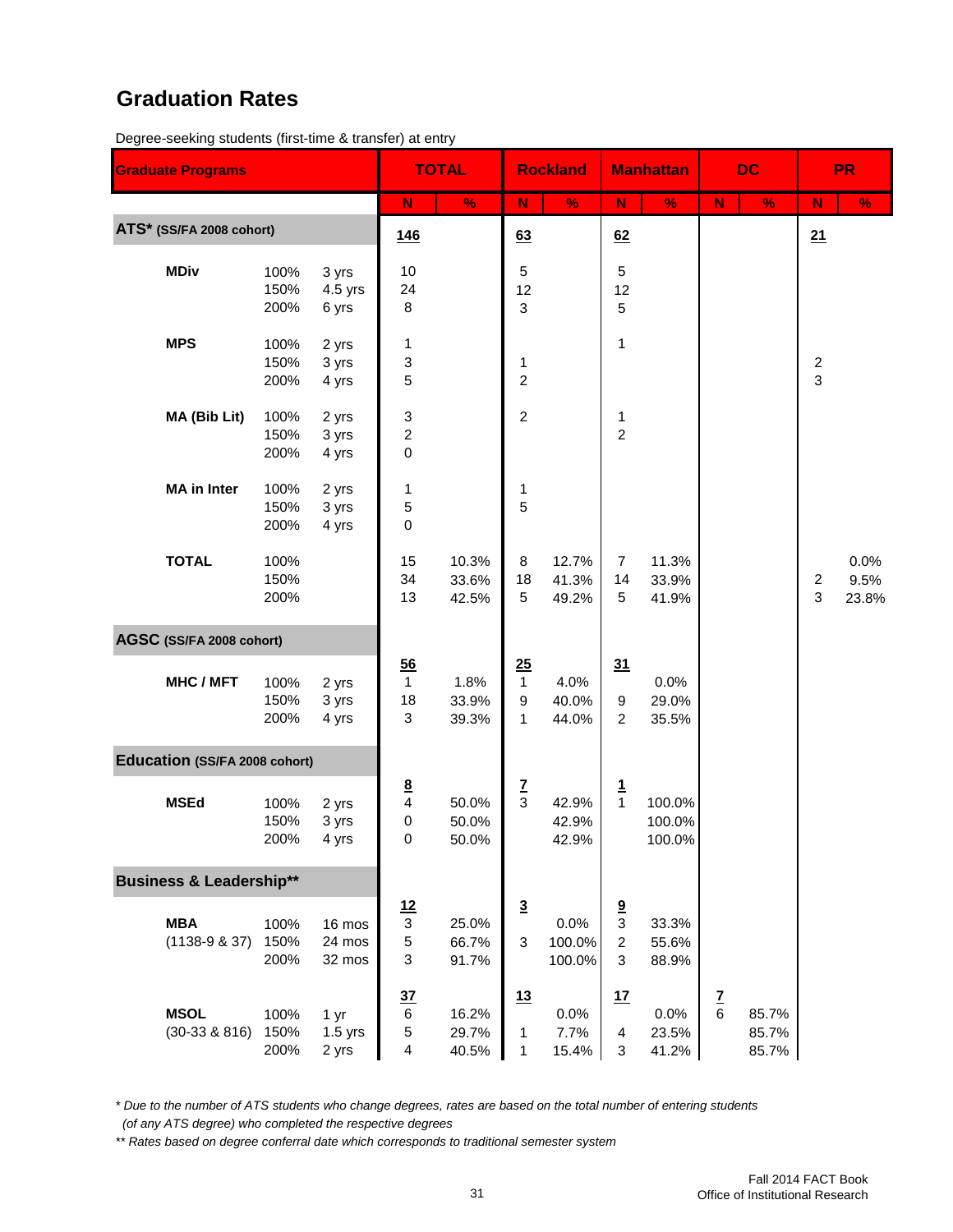# **Degrees Conferred** by Program & Site

#### **July 2013 - June 2014**

| Program                                   | <b>TOTAL</b>         | <b>Rock</b>         | <b>NYC</b>              | OM (NY)      | <b>PR</b>      | <b>ONL</b> |
|-------------------------------------------|----------------------|---------------------|-------------------------|--------------|----------------|------------|
| <b>Traditional Undergraduate</b>          | 286                  | 170                 | 116                     | $\mathbf{0}$ | $\overline{0}$ | $\bf{0}$   |
| <b>Associate of Arts</b>                  |                      |                     |                         |              |                |            |
| <b>Biblical Studies</b>                   | 1                    |                     | 1                       |              |                |            |
| <b>General Education</b>                  | 9                    |                     | 9                       |              |                |            |
| Liberal Arts & Sciences                   | 3                    | 1                   | $\overline{2}$          |              |                |            |
| <b>Associate of Science</b>               |                      |                     |                         |              |                |            |
| <b>Business Administration</b>            | 1                    |                     | 1                       |              |                |            |
| Music                                     | 1                    |                     | 1                       |              |                |            |
| <b>Bachelor of Arts</b>                   |                      |                     |                         |              |                |            |
| <b>Biblical &amp; Theological Studies</b> | 15.5                 | 4.5                 | 11                      |              |                |            |
| English                                   | 11.5                 | 9.5                 | $\overline{2}$          |              |                |            |
| History                                   | 1                    | 1                   |                         |              |                |            |
| <b>Inter/Cross Cultural Studies</b>       | 10                   | 10                  |                         |              |                |            |
| <b>Interdisciplinary Studies</b>          | 2                    | $\overline{c}$<br>1 |                         |              |                |            |
| <b>Mathematics</b><br><b>Music</b>        | 1<br>4               | 1                   | 3                       |              |                |            |
| Psychology                                | 31                   | 17                  | 14                      |              |                |            |
| Sociology                                 | 6                    | 6                   |                         |              |                |            |
| <b>Bachelor of Music</b>                  |                      |                     |                         |              |                |            |
| Composition                               | 1.5                  | 0.5                 | 1                       |              |                |            |
| Music Education                           | 3.5                  | 2.5                 | 1                       |              |                |            |
| Performance: Instrumental                 | 5                    | 1                   | $\overline{4}$          |              |                |            |
| Performance: Piano                        | $\mathbf{2}$         | 1                   | 1                       |              |                |            |
| Performance: Vocal                        | 5                    | 1                   | $\overline{\mathbf{4}}$ |              |                |            |
| <b>Bachelor of Sacred Music</b>           |                      |                     |                         |              |                |            |
| <b>Church Music</b>                       | 4                    |                     | 4                       |              |                |            |
| <b>Bachelor of Science</b>                |                      |                     |                         |              |                |            |
| Accounting                                | 8                    | 8                   |                         |              |                |            |
| Adol Ed (English)                         | $\bf 2$              | $\boldsymbol{2}$    |                         |              |                |            |
| Adol Ed (Mathematics)                     | 3                    | 3                   |                         |              |                |            |
| Adol Ed (Soc St / History)                | 3                    |                     | 3                       |              |                |            |
| <b>Business Administration</b>            | 22                   | 13                  | 9                       |              |                |            |
| <b>Childhood Education</b>                | 8                    | 3                   | 5                       |              |                |            |
| <b>Christian Education</b>                | 1                    | 1                   |                         |              |                |            |
| Communications                            | 8                    | 6                   | $\overline{c}$          |              |                |            |
| <b>Criminal Justice</b>                   | 5                    | 3                   | $\overline{2}$          |              |                |            |
| Early Childhood Education                 | $\mathbf 2$          | 1                   | 1                       |              |                |            |
| Early Childhood/Childhood Ed              | 1                    | 1                   |                         |              |                |            |
| <b>Interdisciplinary Studies</b>          | 46                   | 22                  | 24                      |              |                |            |
| Nursing                                   | 23                   | 23                  |                         |              |                |            |
| Pastoral Ministry                         | $\overline{7}$<br>18 | $\overline{7}$<br>8 |                         |              |                |            |
| Social Work<br><b>TESOL</b>               | $\mathbf{1}$         |                     | 10<br>1                 |              |                |            |
| Youth Ministry / YFS                      | 10                   | 10                  |                         |              |                |            |
|                                           |                      |                     |                         |              |                |            |
| <b>Degree Completion</b>                  | 137                  | $\overline{0}$      | $\overline{0}$          | 129          | $\overline{0}$ | 8          |
| <b>Bachelor of Science</b>                |                      |                     |                         |              |                |            |
| Organizational Management                 | 127                  |                     |                         | 119          |                | 8          |
| <b>Bachelor of Professional Studies</b>   |                      |                     |                         |              |                |            |
| Organizational Management                 | 10                   |                     |                         | 10           |                |            |
| <b>UNDERGRADUATE Sub-Total</b>            | 423                  | 170                 | 116                     | 129          | $\pmb{0}$      | 8          |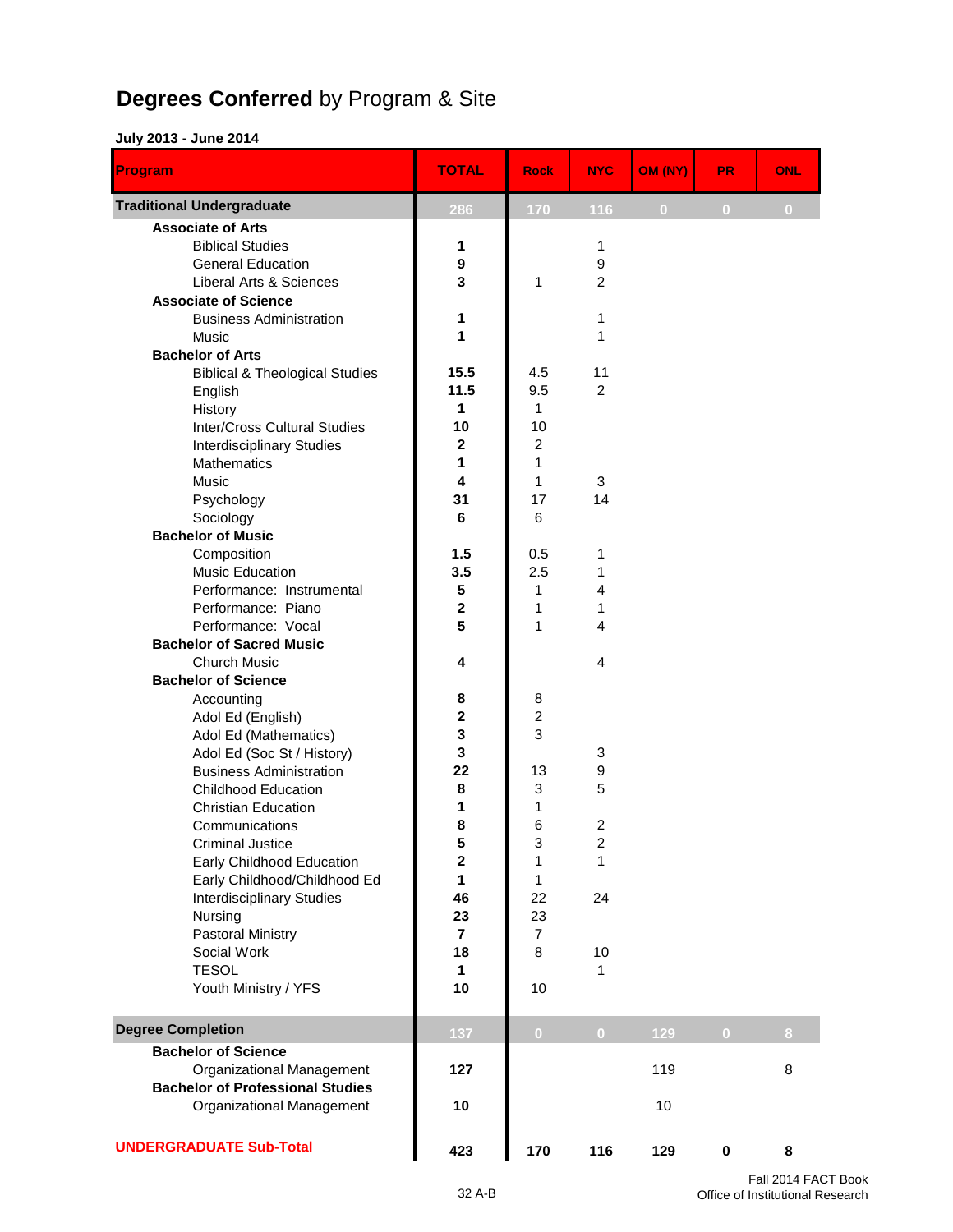# **Degrees Conferred** by Program & Site (continued)

#### **July 2013 - June 2014**

| Program                                                                                                                                                                                | <b>TOTAL</b>              | <b>Rock</b>                            | <b>NYC</b>                       | OM (NY)        | PR.            | <b>ONL</b>     |
|----------------------------------------------------------------------------------------------------------------------------------------------------------------------------------------|---------------------------|----------------------------------------|----------------------------------|----------------|----------------|----------------|
| <b>Alliance Theological Seminary</b>                                                                                                                                                   | 145                       | 76                                     | 53                               | $\overline{0}$ | 16             | $\overline{0}$ |
| <b>Master of Arts</b><br><b>Biblical Literature</b><br><b>Intercultural Studies</b><br><b>Master of Professional Studies</b><br><b>Master of Divinity</b><br><b>Doctor of Ministry</b> | 17<br>4<br>40<br>73<br>11 | 11<br>$\overline{4}$<br>14<br>36<br>11 | 6<br>14<br>33                    |                | 12<br>4        |                |
| <b>Alliance Grad. School of Counseling</b>                                                                                                                                             | 69                        | 28                                     | 41                               | $\overline{0}$ | $\overline{0}$ | $\overline{0}$ |
| <b>Master of Arts</b><br>Marriage & Family Therapy<br>Mental Health Counseling                                                                                                         | 14<br>55                  | 14<br>14                               | 41                               |                |                |                |
| <b>School of Business &amp; Leadership</b>                                                                                                                                             | 29                        | 13                                     | 16                               | $\overline{0}$ | $\overline{0}$ | $\overline{0}$ |
| <b>Master of Business Administration</b><br><b>Master of Science in Org Ldrshp</b>                                                                                                     | 8<br>21                   | 3<br>10                                | 5<br>11                          |                |                |                |
| <b>School of Education</b>                                                                                                                                                             | 18                        | 6 <sup>1</sup>                         | 9                                | $\overline{0}$ | $\overline{0}$ | 3              |
| <b>Master of Science</b><br><b>Childhood Education</b><br><b>Childhood Special Education</b><br><b>TESOL</b>                                                                           | $\mathbf{2}$<br>13<br>3   | 6                                      | $\overline{c}$<br>$\overline{7}$ |                |                | 3              |
| <b>GRADUATE SUB-TOTAL</b>                                                                                                                                                              | 261                       | 123                                    | 119                              | $\bf{0}$       | 16             | 3              |
| Total                                                                                                                                                                                  | 684                       | 293                                    | 235                              | 129            | 16             | 11             |
| Percent                                                                                                                                                                                | 100.0                     | 42.8                                   | 34.4                             | 18.9           | 2.3            | 1.6            |

*NOTE: Double majors counted at 0.5 for each major*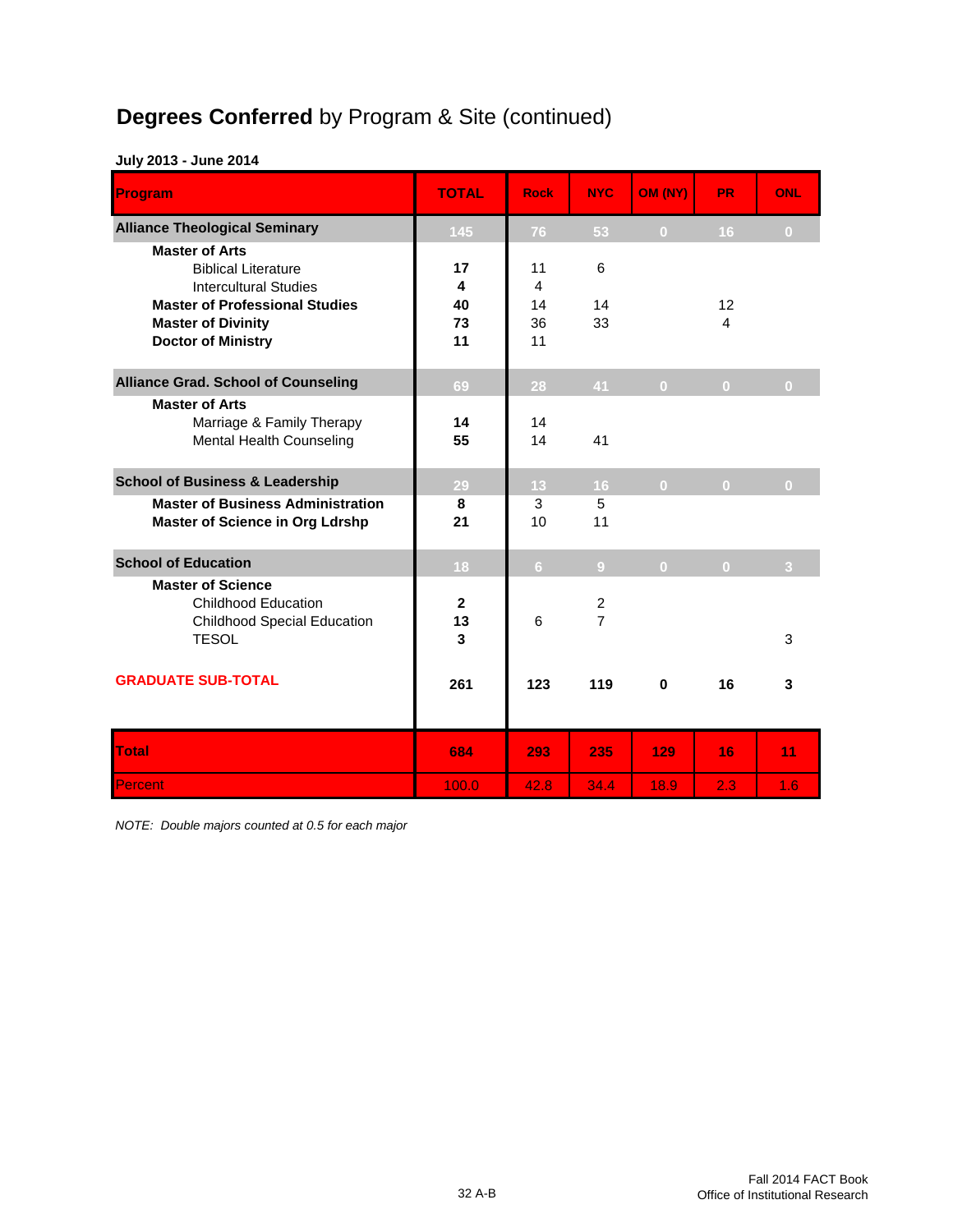# **Degrees Conferred** by Race/Ethnicity

#### **July 2013 - June 2014**

| Program                                   | <b>TOTAL</b>            | Am Ind/<br><b>Alask</b><br><b>Nat</b> | <b>Asian</b>   | <b>Black/</b><br>Afr Am | <b>Hisp/</b><br>Lat | <b>Nat</b><br>Haw/<br>Other PI | Two or<br><b>More</b><br><b>Races</b> | <b>White</b>   | Non-<br><b>Res/Int'll</b> | Unk            |
|-------------------------------------------|-------------------------|---------------------------------------|----------------|-------------------------|---------------------|--------------------------------|---------------------------------------|----------------|---------------------------|----------------|
| <b>Traditional Undergraduate</b>          | 286                     | $\overline{0}$                        | 34             | 71                      | 67                  | 2 <sup>1</sup>                 | 11                                    | 87             | 13                        | $\blacksquare$ |
| <b>Associate of Arts</b>                  |                         |                                       |                |                         |                     |                                |                                       |                |                           |                |
| <b>Biblical Studies</b>                   | 1                       |                                       |                |                         | 1                   |                                |                                       |                |                           |                |
| <b>General Education</b>                  | 9                       |                                       | 1              | 3                       | 4                   |                                | 1                                     |                |                           |                |
| Liberal Arts & Sciences                   | 3                       |                                       |                | 1                       | $\mathbf{1}$        |                                |                                       |                | $\mathbf{1}$              |                |
| <b>Associate of Science</b>               |                         |                                       |                |                         |                     |                                |                                       |                |                           |                |
| <b>Business Administration</b>            | 1                       |                                       |                |                         |                     |                                |                                       | 1              |                           |                |
| Music                                     | 1                       |                                       |                | 1                       |                     |                                |                                       |                |                           |                |
| <b>Bachelor of Arts</b>                   |                         |                                       |                |                         |                     |                                |                                       |                |                           |                |
| <b>Biblical &amp; Theological Studies</b> | 15.5                    |                                       | 3.5            | 7                       | 1                   |                                | 2                                     |                | $\overline{2}$            |                |
| English                                   | 11.5                    |                                       | 1              | $\mathbf{1}$            | 3.5                 |                                |                                       | 6              |                           |                |
| History                                   | 1                       |                                       |                |                         |                     |                                |                                       | 1              |                           |                |
| <b>Inter/Cross Cultural Studies</b>       | 10                      |                                       | 2              |                         | $\mathbf{1}$        |                                |                                       | 7              |                           |                |
| <b>Interdisciplinary Studies</b>          | 2                       |                                       |                |                         |                     |                                |                                       | 2              |                           |                |
| Mathematics                               | 1                       |                                       |                |                         |                     |                                |                                       | 1              |                           |                |
| <b>Music</b>                              | 4                       |                                       | 1              |                         | 2                   |                                | 1                                     |                |                           |                |
| Psychology                                | 31                      |                                       | 3              | 8                       | 12                  |                                | 1                                     | $\overline{7}$ |                           |                |
| Sociology                                 | 6                       |                                       | 2.5            | $\overline{c}$          | 0.5                 |                                | 1                                     |                |                           |                |
| <b>Bachelor of Music</b>                  |                         |                                       |                |                         |                     |                                |                                       |                |                           |                |
| Composition                               | 1.5                     |                                       |                |                         |                     |                                |                                       | 0.5            | 1                         |                |
| <b>Music Education</b>                    | 3.5                     |                                       |                |                         | 1                   |                                |                                       | 2.5            |                           |                |
| Performance: Instrumental                 | 5                       |                                       | $\mathbf{1}$   |                         | $\overline{2}$      |                                |                                       | $\overline{2}$ |                           |                |
| Performance: Piano                        | $\overline{2}$          |                                       |                |                         |                     |                                |                                       |                | $\overline{c}$            |                |
| Performance: Vocal                        | 5                       |                                       |                |                         | 4                   |                                |                                       | 1              |                           |                |
| <b>Bachelor of Sacred Music</b>           |                         |                                       |                |                         |                     |                                |                                       |                |                           |                |
| <b>Church Music</b>                       | 4                       |                                       | $\mathbf{1}$   |                         | 1                   |                                |                                       |                | $\overline{2}$            |                |
| <b>Bachelor of Science</b>                |                         |                                       |                |                         |                     |                                |                                       |                |                           |                |
| Accounting                                | 8                       |                                       |                | 1                       | 1                   |                                | 1                                     | 4              | 1                         |                |
| Adol Ed (English)                         | $\mathbf 2$             |                                       |                |                         |                     |                                |                                       | 2              |                           |                |
| Adol Ed (Mathematics)                     | 3                       |                                       |                | 1                       |                     |                                |                                       | 2              |                           |                |
| Adol Ed (Soc St / History)                | 3                       |                                       |                | 1                       | 1                   |                                |                                       | 1              |                           |                |
| <b>Business Administration</b>            | 22                      |                                       |                | 12                      | 3                   |                                | 1                                     | 4              | $\overline{c}$            |                |
| <b>Childhood Education</b>                | 8                       |                                       | 1              | 2                       | 3                   |                                |                                       | 2              |                           |                |
| <b>Christian Education</b>                | 1                       |                                       |                |                         |                     |                                |                                       | 1              |                           |                |
| Communications                            | 8                       |                                       | 1              | 3                       | 1                   |                                | 1                                     | 1              | 1                         |                |
| <b>Criminal Justice</b>                   | 5                       |                                       |                |                         | 1                   |                                |                                       | 3              | 1                         |                |
| Early Childhood Education                 | 2                       |                                       | 1              |                         |                     |                                |                                       | 1              |                           |                |
| Early Childhood/Childhood Ed              | 1                       |                                       |                |                         |                     |                                |                                       | 1              |                           |                |
| <b>Interdisciplinary Studies</b>          | 46                      |                                       | 7              | 13                      | 12                  | $\mathbf{1}$                   | 1                                     | 11             |                           | 1              |
| Nursing                                   | 23                      |                                       | 5              | 5                       | 5                   |                                | $\mathbf{1}$                          | $\overline{7}$ |                           |                |
| Pastoral Ministry                         | $\overline{\mathbf{r}}$ |                                       | 1              |                         |                     | 1                              |                                       | 5              |                           |                |
| Social Work                               | 18                      |                                       |                | 8                       | 5                   |                                |                                       | 5              |                           |                |
| <b>TESOL</b>                              | 1                       |                                       | 1              |                         |                     |                                |                                       |                |                           |                |
| Youth Ministry / YFS                      | 10                      |                                       | $\mathbf{1}$   | $\overline{c}$          | $\mathbf{1}$        |                                |                                       | 6              |                           |                |
| <b>Degree Completion</b>                  | 137                     | $\mathbf{1}$                          | $\overline{7}$ | 59                      | 19                  | $\bf{0}$                       | $\overline{4}$                        | 29             | $\bf{0}$                  | 18             |
| <b>Bachelor of Science</b>                |                         |                                       |                |                         |                     |                                |                                       |                |                           |                |
| Organizational Management                 | 127                     | 1                                     | 6              | 53                      | 19                  |                                | $\overline{2}$                        | 28             |                           | 18             |
| <b>Bachelor of Professional Studies</b>   |                         |                                       |                |                         |                     |                                |                                       |                |                           |                |
| Organizational Management                 | 10                      |                                       | 1              | 6                       |                     |                                | 2                                     | 1              |                           |                |
| <b>UNDERGRADUATE Sub-Total</b>            | 423                     | 1                                     | 41             | 130                     | 86                  | $\mathbf{2}$                   | 15                                    | 116            | 13                        | 19             |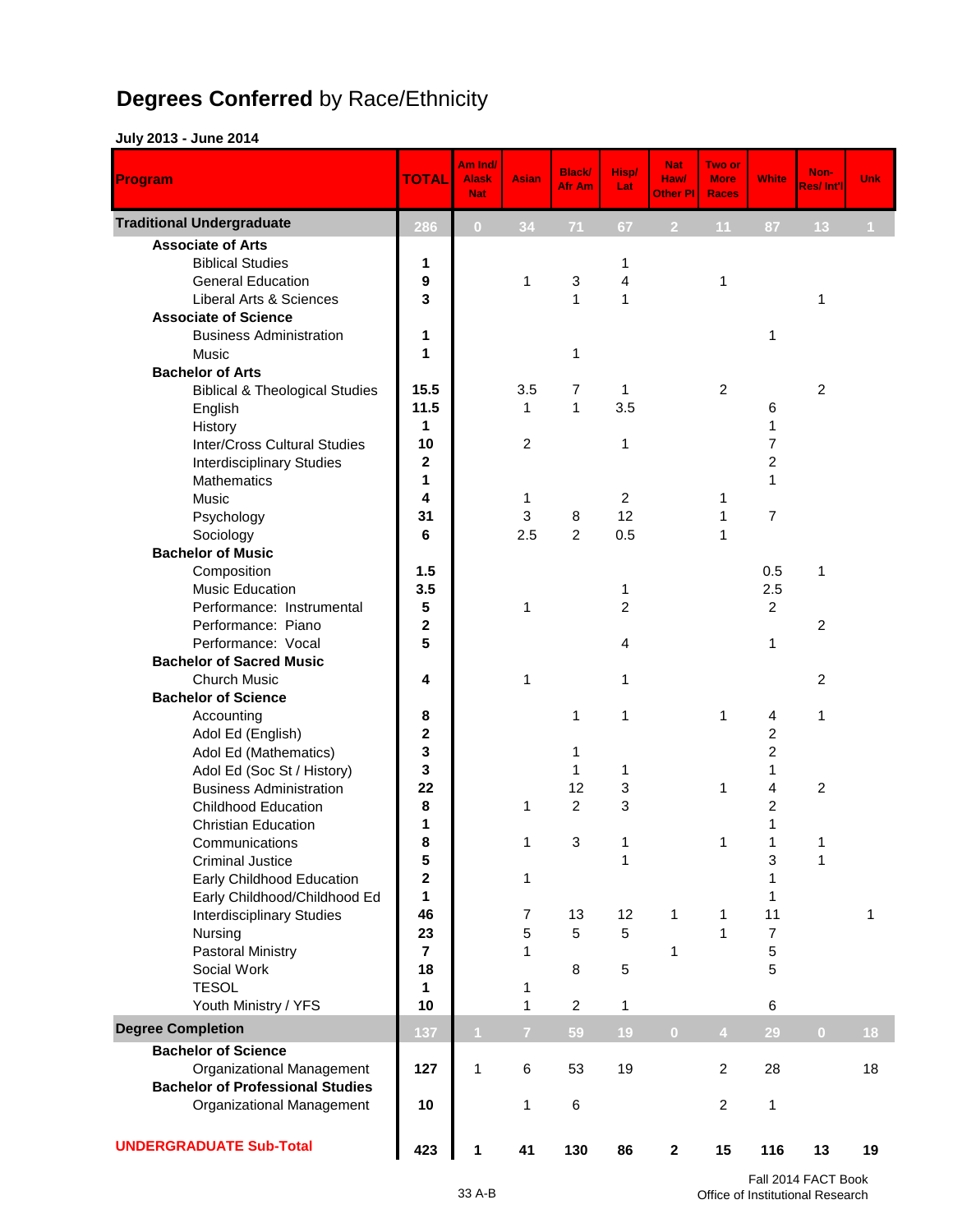# **Degrees Conferred** by Race/Ethnicity (continued)

| Program                                                                                                                                                                                | <b>TOTAL</b>              | Am Ind/<br><b>Alask</b><br><b>Nat</b> | <b>Asian</b>   | <b>Black/</b><br>Afr Am | Hisp/<br>Lat                   | <b>Nat</b><br><b>Haw/</b><br>Other PI İ | Two or<br><b>More</b><br><b>Races</b> | <b>White</b>                        | Non-<br><b>Res/Int'll</b> | Unk            |
|----------------------------------------------------------------------------------------------------------------------------------------------------------------------------------------|---------------------------|---------------------------------------|----------------|-------------------------|--------------------------------|-----------------------------------------|---------------------------------------|-------------------------------------|---------------------------|----------------|
| <b>Alliance Theological Seminary</b>                                                                                                                                                   | 145                       |                                       | 25             | 45                      | 27                             | $\overline{0}$                          |                                       | 27                                  | 19                        | $\overline{0}$ |
| <b>Master of Arts</b><br><b>Biblical Literature</b><br><b>Intercultural Studies</b><br><b>Master of Professional Studies</b><br><b>Master of Divinity</b><br><b>Doctor of Ministry</b> | 17<br>4<br>40<br>73<br>11 | 1                                     | 6<br>8<br>11   | 4<br>6<br>27<br>8       | 1<br>17<br>9                   |                                         | 1                                     | 4<br>$\overline{c}$<br>6<br>12<br>3 | 3<br>1<br>3<br>12         |                |
| <b>Alliance Grad. School of Counseling</b>                                                                                                                                             | 69                        | $\overline{0}$                        | $\overline{7}$ | 22                      | 16                             | $\overline{0}$                          | $\mathbf{1}$                          | 19                                  | $\overline{4}$            | $\bf{0}$       |
| <b>Master of Arts</b><br>Marriage & Family Therapy<br><b>Mental Health Counseling</b>                                                                                                  | 14<br>55                  |                                       | 4<br>3         | 3<br>19                 | $\overline{2}$<br>14           |                                         | 1                                     | 5<br>14                             | 4                         |                |
| <b>School of Business &amp; Leadership</b>                                                                                                                                             | 29                        | $\overline{0}$                        | $\overline{0}$ | 20                      | 3                              | $\overline{0}$                          | $\overline{0}$                        | $\overline{3}$                      | $\overline{2}$            |                |
| <b>Master of Business Administration</b><br><b>Master of Science in Org Ldrshp</b>                                                                                                     | 8<br>21                   |                                       |                | 3<br>17                 | $\overline{2}$<br>$\mathbf{1}$ |                                         |                                       | 1<br>$\overline{2}$                 | $\overline{2}$            | 1              |
| <b>School of Education</b>                                                                                                                                                             | 18                        | $\overline{0}$                        | $\overline{1}$ | $\overline{7}$          | $\overline{4}$                 | $\overline{0}$                          | $\overline{\mathbf{0}}$               | 5 <sup>5</sup>                      | $\overline{1}$            | $\overline{0}$ |
| <b>Master of Science</b><br><b>Childhood Education</b><br><b>Childhood Special Education</b><br><b>TESOL</b>                                                                           | 2<br>13<br>3              |                                       | 1              | 1<br>5<br>$\mathbf{1}$  | 1<br>$\overline{c}$<br>1       |                                         |                                       | 5                                   | $\mathbf{1}$              |                |
| <b>GRADUATE SUB-TOTAL</b>                                                                                                                                                              | 261                       | 1                                     | 33             | 94                      | 50                             | $\bf{0}$                                | $\mathbf{2}$                          | 54                                  | 26                        | 1              |
| <b>Total</b>                                                                                                                                                                           | 684                       | $\overline{2}$                        | 74             | 224                     | 136                            | $\overline{2}$                          | 17                                    | 170                                 | 39                        | 20             |
| Percent                                                                                                                                                                                | 100.0                     | 0.3                                   | 10.8           | 32.7                    | 19.9                           | 0.3                                     | 2.5                                   | 24.9                                | 5.7                       | 2.9            |

#### **July 2013 - June 2014**

*NOTE: Double majors counted at 0.5 for each major*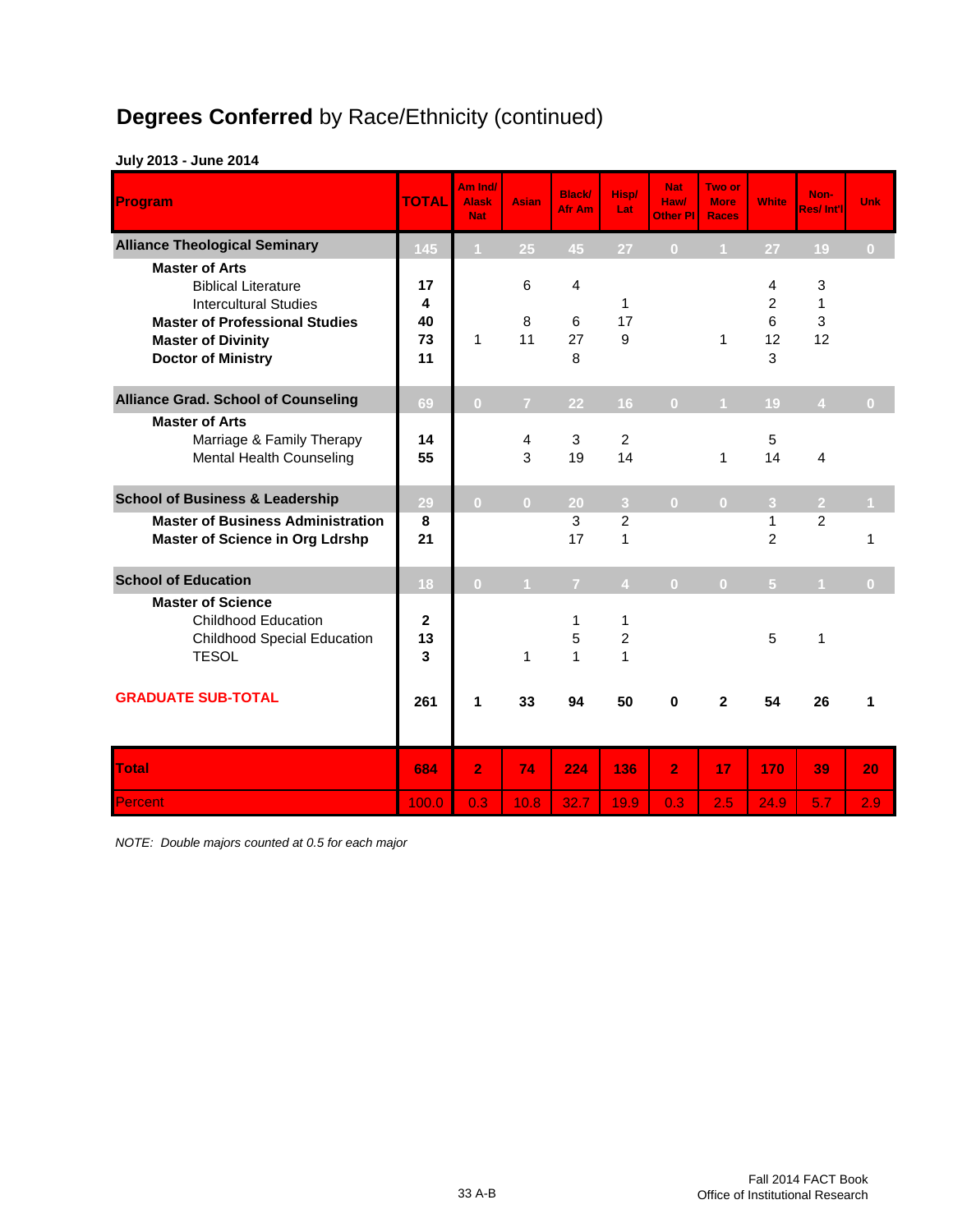## **Faculty**

|                         |          |                 |             |                                      |                |                                      |    | <b>Instructional Faculty</b> |    |                  |             |                  |           |                  |          |              |
|-------------------------|----------|-----------------|-------------|--------------------------------------|----------------|--------------------------------------|----|------------------------------|----|------------------|-------------|------------------|-----------|------------------|----------|--------------|
|                         |          |                 |             |                                      |                | FT                                   |    |                              |    |                  |             |                  | <b>PT</b> |                  |          |              |
|                         |          | <b>Lecturer</b> |             | <b>Assistant</b><br><b>Professor</b> |                | <b>Associate</b><br><b>Professor</b> |    | <b>Professor</b>             |    | <b>Sub Total</b> | Adj         | Oth <sup>*</sup> |           | <b>Sub Total</b> |          | <b>TOTAL</b> |
| <b>Total</b>            |          | 14              |             | 35                                   |                | 23                                   |    | 35                           |    | 107              | 156         | 19               |           | 175              |          | 282          |
|                         |          |                 |             |                                      |                |                                      |    |                              |    |                  |             |                  |           |                  |          |              |
| Female                  | 8        | 57%             | 14          | 40%                                  | 9              | 39%                                  | 9  | 26%                          | 40 | 37%              | 72          | 9                | 81        | 46%              | 121      | 43%          |
| Male                    | 6        | 43%             | 21          | 60%                                  | 14             | 61%                                  | 26 | 74%                          | 67 | 63%              | 84          | 10               | 94        | 54%              | 161      | 57%          |
|                         |          |                 |             |                                      |                |                                      |    |                              |    |                  |             |                  |           |                  |          |              |
| Amer Ind/<br>Alaska Nat | 0        | 0%              | $\mathbf 0$ | 0%                                   | 0              | 0%                                   | 0  | 0%                           | 0  | 0%               | $\mathbf 0$ | 0                | 0         | 0%               | $\bf{0}$ | 0%           |
| Asian                   | $\Omega$ | 0%              | 9           | 26%                                  | $\overline{c}$ | 9%                                   | 7  | 20%                          | 18 | 17%              | 11          | 0                | 11        | 6%               | 29       | 10%          |
| Black/Afr<br>Amer       | 6        | 43%             | 4           | 11%                                  | 3              | 13%                                  | 5  | 14%                          | 18 | 17%              | 33          | 3                | 36        | 21%              | 54       | 19%          |
| Hispanic/<br>Latino     | 3        | 21%             | 5           | 14%                                  | $\overline{2}$ | 9%                                   | 0  | 0%                           | 10 | 9%               | 31          | 4                | 35        | 20%              | 45       | 16%          |
| NonRes/<br>Int'l        | 0        | 0%              | 2           | 6%                                   | 0              | 0%                                   | 0  | 0%                           | 2  | 2%               | 1           | 0                | 1         | 1%               | 3        | 1%           |
| White                   | 5        | 36%             | 15          | 43%                                  | 16             | 70%                                  | 23 | 66%                          | 59 | 55%              | 80          | 12               | 92        | 53%              | 151      | 54%          |

|                         |           | <b>Admin</b><br>Faculty** |                | <b>Emeritus</b> |  |  |  |  |  |  |  |
|-------------------------|-----------|---------------------------|----------------|-----------------|--|--|--|--|--|--|--|
| <b>Total</b>            |           | 42                        |                | 23              |  |  |  |  |  |  |  |
|                         |           |                           |                |                 |  |  |  |  |  |  |  |
| Female                  | 25        | 60%                       | 5              | 22%             |  |  |  |  |  |  |  |
| Male                    | 40%<br>17 |                           | 18             | 78%             |  |  |  |  |  |  |  |
|                         |           |                           |                |                 |  |  |  |  |  |  |  |
| Amer Ind/<br>Alaska Nat | 0         | 0%                        | 0              | 0%              |  |  |  |  |  |  |  |
| Asian                   | 4         | 10%                       | 1              | 4%              |  |  |  |  |  |  |  |
| Black/Afr<br>Amer       | 7         | 17%                       | $\overline{c}$ | 9%              |  |  |  |  |  |  |  |
| Hispanic/<br>Latino     | 9         | 21%                       | 0              | 0%              |  |  |  |  |  |  |  |
| Nonres<br>Alien         | 0         | 0%                        | 0              | 0%              |  |  |  |  |  |  |  |
| White                   | 22        | 52%                       | 20             | 87%             |  |  |  |  |  |  |  |
|                         |           |                           |                |                 |  |  |  |  |  |  |  |

**Highest Degree of FT Instructional Faculty**



#### **UG Student-Faculty Ratio^: 12:1**

*\* Non-instructional faculty or staff teaching as adjuncts*

*\*\* Administrative faculty who teach PT are also included in the "Oth" count above*

*^ As defined by the Common Data Set*

*Data provided by Human Resources (all except Emeritus) & the Provost's Office (Emeritus) Table contains faculty from all sites*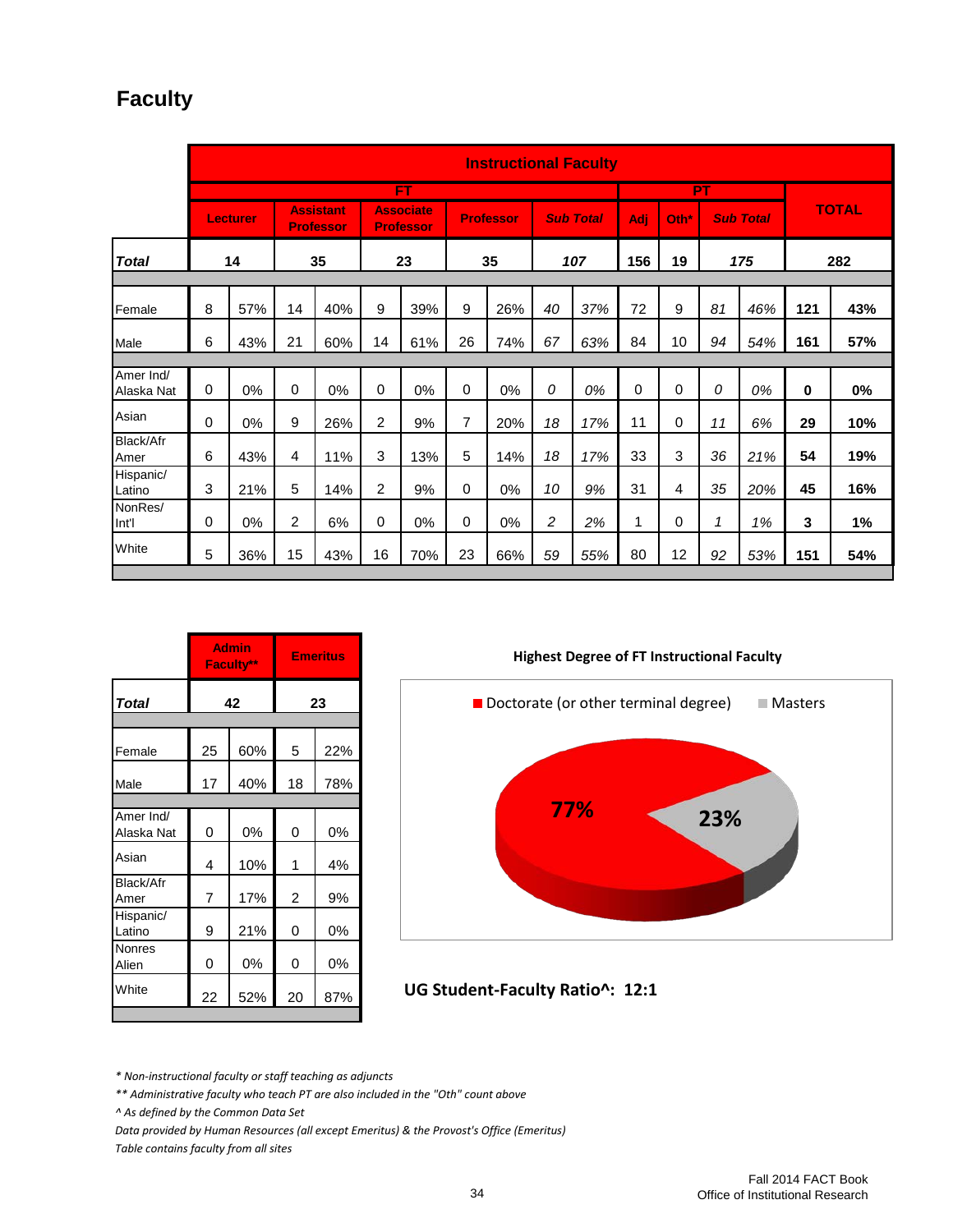# **Facilities & Student Housing**

| <b>Structures Owned/Rented</b>       |                 | # Firs                  | Sq Ft   | <b>Primary Functions</b>                                |
|--------------------------------------|-----------------|-------------------------|---------|---------------------------------------------------------|
| <b>Rockland Campus (South Nyack)</b> |                 |                         | 463,513 | Acres: 86                                               |
| Air Structure                        |                 | 1                       | 27,600  | Gymnasium                                               |
| <b>Bailey Library</b>                |                 | 2                       | 21,409  | Library, Offices, Labs                                  |
| <b>Bell Tower House</b>              |                 | $\boldsymbol{2}$        | 2,375   | Offices                                                 |
| Berachah                             |                 | $\overline{c}$          | 3,220   | <b>Staff Housing</b>                                    |
| <b>Bethel</b>                        |                 | $\overline{2}$          | 2,155   | <b>Staff Housing</b>                                    |
| Bethesda                             |                 | $\boldsymbol{2}$        | 3,795   | <b>Staff Housing</b>                                    |
| <b>Betty Knopp House</b>             |                 | 3                       | 6,000   | <b>Offices</b>                                          |
| <b>Betty Olsen House</b>             |                 | $\overline{c}$          | 2,640   | <b>Student Center</b>                                   |
| Boon Campus Center                   |                 | 4                       | 40,093  | Dining, Classrooms, Offices, P.O., Bookstore, Nursing   |
| Bowman Gym                           |                 | 2                       | 16,007  | Gymnasium & Athletic Offices                            |
| <b>Bradley Property House</b>        |                 | $\overline{c}$          | 3,427   | President's Residence                                   |
| <b>Bradley Property Barn</b>         |                 | 2                       | 2,199   | <b>Staff Housing</b>                                    |
| <b>Brewer</b>                        |                 | 2                       | 2,496   | <b>Staff Housing</b>                                    |
| <b>Driscoll Cottage</b>              |                 | 3                       | 5,763   | Int'l Worker-In-Residence (IWIR) Housing, Staff Housing |
| Duplex                               |                 | 1.5                     | 3,978   | <b>Staff Housing</b>                                    |
| Gables                               |                 | 2.5                     | 2,195   | <b>Staff Housing</b>                                    |
| Griswold Cottage                     |                 | 2                       | 4,280   | <b>Staff Housing</b>                                    |
| Hilltop (Rented)                     |                 | 2                       | 26,000  | Classrooms, Offices, Auditorium, Labs, Fitness Center   |
| Lookout                              |                 | $\overline{2}$          | 2,179   | Offices                                                 |
| Maintenance Building                 |                 | 1                       | 4,049   | Offices, Shop & Garage                                  |
| <b>Music Education Building</b>      |                 | 2                       | 1,799   | Classrooms, Offices                                     |
| Oakwood Apartments                   |                 | $\mathbf 1$             | 900     | <b>Staff Housing</b>                                    |
| Pardington Annex                     |                 | 2                       | 1,750   | <b>Practice Rooms</b>                                   |
| Pardington Hall                      |                 | 5                       | 16,744  | Auditorium, Classrooms, Offices                         |
| Roseberry                            |                 | $\boldsymbol{2}$        | 5,916   | <b>Staff Offices</b>                                    |
| Sunnyside                            |                 | $\boldsymbol{2}$        | 1,667   | <b>Staff Housing</b>                                    |
| Shuman Hall                          |                 | 3                       | 15,896  | Offices, Conference Rooms                               |
| Sky Island Lodge                     |                 | $\overline{c}$          | 6,785   | Classrooms, Offices                                     |
| <b>Undergraduate Housing</b>         | <b>Capacity</b> |                         |         |                                                         |
| <b>Bethany Hall</b>                  | 21              | 2.5                     | 5,525   | <b>Student Housing</b>                                  |
| <b>Christie Hall</b>                 | 193             | 5                       | 42,267  | <b>Student Housing, Offices</b>                         |
| Dunbar Hall                          | 64              | $\overline{\mathbf{c}}$ | 10,999  | <b>Student Housing</b>                                  |
| Harmony Hall                         | 33              | 3                       | 5,876   | <b>Student Housing</b>                                  |
| <b>Moseley Hall</b>                  | 210             | 4                       | 47,552  | Student Housing, Classrooms, Offices                    |
| Simpson Hall                         | 203             | 5                       | 44,652  | Student Housing, Classrooms, Offices                    |
| <b>Graduate Housing</b>              | <b>Units</b>    |                         |         |                                                         |
| <b>Barney Hall</b>                   | 9               | 3                       | 12,384  | <b>Student Housing</b>                                  |
| Hillside Terrace #8 & 10             | 13              | 3                       | 13,488  | <b>Student Housing</b>                                  |
| Hillside Terrace #12                 | 10              | 3                       | 9,744   | <b>Student Housing</b>                                  |
| Jaffray Hall                         | 32              | 3                       | 27,002  | <b>Student Housing</b>                                  |
| Shepherd Hall                        | 9               | 3                       | 10,707  | <b>Student Housing</b>                                  |
| <b>Rockland Campus (Upper Nyack)</b> |                 |                         | 53,369  | Acres: 39                                               |
| <b>ATS Main Building</b>             |                 | 3                       | 53,369  | Offices, Auditorium, Classrooms, Library                |
| <b>Manhattan Campus</b>              |                 |                         | 105,354 |                                                         |
| 2 Washington Street                  |                 | $\overline{7}$          | 105,354 | Offices, Classrooms, Library                            |
| <b>GRAND TOTAL</b>                   |                 |                         | 622,236 |                                                         |

*Sources: Facilities, Auxiliary & Conference Services*